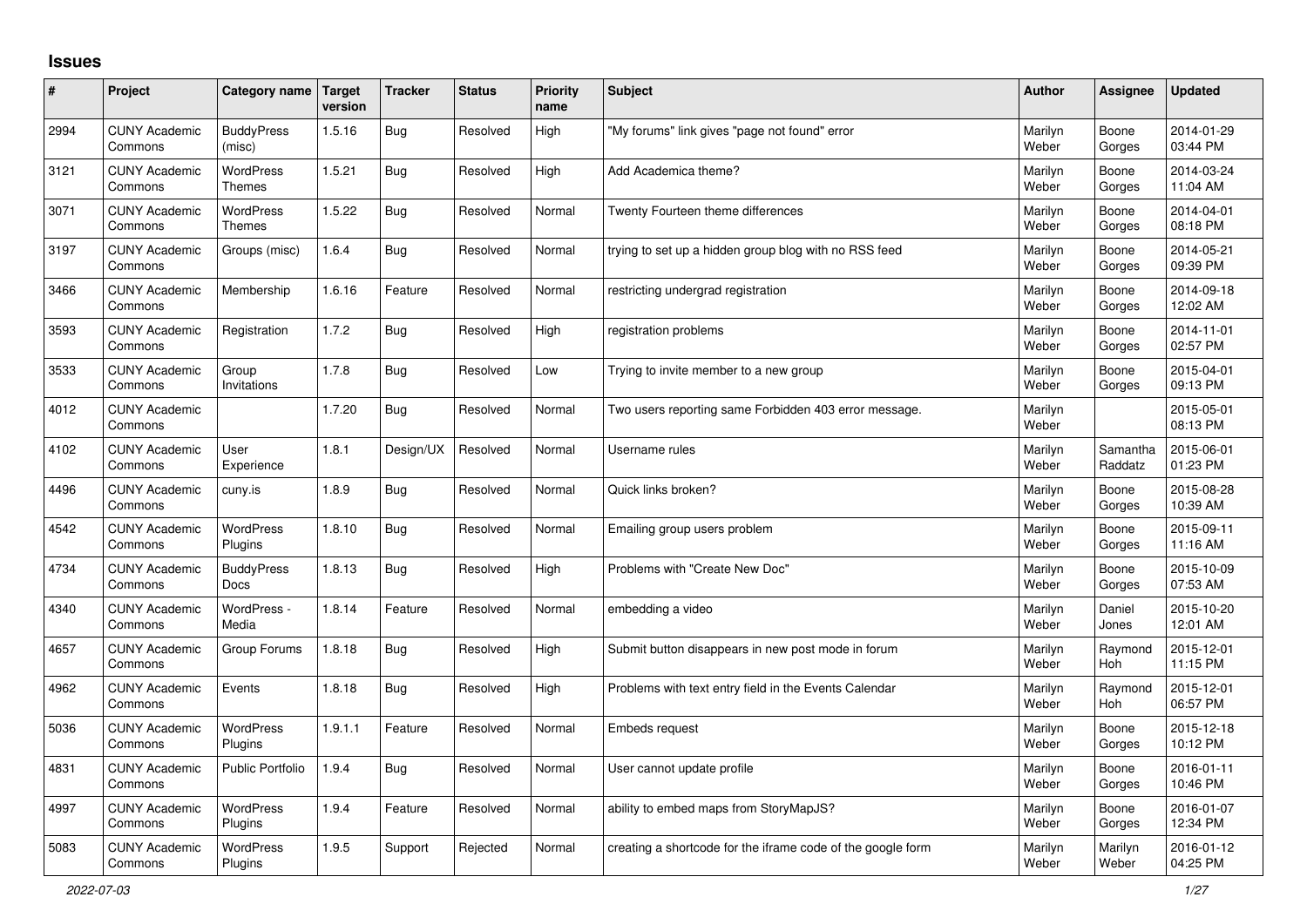| $\vert$ # | Project                         | Category name               | Target<br>version | <b>Tracker</b> | <b>Status</b> | <b>Priority</b><br>name | <b>Subject</b>                                          | <b>Author</b>    | Assignee              | <b>Updated</b>         |
|-----------|---------------------------------|-----------------------------|-------------------|----------------|---------------|-------------------------|---------------------------------------------------------|------------------|-----------------------|------------------------|
| 5176      | <b>CUNY Academic</b><br>Commons | <b>Public Portfolio</b>     | 1.9.6             | Bug            | Resolved      | Normal                  | Widgets in Profile not saving                           | Marilyn<br>Weber | Boone<br>Gorges       | 2016-02-01<br>11:07 AM |
| 5177      | <b>CUNY Academic</b><br>Commons | Toolbar                     | 1.9.6             | <b>Bug</b>     | Resolved      | Normal                  | No "My Papers" tab                                      | Marilyn<br>Weber | Raymond<br>Hoh        | 2016-01-29<br>08:37 AM |
| 5302      | <b>CUNY Academic</b><br>Commons | <b>WordPress</b><br>Plugins | 1.9.10            | Feature        | Resolved      | Normal                  | request for WP Gallery Custom Links plug-in             | Marilyn<br>Weber | Boone<br>Gorges       | 2016-03-11<br>09:20 PM |
| 5346      | <b>CUNY Academic</b><br>Commons | Toolbar                     | 1.9.11            | <b>Bug</b>     | Resolved      | Normal                  | possible dynamic HTML code bug?                         | Marilyn<br>Weber | Boone<br>Gorges       | 2016-03-22<br>10:53 AM |
| 5522      | <b>CUNY Academic</b><br>Commons | WordPress<br>Plugins        | 1.9.15            | Feature        | Resolved      | Normal                  | plugin request                                          | Marilyn<br>Weber | Boone<br>Gorges       | 2016-05-09<br>10:36 AM |
| 5345      | <b>CUNY Academic</b><br>Commons | Social Paper                | 1.9.17            | Feature        | Rejected      | Normal                  | Plus symbol problem in SP                               | Marilyn<br>Weber | Christian<br>Wach     | 2016-05-27<br>04:26 AM |
| 5621      | <b>CUNY Academic</b><br>Commons | WordPress<br>Plugins        | 1.9.17            | Feature        | Resolved      | Normal                  | Taxonomy plugin request                                 | Marilyn<br>Weber | Boone<br>Gorges       | 2016-06-01<br>11:28 PM |
| 5630      | <b>CUNY Academic</b><br>Commons | WordPress<br><b>Themes</b>  | 1.9.17            | Feature        | Resolved      | Normal                  | Bavota magazine Pro theme                               | Marilyn<br>Weber | Boone<br>Gorges       | 2016-06-02<br>12:09 AM |
| 5667      | <b>CUNY Academic</b><br>Commons | <b>Public Portfolio</b>     | 1.9.18            | Bug            | Resolved      | Normal                  | publication section on my public portfolio won't update | Marilyn<br>Weber | Boone<br>Gorges       | 2016-06-12<br>10:19 AM |
| 5657      | <b>CUNY Academic</b><br>Commons | WordPress<br>Plugins        | 1.9.18            | Feature        | Resolved      | Normal                  | Plugin Request - Instagram Feed WD                      | Marilyn<br>Weber | Boone<br>Gorges       | 2016-06-08<br>12:36 PM |
| 5969      | <b>CUNY Academic</b><br>Commons | Registration                | 1.9.27            | Bug            | Resolved      | Normal                  | Queens students unable to join                          | Marilyn<br>Weber | Boone<br>Gorges       | 2016-09-04<br>09:41 PM |
| 6039      | <b>CUNY Academic</b><br>Commons | Membership                  | 1.9.28            | Bug            | Resolved      | High                    | User cannot change her email                            | Marilyn<br>Weber |                       | 2016-09-19<br>03:03 PM |
| 6599      | <b>CUNY Academic</b><br>Commons | ZenDesk                     | 1.10              | Bug            | Duplicate     | Urgent                  | Accept Friend button not working                        | Marilyn<br>Weber | Raymond<br><b>Hoh</b> | 2016-11-04<br>06:35 PM |
| 6602      | <b>CUNY Academic</b><br>Commons | ZenDesk                     | 1.10              | Bug            | Resolved      | High                    | Add Friend button not working                           | Marilyn<br>Weber | Raymond<br>Hoh        | 2016-11-04<br>12:14 PM |
| 6626      | <b>CUNY Academic</b><br>Commons | <b>Group Files</b>          | 1.10.1            | Bug            | Resolved      | Normal                  | Files from non-member showing up in private group       | Marilyn<br>Weber | Boone<br>Gorges       | 2016-11-07<br>03:54 PM |
| 5448      | <b>CUNY Academic</b><br>Commons | Email<br>Notifications      | 1.10.2            | <b>Bug</b>     | Rejected      | Normal                  | garbled CAC activity digests                            | Marilyn<br>Weber | Raymond<br>Hoh        | 2016-11-20<br>02:38 AM |
| 6818      | <b>CUNY Academic</b><br>Commons | Email<br>Notifications      | 1.10.3            | Support        | Resolved      | Normal                  | No more email notifications?                            | Marilyn<br>Weber |                       | 2016-11-22<br>02:51 PM |
| 5629      | <b>CUNY Academic</b><br>Commons | <b>Public Portfolio</b>     | 1.10.4            | Support        | Resolved      | Normal                  | Title field in profile can't be edited                  | Marilyn<br>Weber |                       | 2016-12-13<br>11:19 AM |
| 7100      | <b>CUNY Academic</b><br>Commons | <b>WordPress</b><br>Plugins | 1.10.5            | Bug            | Resolved      | High                    | Cincopa plugin problem                                  | Marilyn<br>Weber | Boone<br>Gorges       | 2016-12-19<br>10:32 AM |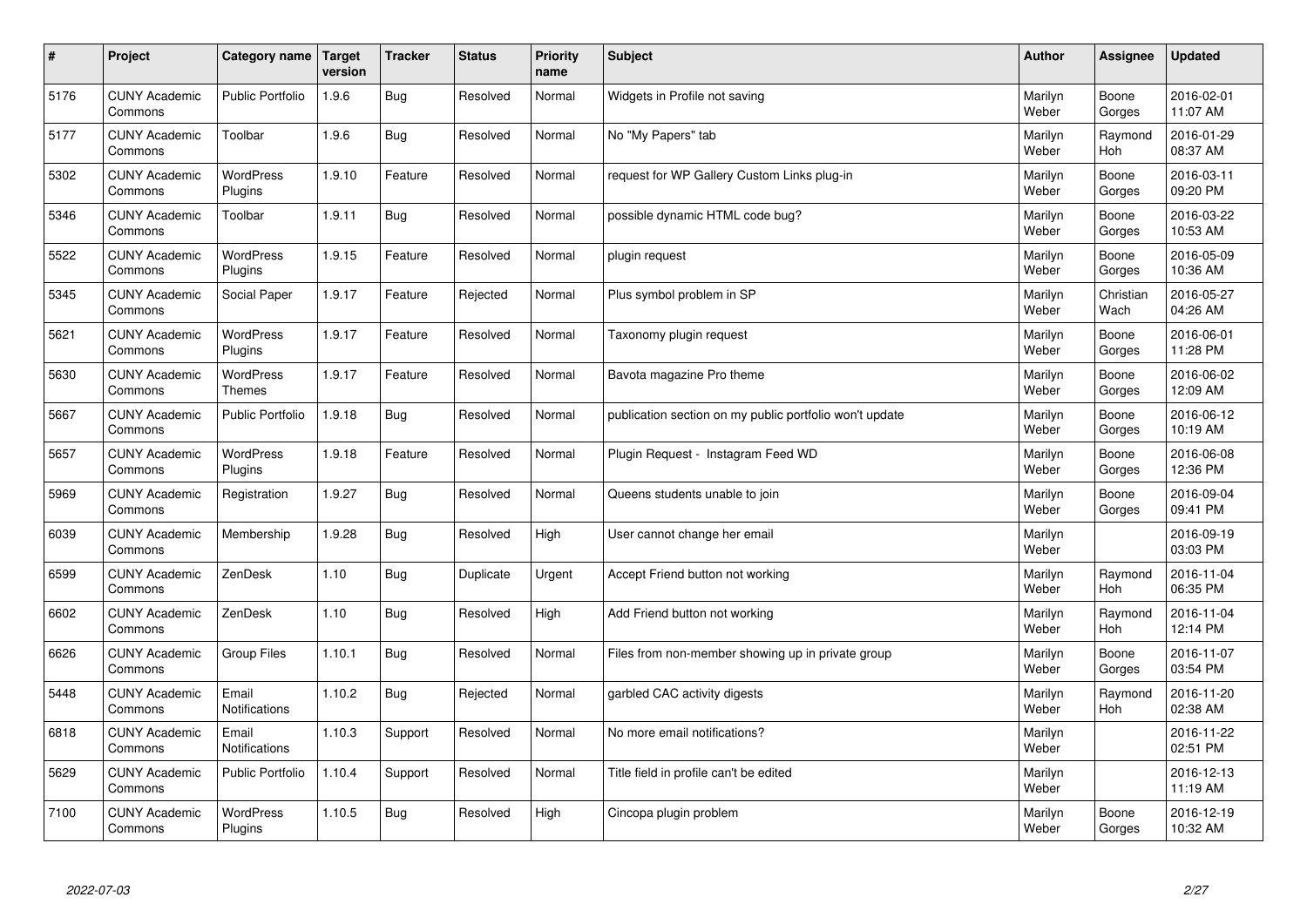| #    | Project                         | Category name                     | Target<br>version | <b>Tracker</b> | <b>Status</b> | <b>Priority</b><br>name | <b>Subject</b>                                                                          | <b>Author</b>    | Assignee              | <b>Updated</b>         |
|------|---------------------------------|-----------------------------------|-------------------|----------------|---------------|-------------------------|-----------------------------------------------------------------------------------------|------------------|-----------------------|------------------------|
| 7310 | <b>CUNY Academic</b><br>Commons |                                   | 1.10.7            | Bug            | Resolved      | Normal                  | Friendship request mystery.                                                             | Marilyn<br>Weber | Boone<br>Gorges       | 2017-01-05<br>03:12 PM |
| 7460 | <b>CUNY Academic</b><br>Commons | <b>WordPress</b><br><b>Themes</b> | 1.10.8            | Support        | Resolved      | Normal                  | install Independent Publisher theme?                                                    | Marilyn<br>Weber | Boone<br>Gorges       | 2017-01-21<br>09:34 PM |
| 7684 | <b>CUNY Academic</b><br>Commons | Reply By Email                    | 1.10.12           | <b>Bug</b>     | Resolved      | High                    | trying to post too often error                                                          | Marilyn<br>Weber | Raymond<br><b>Hoh</b> | 2017-02-28<br>12:43 PM |
| 7745 | <b>CUNY Academic</b><br>Commons | <b>WordPress</b><br>Plugins       | 1.10.13           | Support        | Resolved      | Normal                  | Featured Video Plus plugin requested                                                    | Marilyn<br>Weber |                       | 2017-03-03<br>01:51 PM |
| 7994 | <b>CUNY Academic</b><br>Commons | <b>WordPress</b><br>(misc)        | 1.10.17           | Bug            | Resolved      | Urgent                  | Comments not appearing                                                                  | Marilyn<br>Weber |                       | 2017-04-20<br>11:16 AM |
| 8125 | <b>CUNY Academic</b><br>Commons | WordPress<br><b>Themes</b>        | 1.10.19           | <b>Bug</b>     | Resolved      | High                    | careerplan admin page failing to load with "currently unable to handle this<br>reauest" | Marilyn<br>Weber |                       | 2017-07-13<br>12:54 PM |
| 8131 | <b>CUNY Academic</b><br>Commons | <b>WordPress</b><br>Plugins       | 1.11              | Bug            | Resolved      | Normal                  | Newsletters plug-in                                                                     | Marilyn<br>Weber | Boone<br>Gorges       | 2017-05-11<br>09:42 PM |
| 8552 | <b>CUNY Academic</b><br>Commons | WordPress<br>Plugins              | 1.11.10           | Bug            | Resolved      | Normal                  | Events Calendar problem                                                                 | Marilyn<br>Weber |                       | 2017-08-18<br>04:36 PM |
| 8620 | <b>CUNY Academic</b><br>Commons | ZenDesk                           | 1.11.11           | Bug            | Resolved      | High                    | "Send us a message" not working                                                         | Marilyn<br>Weber | Raymond<br><b>Hoh</b> | 2017-08-29<br>04:13 PM |
| 8638 | <b>CUNY Academic</b><br>Commons | Group Blogs                       | 1.11.11           | Bug            | Resolved      | Normal                  | members not syncing from group to site                                                  | Marilyn<br>Weber |                       | 2017-09-01<br>03:50 PM |
| 8576 | <b>CUNY Academic</b><br>Commons | WordPress<br>Plugins              | 1.11.11           | Support        | Resolved      | Normal                  | Digital Measures plugin request                                                         | Marilyn<br>Weber |                       | 2017-09-01<br>03:44 PM |
| 8721 | <b>CUNY Academic</b><br>Commons | WordPress<br>Plugins              | 1.11.13           | <b>Bug</b>     | Resolved      | Normal                  | more problems with Events calendar                                                      | Marilyn<br>Weber |                       | 2017-09-21<br>10:35 AM |
| 8446 | <b>CUNY Academic</b><br>Commons | WordPress<br>Plugins              | 1.11.14           | Support        | Resolved      | Normal                  | request for multiple accordion menu plugins                                             | Marilyn<br>Weber |                       | 2018-05-07<br>09:57 PM |
| 6860 | <b>CUNY Academic</b><br>Commons | User<br>Onboarding                | 1.12              | Bug            | Resolved      | Normal                  | Invitation to join a group is appearing as an invitiation to join the site!             | Marilyn<br>Weber | Boone<br>Gorges       | 2017-10-30<br>10:03 AM |
| 8893 | <b>CUNY Academic</b><br>Commons | Social Paper                      | 1.12.1            | Support        | Resolved      | Normal                  | Social paper won't connect to group?                                                    | Marilyn<br>Weber |                       | 2017-12-11<br>01:16 PM |
| 8908 | <b>CUNY Academic</b><br>Commons | <b>WordPress</b><br>Plugins       | 1.12.2            | Support        | Resolved      | Normal                  | Plugin request from Steve Brier                                                         | Marilyn<br>Weber |                       | 2017-11-27<br>11:39 AM |
| 8917 | <b>CUNY Academic</b><br>Commons | Group Files                       | 1.12.3            | Bug            | Resolved      | High                    | Files not downloading from Groups properly                                              | Marilyn<br>Weber | Boone<br>Gorges       | 2017-11-29<br>10:04 PM |
| 8924 | <b>CUNY Academic</b><br>Commons | WordPress<br>Plugins              | 1.12.4            | <b>Bug</b>     | Resolved      | Normal                  | auto-remove feature on http://pcp.gc.cuny.edu                                           | Marilyn<br>Weber | Matt Gold             | 2017-12-04<br>10:18 AM |
| 8934 | <b>CUNY Academic</b><br>Commons | Reply By Email                    | 1.12.4            | Support        | Resolved      | High                    | RBE "could not post" email should have info about attempted From<br>address             | Marilyn<br>Weber | Raymond<br>Hoh        | 2017-12-12<br>11:25 AM |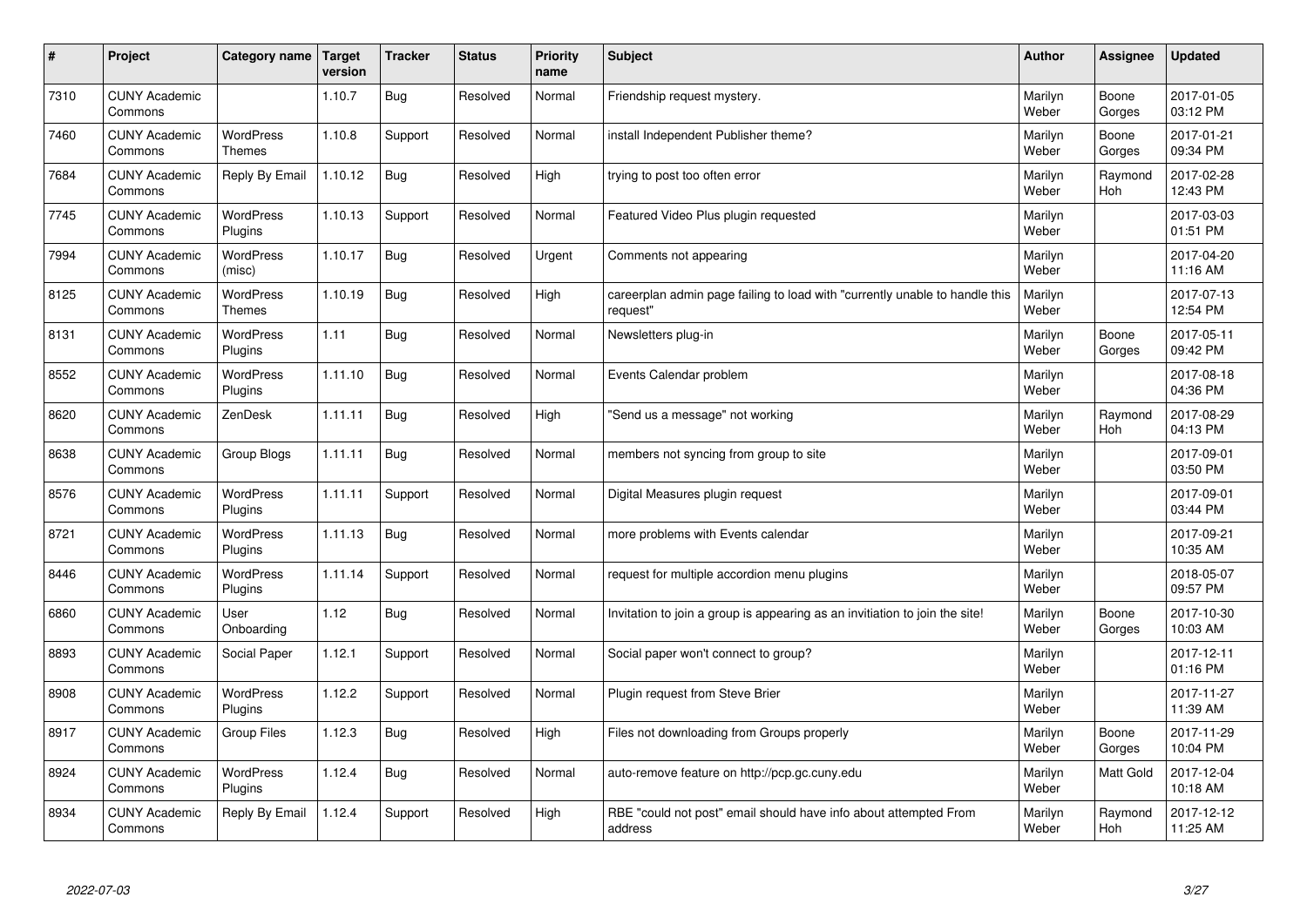| $\vert$ # | Project                         | Category name               | <b>Target</b><br>version | <b>Tracker</b> | <b>Status</b> | <b>Priority</b><br>name | <b>Subject</b>                                      | <b>Author</b>    | Assignee              | <b>Updated</b>         |
|-----------|---------------------------------|-----------------------------|--------------------------|----------------|---------------|-------------------------|-----------------------------------------------------|------------------|-----------------------|------------------------|
| 9026      | <b>CUNY Academic</b><br>Commons | <b>WordPress</b><br>Plugins | 1.12.6                   | Support        | Resolved      | Normal                  | plugin request from Carlos Guevara                  | Marilyn<br>Weber |                       | 2018-01-03<br>09:33 AM |
| 9078      | <b>CUNY Academic</b><br>Commons | <b>WordPress</b><br>Plugins | 1.12.7                   | Support        | Resolved      | Normal                  | arcgis web maps?                                    | Marilyn<br>Weber | Raymond<br>Hoh        | 2018-01-23<br>11:11 AM |
| 9087      | <b>CUNY Academic</b><br>Commons | <b>WordPress</b><br>Plugins | 1.12.7                   | Support        | Resolved      | Normal                  | request for WP Social Sharing                       | Marilyn<br>Weber |                       | 2018-01-23<br>11:17 AM |
| 9154      | <b>CUNY Academic</b><br>Commons | Events                      | 1.12.8                   | Bug            | Resolved      | Normal                  | problem with group calendar                         | Marilyn<br>Weber | Raymond<br><b>Hoh</b> | 2018-02-13<br>10:49 AM |
| 9192      | <b>CUNY Academic</b><br>Commons | <b>WordPress</b><br>Plugins | 1.12.8                   | Bug            | Resolved      | Normal                  | problems with the Leaflet plug -in                  | Marilyn<br>Weber | Boone<br>Gorges       | 2018-02-13<br>11:07 AM |
| 9163      | <b>CUNY Academic</b><br>Commons | Layout                      | 1.12.8                   | Support        | Resolved      | Normal                  | Mobile responsiveness issues                        | Marilyn<br>Weber | Raymond<br>Hoh        | 2018-02-13<br>10:49 AM |
| 9282      | <b>CUNY Academic</b><br>Commons | Group Forums                | 1.12.9                   | <b>Bug</b>     | Resolved      | Normal                  | "Forum ID is missing" error?                        | Marilyn<br>Weber |                       | 2018-02-27<br>10:32 AM |
| 9330      | <b>CUNY Academic</b><br>Commons | WordPress<br>Plugins        | 1.12.10                  | Bug            | Resolved      | Normal                  | part 2 of problems with the Leaflet plug -in        | Marilyn<br>Weber |                       | 2018-03-04<br>05:58 PM |
| 9335      | <b>CUNY Academic</b><br>Commons | WordPress<br><b>Themes</b>  | 1.12.10                  | <b>Bug</b>     | Resolved      | Normal                  | clone http://digitalscholarship.ccny.cuny.edu site? | Marilyn<br>Weber | Boone<br>Gorges       | 2018-03-14<br>12:43 PM |
| 9340      | <b>CUNY Academic</b><br>Commons | WordPress<br>Plugins        | 1.12.10                  | Bug            | Resolved      | Normal                  | change the web preview?                             | Marilyn<br>Weber | Raymond<br>Hoh        | 2018-03-13<br>11:50 AM |
| 9500      | <b>CUNY Academic</b><br>Commons | <b>WordPress</b><br>Plugins | 1.12.12                  | Support        | Resolved      | Normal                  | PowerPoint in the media library?                    | Marilyn<br>Weber | Raymond<br>Hoh        | 2018-04-12<br>02:28 PM |
| 9224      | <b>CUNY Academic</b><br>Commons | <b>Group Files</b>          | 1.13                     | Feature        | Resolved      | Normal                  | attachments to forum posts clutter up Files area    | Marilyn<br>Weber | Boone<br>Gorges       | 2018-03-22<br>03:34 PM |
| 8941      | <b>CUNY Academic</b><br>Commons | WordPress<br>Themes         | 1.13.1                   | Support        | Resolved      | Normal                  | Theme request: ColorNews                            | Marilyn<br>Weber |                       | 2018-05-08<br>10:42 AM |
| 9768      | <b>CUNY Academic</b><br>Commons |                             | 1.13.2                   | <b>Bug</b>     | Resolved      | High                    | search function on the Directory page               | Marilyn<br>Weber | Boone<br>Gorges       | 2018-05-14<br>08:45 PM |
| 9828      | <b>CUNY Academic</b><br>Commons | Domain<br>Mapping           | 1.13.3                   | <b>Bug</b>     | Resolved      | High                    | redirecting problem                                 | Marilyn<br>Weber | Raymond<br><b>Hoh</b> | 2018-05-24<br>02:39 PM |
| 9888      | <b>CUNY Academic</b><br>Commons | WordPress<br>Plugins        | 1.13.3                   | Support        | Resolved      | Normal                  | Business directory Plug-in request                  | Marilyn<br>Weber |                       | 2018-06-12<br>11:52 AM |
| 9949      | <b>CUNY Academic</b><br>Commons |                             | 1.13.4                   | Support        | Resolved      | Normal                  | raise storage space limit?                          | Marilyn<br>Weber | Boone<br>Gorges       | 2018-06-26<br>12:00 PM |
| 9955      | <b>CUNY Academic</b><br>Commons | <b>WordPress</b><br>Plugins | 1.13.4                   | Support        | Rejected      | Normal                  | docx converter plugin?                              | Marilyn<br>Weber |                       | 2018-06-26<br>11:39 AM |
| 9965      | <b>CUNY Academic</b><br>Commons | <b>WordPress</b><br>Plugins | 1.13.4                   | Support        | Resolved      | Normal                  | plug-in request for OneTone Companion               | Marilyn<br>Weber | Raymond<br>Hoh        | 2018-06-26<br>12:00 PM |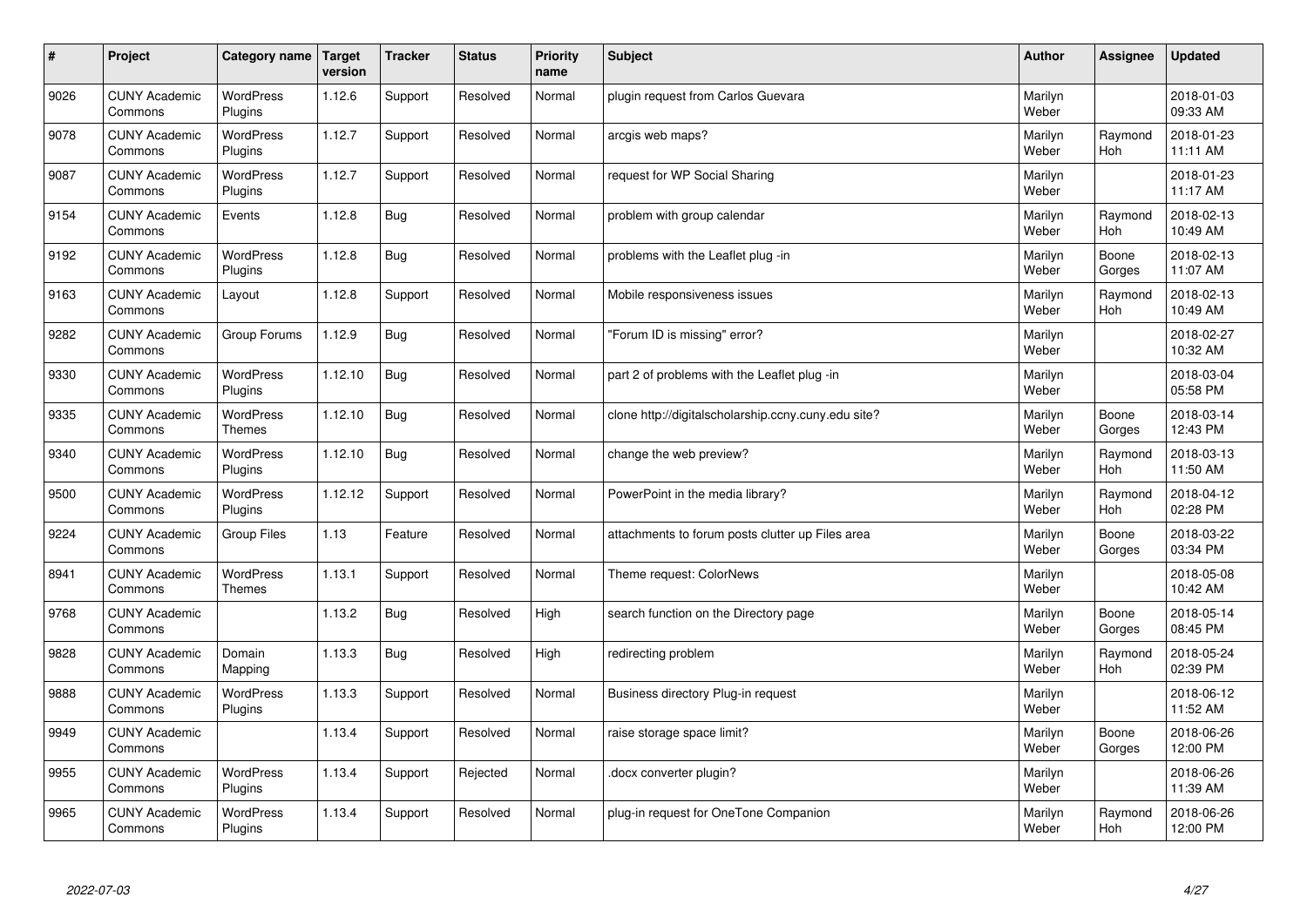| $\vert$ # | Project                         | Category name               | <b>Target</b><br>version | <b>Tracker</b> | <b>Status</b> | Priority<br>name | <b>Subject</b>                                                                           | <b>Author</b>    | Assignee        | <b>Updated</b>         |
|-----------|---------------------------------|-----------------------------|--------------------------|----------------|---------------|------------------|------------------------------------------------------------------------------------------|------------------|-----------------|------------------------|
| 9992      | <b>CUNY Academic</b><br>Commons |                             | 1.13.6                   | Bug            | Resolved      | Normal           | ACERT website down again                                                                 | Marilyn<br>Weber |                 | 2018-07-10<br>12:15 PM |
| 10101     | <b>CUNY Academic</b><br>Commons |                             | 1.13.7                   | Bug            | Resolved      | Normal           | URL changes within Manage section of groups                                              | Marilyn<br>Weber |                 | 2018-08-03<br>01:54 PM |
| 10240     | <b>CUNY Academic</b><br>Commons | <b>WordPress</b><br>Plugins | 1.13.8                   | Support        | Resolved      | Normal           | require-featured-image plug-in request                                                   | Marilyn<br>Weber |                 | 2018-08-29<br>05:15 PM |
| 10245     | <b>CUNY Academic</b><br>Commons | Email<br>Notifications      | 1.13.8                   | Support        | Resolved      | Urgent           | Placeholders in action emails (activation, password reset) not being<br>properly swapped | Marilyn<br>Weber | Raymond<br>Hoh  | 2018-08-30<br>04:02 PM |
| 10361     | <b>CUNY Academic</b><br>Commons | Group Forums                | 1.13.10                  | <b>Bug</b>     | Resolved      | Normal           | forum post pending oddity                                                                | Marilyn<br>Weber |                 | 2018-09-25<br>10:45 AM |
| 10772     | <b>CUNY Academic</b><br>Commons | Groups (misc)               | 1.14.2                   | Bug            | Resolved      | Normal           | can't create groups                                                                      | Marilyn<br>Weber |                 | 2018-12-04<br>10:42 AM |
| 10810     | <b>CUNY Academic</b><br>Commons | WordPress<br>(misc)         | 1.14.2                   | <b>Bug</b>     | Resolved      | Normal           | Sites set as public are becoming private                                                 | Marilyn<br>Weber |                 | 2018-12-11<br>10:15 AM |
| 11006     | <b>CUNY Academic</b><br>Commons | Groups (misc)               | 1.14.6                   | Support        | Resolved      | Normal           | removing members from a group isn't working                                              | Marilyn<br>Weber |                 | 2019-01-24<br>03:18 PM |
| 11091     | <b>CUNY Academic</b><br>Commons | <b>BuddyPress</b><br>Docs   | 1.14.7                   | Support        | Resolved      | Normal           | word limit for comments on a group doc?                                                  | Marilyn<br>Weber |                 | 2019-02-26<br>02:04 PM |
| 11211     | <b>CUNY Academic</b><br>Commons | WordPress<br>Themes         | 1.14.8                   | Support        | Resolved      | Normal           | user needs to edit the HTML coding                                                       | Marilyn<br>Weber |                 | 2019-03-12<br>11:20 AM |
| 11029     | <b>CUNY Academic</b><br>Commons | Authentication              | 1.14.9                   | Support        | Resolved      | Normal           | Sujatha Fernandes cannot edit her site                                                   | Marilyn<br>Weber | Raymond<br>Hoh  | 2019-03-26<br>12:10 PM |
| 11233     | <b>CUNY Academic</b><br>Commons |                             | 1.14.9                   | Support        | Resolved      | Normal           | Hotiar?                                                                                  | Marilyn<br>Weber |                 | 2019-03-26<br>12:10 PM |
| 11448     | <b>CUNY Academic</b><br>Commons | <b>BuddyPress</b><br>(misc) | 1.15.1                   | Support        | Resolved      | Normal           | sole administrator listed on sites is not an admin at all?                               | Marilyn<br>Weber | Raymond<br>Hoh  | 2019-05-14<br>11:15 AM |
| 11453     | <b>CUNY Academic</b><br>Commons | WordPress<br>(misc)         | 1.15.2                   | <b>Bug</b>     | Resolved      | Normal           | 403 error on Firefox                                                                     | Marilyn<br>Weber | Raymond<br>Hoh  | 2019-05-28<br>11:46 AM |
| 11483     | <b>CUNY Academic</b><br>Commons |                             | 1.15.2                   | <b>Bug</b>     | Resolved      | Normal           | "Add New user" not working                                                               | Marilyn<br>Weber |                 | 2019-05-21<br>02:26 PM |
| 10838     | <b>CUNY Academic</b><br>Commons |                             | 1.15.3                   | Support        | Rejected      | Normal           | two plugin/theme requests from a digital fellow                                          | Marilyn<br>Weber |                 | 2019-06-11<br>10:31 AM |
| 11567     | <b>CUNY Academic</b><br>Commons | <b>Group Files</b>          | 1.15.4                   | <b>Bug</b>     | Resolved      | Normal           | Group files pagination doesn't work properly in folders                                  | Marilyn<br>Weber | Boone<br>Gorges | 2019-06-25<br>04:22 PM |
| 11609     | <b>CUNY Academic</b><br>Commons |                             | 1.15.5                   | Support        | Resolved      | Normal           | Mixed Content flag                                                                       | Marilyn<br>Weber |                 | 2019-06-27<br>06:54 PM |
| 11647     | <b>CUNY Academic</b><br>Commons |                             | 1.15.6                   | Support        | Resolved      | Normal           | Tribulant Newsletters update                                                             | Marilyn<br>Weber |                 | 2019-07-18<br>02:27 PM |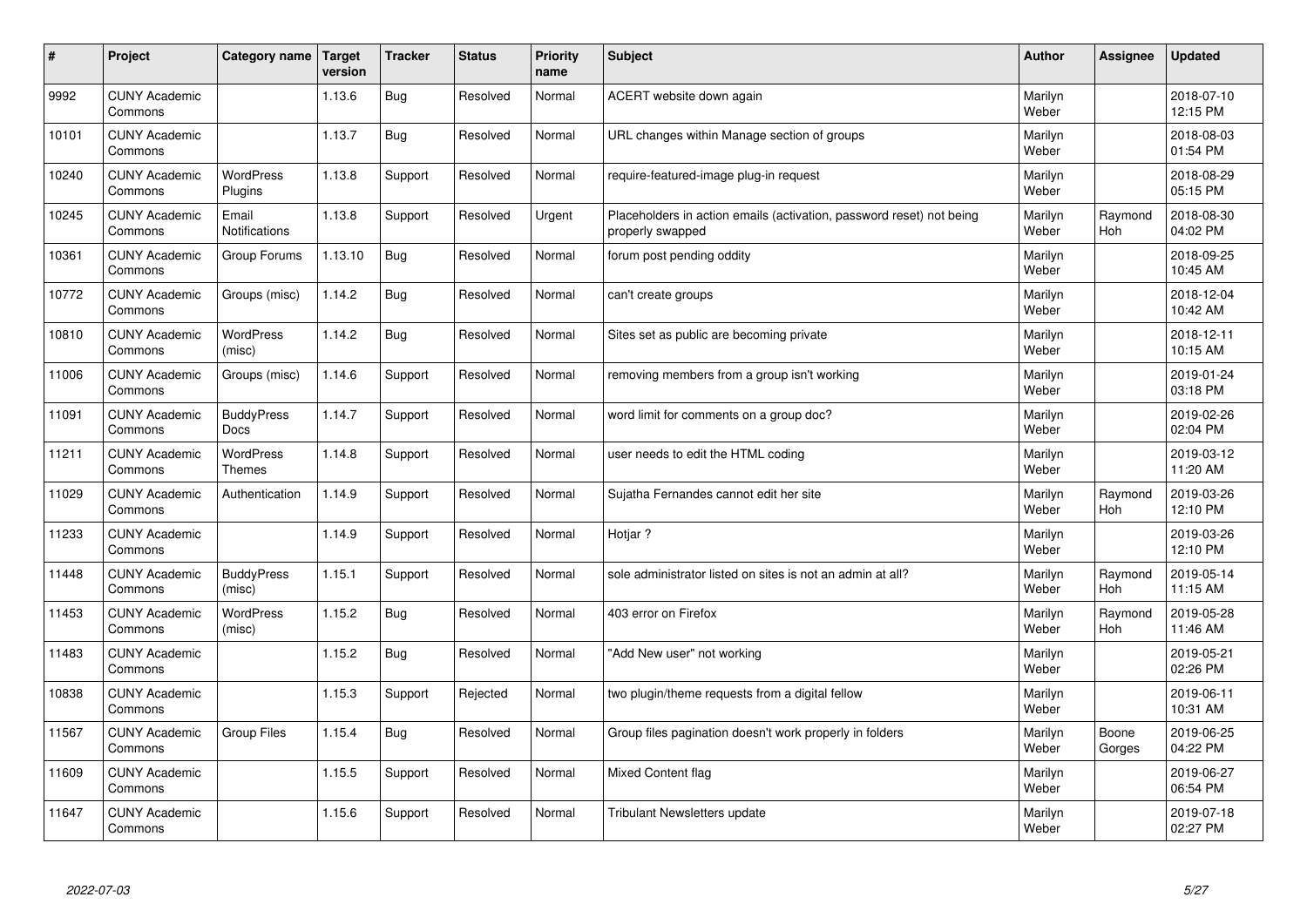| #     | Project                         | Category name                     | Target<br>version | <b>Tracker</b> | <b>Status</b> | <b>Priority</b><br>name | <b>Subject</b>                                                                          | <b>Author</b>    | Assignee              | <b>Updated</b>         |
|-------|---------------------------------|-----------------------------------|-------------------|----------------|---------------|-------------------------|-----------------------------------------------------------------------------------------|------------------|-----------------------|------------------------|
| 11813 | <b>CUNY Academic</b><br>Commons | <b>WordPress</b><br>Plugins       | 1.15.9            | Support        | Resolved      | Normal                  | "Change Password Protected Message" plugin requests                                     | Marilyn<br>Weber |                       | 2019-09-10<br>05:57 PM |
| 11865 | <b>CUNY Academic</b><br>Commons | Onboarding                        | 1.15.10           | <b>Bug</b>     | Resolved      | Normal                  | Site name not appearing in "Membership" lists of Invitation modal                       | Marilyn<br>Weber | Boone<br>Gorges       | 2019-09-24<br>11:09 AM |
| 11866 | <b>CUNY Academic</b><br>Commons | <b>WordPress</b><br><b>Themes</b> | 1.15.10           | Support        | Resolved      | Normal                  | problem with project widget and the 'skills' to generate tags                           | Marilyn<br>Weber | Raymond<br><b>Hoh</b> | 2019-09-19<br>03:20 PM |
| 11832 | <b>CUNY Academic</b><br>Commons | <b>WordPress</b><br>Plugins       | 1.15.11           | Support        | Resolved      | Normal                  | Yoast SEO premium for sexgenlab.org                                                     | Marilyn<br>Weber |                       | 2019-10-08<br>11:22 AM |
| 11964 | <b>CUNY Academic</b><br>Commons | Layout                            | 1.15.12           | <b>Bug</b>     | Resolved      | Normal                  | https://commons.gc.cuny.edu/create/ not displaying correctly in Edge                    | Marilyn<br>Weber | Raymond<br>Hoh        | 2019-10-22<br>11:54 AM |
| 12006 | <b>CUNY Academic</b><br>Commons | Group<br>Invitations              | 1.15.13           | Bug            | Resolved      | Immediate               | Invite system is broken.                                                                | Marilyn<br>Weber | Boone<br>Gorges       | 2019-10-23<br>10:16 AM |
| 12038 | <b>CUNY Academic</b><br>Commons |                                   | 1.15.13           | Bug            | Resolved      | Normal                  | admin visibility problem at careerplan.commons.gc.cuny.edu                              | Marilyn<br>Weber |                       | 2019-11-12<br>10:20 AM |
| 11907 | <b>CUNY Academic</b><br>Commons | <b>Public Portfolio</b>           | 1.15.13           | Support        | Resolved      | Normal                  | more publications problems (in profile)                                                 | Marilyn<br>Weber |                       | 2019-11-04<br>11:16 AM |
| 12302 | <b>CUNY Academic</b><br>Commons | <b>WordPress</b><br><b>Themes</b> | 1.16.4            | Support        | Resolved      | Normal                  | Pictorio theme request                                                                  | Marilyn<br>Weber | Raymond<br>Hoh        | 2020-01-28<br>11:44 AM |
| 12354 | <b>CUNY Academic</b><br>Commons | <b>WordPress</b><br>Plugins       | 1.16.5            | <b>Bug</b>     | Resolved      | Urgent                  | sites (including Net-Art) are reporting critical issues                                 | Marilyn<br>Weber | Raymond<br>Hoh        | 2020-02-02<br>03:16 PM |
| 12363 | <b>CUNY Academic</b><br>Commons | <b>WordPress</b><br>Plugins       | 1.16.5            | Bug            | Resolved      | Urgent                  | more bbPress problems - now students unable to post either a new<br>thread or a comment | Marilyn<br>Weber | Raymond<br><b>Hoh</b> | 2020-03-17<br>03:07 PM |
| 12483 | <b>CUNY Academic</b><br>Commons |                                   | 1.16.7            | <b>Bug</b>     | Resolved      | High                    | post error                                                                              | Marilyn<br>Weber |                       | 2020-02-28<br>02:44 PM |
| 12487 | <b>CUNY Academic</b><br>Commons | Group Forums                      | 1.16.7            | <b>Bug</b>     | Resolved      | Normal                  | group posting problems?                                                                 | Marilyn<br>Weber | Raymond<br><b>Hoh</b> | 2020-03-10<br>11:40 AM |
| 12515 | <b>CUNY Academic</b><br>Commons | cuny.is                           | 1.16.7            | Support        | Resolved      | Normal                  | AJAX actions on cuny.is admin page are failing                                          | Marilyn<br>Weber |                       | 2020-03-10<br>11:57 AM |
| 12676 | <b>CUNY Academic</b><br>Commons | WordPress<br>Plugins              | 1.16.10           | Support        | Resolved      | Normal                  | request for Require Post Category plug-in                                               | Marilyn<br>Weber |                       | 2020-04-28<br>11:03 AM |
| 12777 | <b>CUNY Academic</b><br>Commons |                                   | 1.16.14           | Support        | Resolved      | Normal                  | request to include custom javascript into a Commons-hosted site                         | Marilyn<br>Weber |                       | 2020-06-16<br>04:03 PM |
| 12905 | <b>CUNY Academic</b><br>Commons |                                   | 1.16.14           | Support        | Resolved      | Normal                  | trouble embedding a flipbook from Flipsnack                                             | Marilyn<br>Weber | Boone<br>Gorges       | 2020-06-23<br>10:53 AM |
| 12960 | <b>CUNY Academic</b><br>Commons |                                   | 1.16.14           | Support        | Resolved      | Normal                  | mutiple plugin in requests                                                              | Marilyn<br>Weber | Boone<br>Gorges       | 2020-06-23<br>10:53 AM |
| 13016 | <b>CUNY Academic</b><br>Commons | Shortcodes and<br>embeds          | 1.16.15           | Support        | Resolved      | Normal                  | possible to run code examples, like in Jupyter Notebooks?                               | Marilyn<br>Weber |                       | 2020-07-16<br>11:52 AM |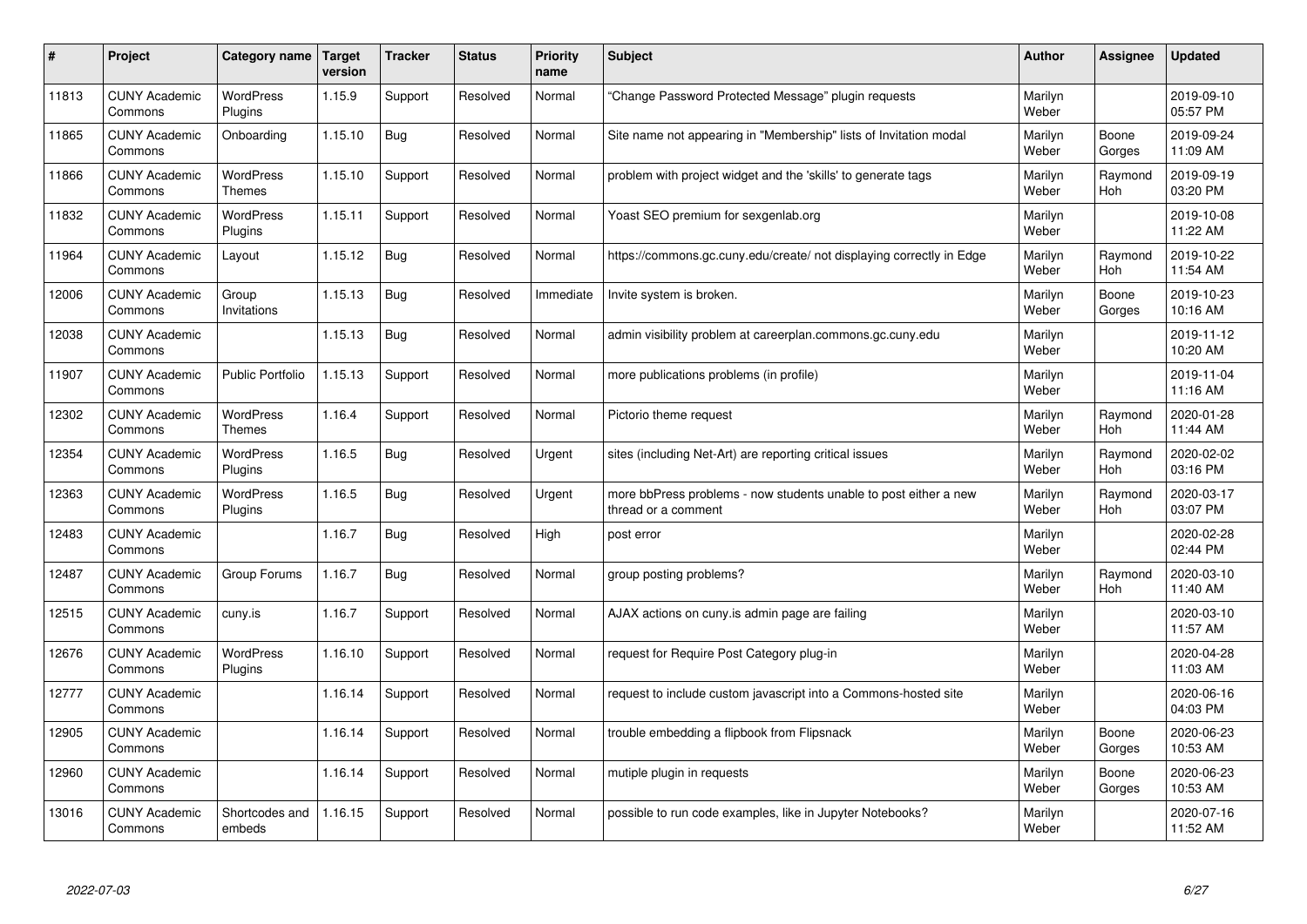| $\sharp$ | Project                         | Category name              | <b>Target</b><br>version | <b>Tracker</b> | <b>Status</b> | <b>Priority</b><br>name | <b>Subject</b>                            | <b>Author</b>    | Assignee        | <b>Updated</b>         |
|----------|---------------------------------|----------------------------|--------------------------|----------------|---------------|-------------------------|-------------------------------------------|------------------|-----------------|------------------------|
| 13091    | <b>CUNY Academic</b><br>Commons |                            | 1.17.0                   | Support        | Resolved      | Normal                  | problem with latex (math equations)       | Marilyn<br>Weber |                 | 2020-07-28<br>11:09 AM |
| 13116    | <b>CUNY Academic</b><br>Commons | ZenDesk                    | 1.17.1                   | Support        | Resolved      | Normal                  | support/send us a message link obscured   | Marilyn<br>Weber | Raymond<br>Hoh  | 2020-07-29<br>09:33 PM |
| 13134    | <b>CUNY Academic</b><br>Commons | Site cloning               | 1.17.1                   | Support        | Resolved      | Normal                  | New site (a clone) point to old dashboard | Marilyn<br>Weber |                 | 2020-08-12<br>03:22 PM |
| 13173    | <b>CUNY Academic</b><br>Commons | Group Library              | 1.17.1                   | Support        | Resolved      | High                    | all uploads to the library are silent     | Marilyn<br>Weber |                 | 2020-08-10<br>04:12 PM |
| 13227    | <b>CUNY Academic</b><br>Commons | Group Library              | 1.17.2                   | Bug            | Resolved      | High                    | folder not appearing in library           | Marilyn<br>Weber |                 | 2020-08-21<br>04:22 PM |
| 13184    | <b>CUNY Academic</b><br>Commons | WordPress<br>Plugins       | 1.17.2                   | Support        | Resolved      | Normal                  | google translate plugin                   | Marilyn<br>Weber |                 | 2020-08-25<br>11:36 AM |
| 13185    | <b>CUNY Academic</b><br>Commons | WordPress<br><b>Themes</b> | 1.17.2                   | Support        | Resolved      | Normal                  | Less theme?                               | Marilyn<br>Weber |                 | 2020-08-25<br>11:26 AM |
| 13238    | <b>CUNY Academic</b><br>Commons | WordPress -<br>Media       | 1.17.3                   | Support        | Resolved      | Normal                  | allow ppsx file?                          | Marilyn<br>Weber | Raymond<br>Hoh  | 2020-09-10<br>11:46 AM |
| 13341    | <b>CUNY Academic</b><br>Commons | Group Forums               | 1.17.4                   | <b>Bug</b>     | Resolved      | Normal                  | Forum reply problems                      | Marilyn<br>Weber | Raymond<br>Hoh  | 2020-09-22<br>12:08 PM |
| 13169    | <b>CUNY Academic</b><br>Commons |                            | 1.17.4                   | Support        | Rejected      | Normal                  | footer logo image has no alt-text         | Marilyn<br>Weber |                 | 2020-09-22<br>10:18 AM |
| 13378    | <b>CUNY Academic</b><br>Commons |                            | 1.17.5                   | <b>Bug</b>     | Resolved      | Normal                  | problem on one of my sites                | Marilyn<br>Weber |                 | 2020-09-24<br>05:27 PM |
| 13441    | <b>CUNY Academic</b><br>Commons |                            | 1.17.5                   | Support        | Resolved      | Normal                  | ongoing user problems with daily digests  | Marilyn<br>Weber |                 | 2020-10-13<br>10:02 AM |
| 11908    | <b>CUNY Academic</b><br>Commons | Spam/Spam<br>Prevention    | 1.17.7                   | Support        | Resolved      | Normal                  | overeager spam filter                     | Marilyn<br>Weber | Raymond<br>Hoh  | 2020-11-05<br>04:36 PM |
| 13512    | <b>CUNY Academic</b><br>Commons | <b>WordPress</b><br>Themes | 1.17.7                   | Support        | Resolved      | Normal                  | theme update                              | Marilyn<br>Weber |                 | 2020-11-16<br>04:46 PM |
| 13521    | <b>CUNY Academic</b><br>Commons | Onboarding                 | 1.17.7                   | Support        | Resolved      | Normal                  | sent invitations page                     | Marilyn<br>Weber | Raymond<br>Hoh  | 2020-11-10<br>10:31 AM |
| 13675    | <b>CUNY Academic</b><br>Commons | Group Library              | 1.18.1                   | <b>Bug</b>     | Resolved      | High                    | broken Library                            | Marilyn<br>Weber |                 | 2020-12-09<br>05:02 PM |
| 12999    | <b>CUNY Academic</b><br>Commons |                            | 1.18.1                   | Support        | Resolved      | Normal                  | request for Dentist theme                 | Marilyn<br>Weber | Boone<br>Gorges | 2020-12-22<br>03:31 PM |
| 13738    | <b>CUNY Academic</b><br>Commons |                            | 1.18.1                   | Support        | Resolved      | Normal                  | theme requests from a non-CUY person      | Marilyn<br>Weber |                 | 2020-12-23<br>11:34 AM |
| 13641    | <b>CUNY Academic</b><br>Commons |                            | 1.18.2                   | Support        | Resolved      | Normal                  | follow up to migration request            | Marilyn<br>Weber | Boone<br>Gorges | 2021-01-12<br>10:59 AM |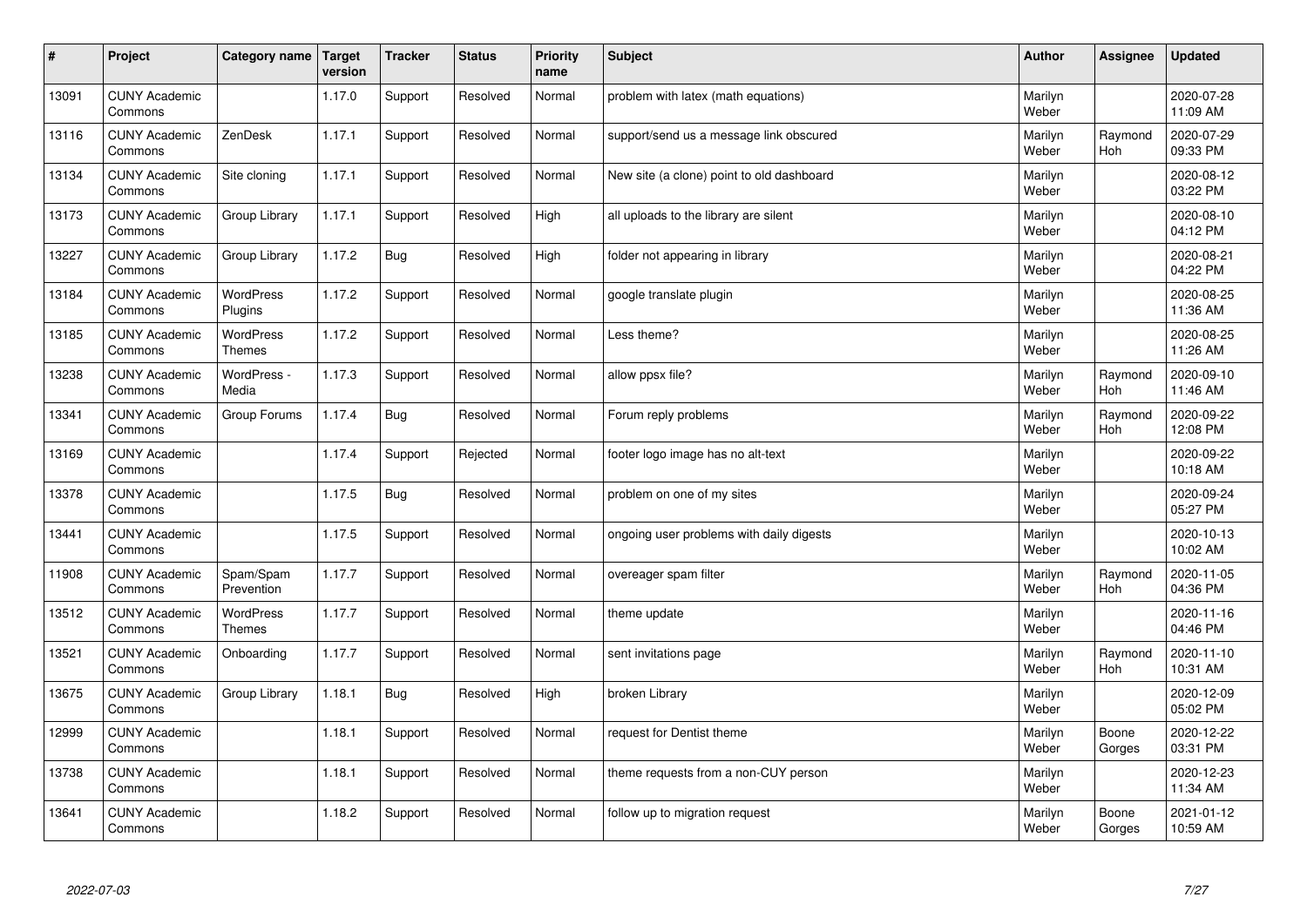| #     | Project                         | Category name               | <b>Target</b><br>version | <b>Tracker</b> | <b>Status</b> | <b>Priority</b><br>name | <b>Subject</b>                                                                        | <b>Author</b>    | Assignee              | <b>Updated</b>         |
|-------|---------------------------------|-----------------------------|--------------------------|----------------|---------------|-------------------------|---------------------------------------------------------------------------------------|------------------|-----------------------|------------------------|
| 13783 | <b>CUNY Academic</b><br>Commons |                             | 1.18.2                   | Support        | Resolved      | Normal                  | new CUNY OneSearch url                                                                | Marilyn<br>Weber |                       | 2021-01-14<br>04:53 PM |
| 13827 | <b>CUNY Academic</b><br>Commons | Group Forums                | 1.18.3                   | Bug            | Resolved      | Normal                  | more forum post problems                                                              | Marilyn<br>Weber | Raymond<br><b>Hoh</b> | 2021-01-22<br>08:19 PM |
| 13741 | <b>CUNY Academic</b><br>Commons | <b>WordPress</b><br>Plugins | 1.18.3                   | Support        | Resolved      | Normal                  | Ensemble Video Plugin                                                                 | Marilyn<br>Weber |                       | 2021-01-26<br>04:43 PM |
| 13841 | <b>CUNY Academic</b><br>Commons | <b>WordPress</b><br>Plugins | 1.18.3                   | Support        | Resolved      | Normal                  | Folders plugin request                                                                | Marilyn<br>Weber | Boone<br>Gorges       | 2021-01-26<br>04:43 PM |
| 13846 | <b>CUNY Academic</b><br>Commons | WordPress<br>Plugins        | 1.18.3                   | Support        | Resolved      | Normal                  | Yoast SEO plugin problem                                                              | Marilyn<br>Weber |                       | 2021-01-19<br>05:34 PM |
| 13947 | <b>CUNY Academic</b><br>Commons | <b>WordPress</b><br>Plugins | 1.18.4                   | <b>Bug</b>     | Resolved      | Normal                  | Elementor plugin problem                                                              | Marilyn<br>Weber | Raymond<br>Hoh        | 2021-02-08<br>09:34 PM |
| 13878 | <b>CUNY Academic</b><br>Commons | Group cloning               | 1.18.4                   | Support        | Resolved      | High                    | When creating Group + Site and choosing 'Clone existing', cannot<br>advance to step 2 | Marilyn<br>Weber | Jeremy<br>Felt        | 2021-02-02<br>11:02 AM |
| 13929 | <b>CUNY Academic</b><br>Commons |                             | 1.18.4                   | Support        | Resolved      | Normal                  | update error message                                                                  | Marilyn<br>Weber | Boone<br>Gorges       | 2021-02-09<br>11:05 AM |
| 13935 | <b>CUNY Academic</b><br>Commons | <b>WordPress</b><br>Plugins | 1.18.4                   | Support        | Resolved      | Low                     | Add Users sidebar widget not working                                                  | Marilyn<br>Weber |                       | 2021-02-09<br>11:05 AM |
| 13944 | <b>CUNY Academic</b><br>Commons | WordPress<br>Plugins        | 1.18.4                   | Support        | Resolved      | Normal                  | 3D FlipBook request                                                                   | Marilyn<br>Weber |                       | 2021-02-09<br>11:05 AM |
| 13958 | <b>CUNY Academic</b><br>Commons |                             | 1.18.4                   | Support        | Resolved      | Normal                  | calendar widget problem                                                               | Marilyn<br>Weber |                       | 2021-02-09<br>11:05 AM |
| 14019 | <b>CUNY Academic</b><br>Commons | WordPress<br>Plugins        | 1.18.5                   | Bug            | Resolved      | Normal                  | smorales.commons.gc.cuny.edu                                                          | Marilyn<br>Weber | Boone<br>Gorges       | 2021-02-23<br>11:06 AM |
| 14012 | <b>CUNY Academic</b><br>Commons | <b>WordPress</b><br>Plugins | 1.18.5                   | Support        | Resolved      | Normal                  | Open External Links in a New Window plugin?                                           | Marilyn<br>Weber | Boone<br>Gorges       | 2021-03-02<br>02:07 PM |
| 14129 | <b>CUNY Academic</b><br>Commons | Onboarding                  | 1.18.6                   | Support        | Resolved      | Normal                  | can only see some invites sent                                                        | Marilyn<br>Weber | Raymond<br><b>Hoh</b> | 2021-04-09<br>09:00 AM |
| 14077 | <b>CUNY Academic</b><br>Commons | WordPress<br>Plugins        | 1.18.7                   | Support        | Resolved      | Normal                  | Elementor Pro plugin for the slider                                                   | Marilyn<br>Weber | Raymond<br>Hoh        | 2021-03-23<br>11:43 AM |
| 14304 | <b>CUNY Academic</b><br>Commons | Group Library               | 1.18.8                   | Bug            | Resolved      | Normal                  | Library items change folders when adding subsequent items in new<br>folders           | Marilyn<br>Weber | Boone<br>Gorges       | 2021-04-13<br>11:21 AM |
| 14246 | <b>CUNY Academic</b><br>Commons |                             | 1.18.8                   | Support        | Resolved      | Normal                  | "Weekly jQuery Migrate Status Update"                                                 | Marilyn<br>Weber |                       | 2021-04-13<br>11:08 AM |
| 14270 | <b>CUNY Academic</b><br>Commons | WordPress<br>Themes         | 1.18.8                   | Support        | Resolved      | Normal                  | grid theme?                                                                           | Marilyn<br>Weber |                       | 2021-04-13<br>11:20 AM |
| 14410 | <b>CUNY Academic</b><br>Commons |                             | 1.18.10                  | Bug            | Resolved      | Normal                  | events calendar problem?                                                              | Marilyn<br>Weber |                       | 2021-05-10<br>04:45 PM |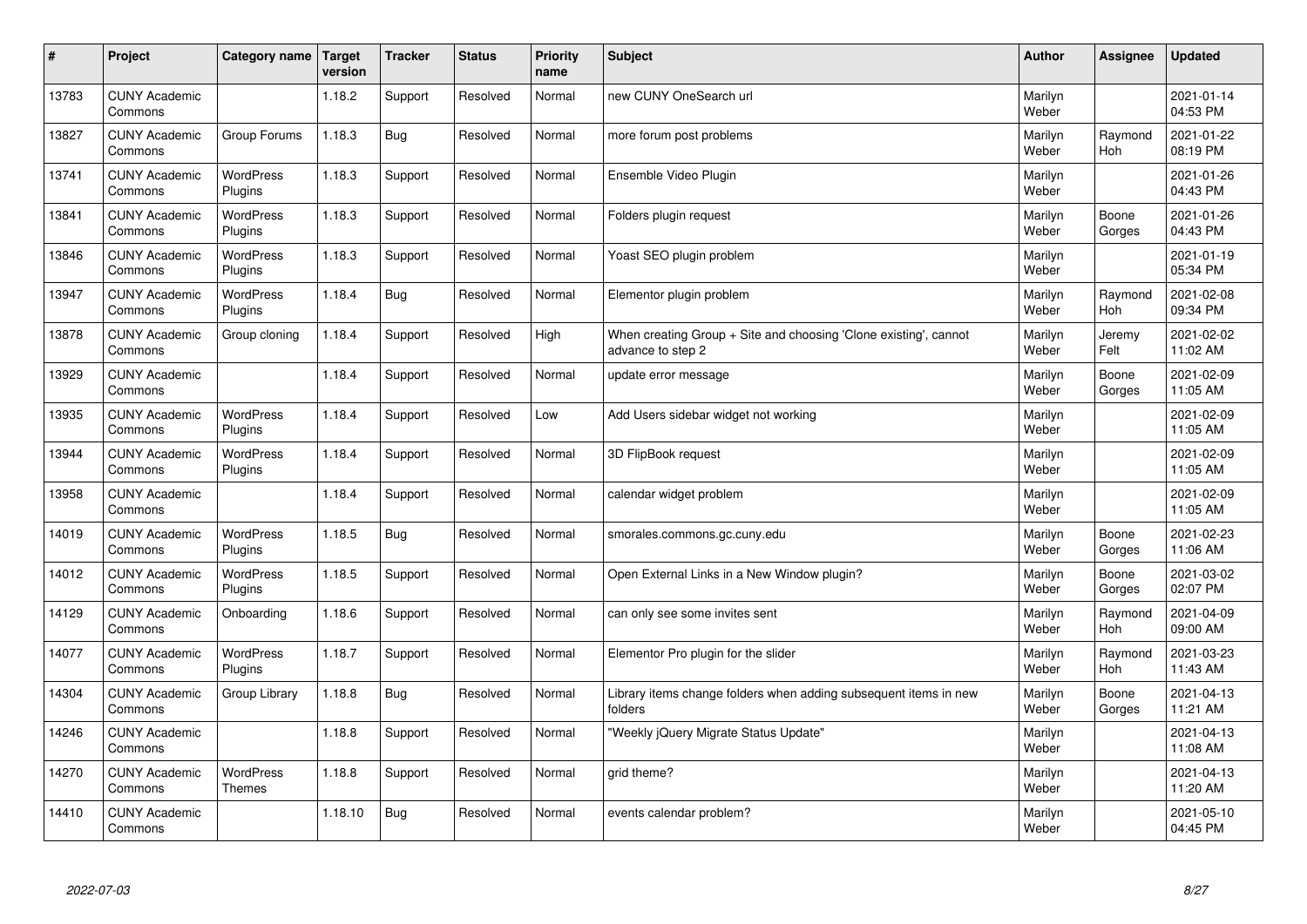| #     | Project                         | Category name                | <b>Target</b><br>version | <b>Tracker</b> | <b>Status</b>        | <b>Priority</b><br>name | <b>Subject</b>                                                                          | <b>Author</b>    | <b>Assignee</b> | <b>Updated</b>         |
|-------|---------------------------------|------------------------------|--------------------------|----------------|----------------------|-------------------------|-----------------------------------------------------------------------------------------|------------------|-----------------|------------------------|
| 14411 | <b>CUNY Academic</b><br>Commons | WordPress<br>Themes          | 1.18.10                  | Bug            | Resolved             | Normal                  | logo problems                                                                           | Marilyn<br>Weber |                 | 2021-05-03<br>04:37 PM |
| 14265 | <b>CUNY Academic</b><br>Commons | <b>WordPress</b><br>Plugins  | 1.18.10                  | Support        | Resolved             | Normal                  | separate the tag cloud in the blog sidebar                                              | Marilyn<br>Weber | Boone<br>Gorges | 2021-05-12<br>05:19 PM |
| 14509 | <b>CUNY Academic</b><br>Commons | <b>WordPress</b><br>Plugins  | 1.18.12                  | <b>Bug</b>     | Resolved             | Normal                  | Elementor Editor problem                                                                | Marilyn<br>Weber |                 | 2021-06-08<br>09:55 AM |
| 14526 | <b>CUNY Academic</b><br>Commons | Registration                 | 1.18.12                  | <b>Bug</b>     | Resolved             | High                    | registration interface won't show a space to enter nonCUNY code                         | Marilyn<br>Weber |                 | 2021-06-03<br>04:02 PM |
| 14534 | <b>CUNY Academic</b><br>Commons | <b>WordPress</b><br>Plugins  | 1.18.12                  | Support        | Resolved             | Normal                  | Share This Image plugin?                                                                | Marilyn<br>Weber |                 | 2021-06-08<br>11:50 AM |
| 14734 | <b>CUNY Academic</b><br>Commons | WordPress<br><b>Themes</b>   | 1.18.18                  | Support        | Resolved             | Normal                  | missing section of Sujatha Fernandes' site                                              | Marilyn<br>Weber | Raymond<br>Hoh  | 2021-09-06<br>04:15 PM |
| 14799 | <b>CUNY Academic</b><br>Commons |                              | 1.18.19                  | Support        | Resolved             | High                    | install the official Classic Widgets?                                                   | Marilyn<br>Weber |                 | 2021-09-22<br>02:17 PM |
| 14885 | <b>CUNY Academic</b><br>Commons | <b>WordPress</b><br>Plugins  | 1.18.22                  | <b>Bug</b>     | Resolved             | Normal                  | Long Loading Times -- Wordpress Admin Site                                              | Marilyn<br>Weber | Raymond<br>Hoh  | 2021-10-26<br>12:28 PM |
| 14889 | <b>CUNY Academic</b><br>Commons | Events                       | 1.19.0                   | Support        | Resolved             | Normal                  | events in group - can they be edited by all admins?                                     | Marilyn<br>Weber | Raymond<br>Hoh  | 2021-12-13<br>03:31 PM |
| 15211 | <b>CUNY Academic</b><br>Commons | <b>Blogs</b><br>(BuddyPress) | 1.19.2                   | Support        | Resolved             | Normal                  | No good error reporting for already-used domain name when creating a<br>site in Firefox | Marilyn<br>Weber | Boone<br>Gorges | 2022-01-25<br>11:33 AM |
| 15241 | <b>CUNY Academic</b><br>Commons | Onboarding                   | 1.19.3                   | Design/UX      | Resolved             | Normal                  | white on gray                                                                           | Marilyn<br>Weber | Boone<br>Gorges | 2022-02-08<br>02:38 PM |
| 15545 | <b>CUNY Academic</b><br>Commons | WordPress<br>Plugins         | 1.19.5                   | Feature        | Resolved             | Normal                  | "ZI Hide Featured Image" plugin request                                                 | Marilyn<br>Weber | Boone<br>Gorges | 2022-03-09<br>10:09 AM |
| 15654 | <b>CUNY Academic</b><br>Commons | WordPress<br>Plugins         | 1.19.6                   | Support        | Resolved             | Normal                  | Numerous Copies of Events showing up                                                    | Marilyn<br>Weber | Boone<br>Gorges | 2022-03-22<br>11:30 AM |
| 16198 | <b>CUNY Academic</b><br>Commons |                              | 2.0.1                    | <b>Bug</b>     | Resolved             | Normal                  | Change role to                                                                          | Marilyn<br>Weber | Boone<br>Gorges | 2022-06-14<br>11:35 AM |
| 16172 | <b>CUNY Academic</b><br>Commons | WordPress<br>(misc)          | 2.0.2                    | <b>Bug</b>     | Resolved             | Normal                  | "Lost your password" link not in error messge                                           | Marilyn<br>Weber | Raymond<br>Hoh  | 2022-06-14<br>09:21 PM |
| 15978 | <b>CUNY Academic</b><br>Commons | WordPress -<br>Media         | 2.0.2                    | Support        | Resolved             | Normal                  | tex files?                                                                              | Marilyn<br>Weber | Raymond<br>Hoh  | 2022-06-28<br>09:09 PM |
| 16291 | <b>CUNY Academic</b><br>Commons | Site cloning                 | 2.0.2                    | Support        | Resolved             | Normal                  | Images coming up blank in Media Library                                                 | Marilyn<br>Weber | Raymond<br>Hoh  | 2022-06-29<br>11:31 AM |
| 15169 | <b>CUNY Academic</b><br>Commons |                              | 2.0.3                    | Support        | Reporter<br>Feedback | Normal                  | new Prelude website zipfiles for custom theme and other files.                          | Marilyn<br>Weber |                 | 2022-06-29<br>11:32 AM |
| 15655 | <b>CUNY Academic</b><br>Commons |                              | 2.0.3                    | Support        | Reporter<br>Feedback | Normal                  | Event Aggregator plugin?                                                                | Marilyn<br>Weber |                 | 2022-06-29<br>11:32 AM |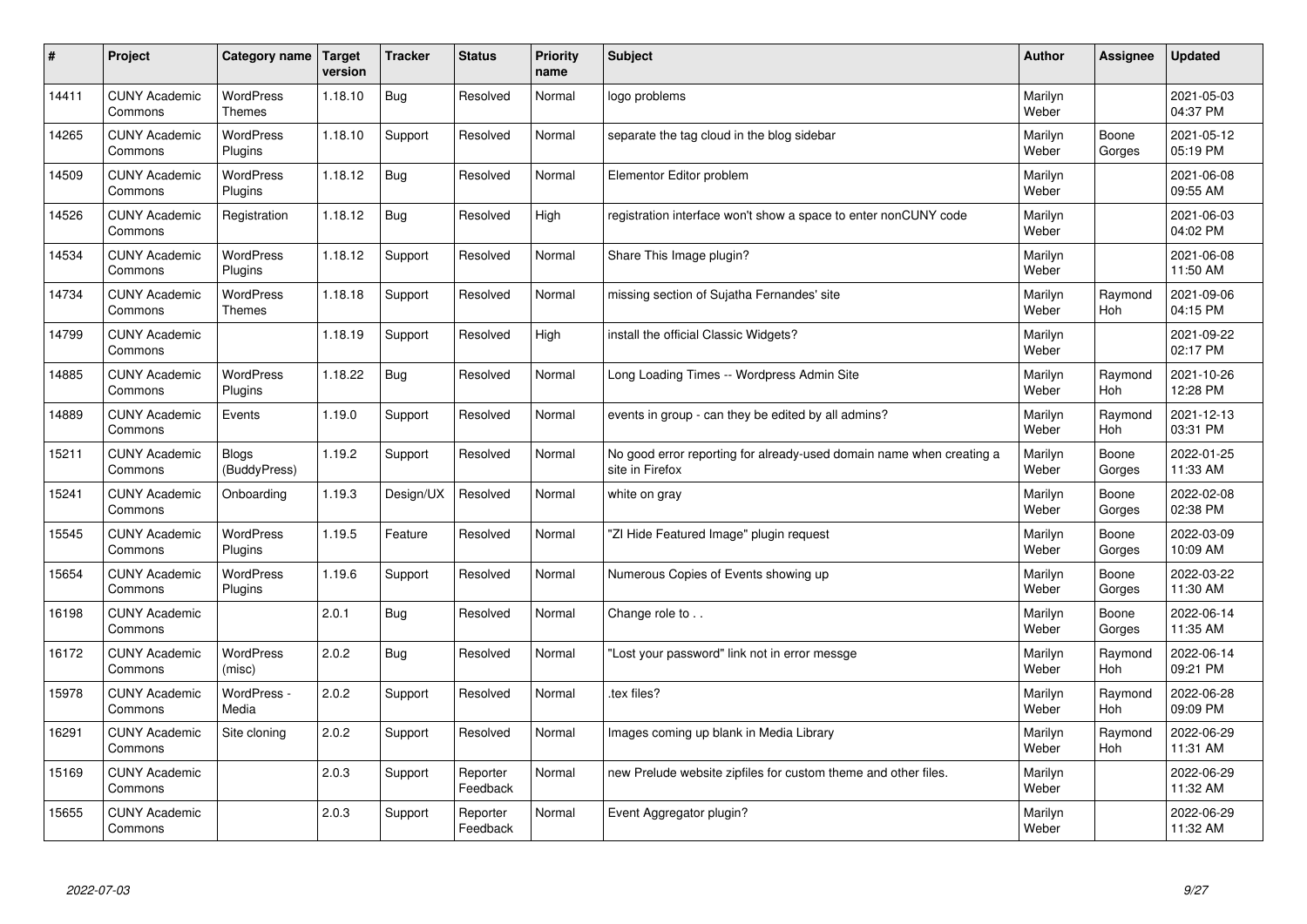| $\vert$ # | Project                         | Category name                | Target<br>version | <b>Tracker</b> | <b>Status</b> | <b>Priority</b><br>name | <b>Subject</b>                                  | <b>Author</b>    | Assignee        | <b>Updated</b>         |
|-----------|---------------------------------|------------------------------|-------------------|----------------|---------------|-------------------------|-------------------------------------------------|------------------|-----------------|------------------------|
| 3093      | <b>CUNY Academic</b><br>Commons | <b>WordPress</b><br>Plugins  |                   | <b>Bug</b>     | Rejected      | Normal                  | <b>Custom Google Maps</b>                       | Marilyn<br>Weber | Boone<br>Gorges | 2014-05-02<br>10:52 AM |
| 3116      | <b>CUNY Academic</b><br>Commons | WordPress<br>(Permissions)   |                   | <b>Bug</b>     | Resolved      | Normal                  | Updating the FAQ page                           | Marilyn<br>Weber | Boone<br>Gorges | 2014-04-01<br>10:12 PM |
| 3136      | <b>CUNY Academic</b><br>Commons | <b>WordPress</b><br>Plugins  |                   | Bug            | Rejected      | Normal                  | The Easy Rotator                                | Marilyn<br>Weber | Boone<br>Gorges | 2014-04-01<br>10:26 PM |
| 3673      | <b>CUNY Academic</b><br>Commons |                              |                   | <b>Bug</b>     | Rejected      | Normal                  | CBox pagination issue with the Wiki             | Marilyn<br>Weber |                 | 2014-11-20<br>04:08 PM |
| 3674      | <b>CUNY Academic</b><br>Commons |                              |                   | <b>Bug</b>     | Rejected      | Normal                  | CBox pagination issue with the Wiki             | Marilyn<br>Weber |                 | 2014-11-20<br>05:03 PM |
| 4013      | <b>CUNY Academic</b><br>Commons |                              |                   | <b>Bug</b>     | Duplicate     | Normal                  | Math question?                                  | Marilyn<br>Weber |                 | 2015-04-22<br>04:05 PM |
| 4834      | <b>CUNY Academic</b><br>Commons | <b>Blogs</b><br>(BuddyPress) |                   | Bug            | Resolved      | Normal                  | Admin invite problem                            | Marilyn<br>Weber | Boone<br>Gorges | 2015-11-13<br>12:25 PM |
| 5184      | <b>CUNY Academic</b><br>Commons | Social Paper                 |                   | <b>Bug</b>     | Rejected      | Normal                  | Problem linking SP to a group                   | Marilyn<br>Weber | Boone<br>Gorges | 2016-02-21<br>12:27 PM |
| 5834      | <b>CUNY Academic</b><br>Commons |                              |                   | <b>Bug</b>     | Resolved      | Normal                  | My access to cdev                               | Marilyn<br>Weber | Boone<br>Gorges | 2016-07-25<br>03:12 PM |
| 6101      | <b>CUNY Academic</b><br>Commons | <b>Public Portfolio</b>      |                   | <b>Bug</b>     | Resolved      | High                    | Profile update problems                         | Marilyn<br>Weber | Boone<br>Gorges | 2016-12-01<br>03:50 PM |
| 6107      | <b>CUNY Academic</b><br>Commons |                              |                   | Bug            | Resolved      | High                    | site redirect?                                  | Marilyn<br>Weber | Boone<br>Gorges | 2016-09-29<br>03:45 PM |
| 6313      | <b>CUNY Academic</b><br>Commons | Groups (misc)                |                   | <b>Bug</b>     | Duplicate     | Normal                  | group member no longer in group, can't rejoin.  | Marilyn<br>Weber |                 | 2016-10-14<br>09:27 PM |
| 6338      | <b>CUNY Academic</b><br>Commons |                              |                   | <b>Bug</b>     | Rejected      | Normal                  | Multiple email notifications for each blog post | Marilyn<br>Weber | Boone<br>Gorges | 2016-10-18<br>08:45 PM |
| 6410      | <b>CUNY Academic</b><br>Commons |                              |                   | <b>Bug</b>     | Duplicate     | Immediate               | Cannot log in - gives privacy error             | Marilyn<br>Weber | Boone<br>Gorges | 2016-10-24<br>10:01 AM |
| 6575      | <b>CUNY Academic</b><br>Commons | Groups (misc)                |                   | Bug            | Rejected      | Normal                  | No papers link for the group "social paper"     | Marilyn<br>Weber |                 | 2016-11-02<br>10:39 PM |
| 6800      | <b>CUNY Academic</b><br>Commons |                              |                   | <b>Bug</b>     | Rejected      | Immediate               | Is something going on?                          | Marilyn<br>Weber |                 | 2016-11-18<br>04:40 PM |
| 6893      | <b>CUNY Academic</b><br>Commons | Group Forums                 |                   | <b>Bug</b>     | Resolved      | Normal                  | Forum for CUNY Academic Commons Team is gone    | Marilyn<br>Weber | Boone<br>Gorges | 2016-12-01<br>08:08 AM |
| 7376      | <b>CUNY Academic</b><br>Commons | Email<br>Notifications       |                   | Bug            | Rejected      | Normal                  | automatic forwarding of blog posts not working  | Marilyn<br>Weber | Boone<br>Gorges | 2017-05-01<br>10:36 PM |
| 7803      | <b>CUNY Academic</b><br>Commons |                              |                   | Bug            | Resolved      | Normal                  | user email change                               | Marilyn<br>Weber |                 | 2017-03-16<br>11:58 AM |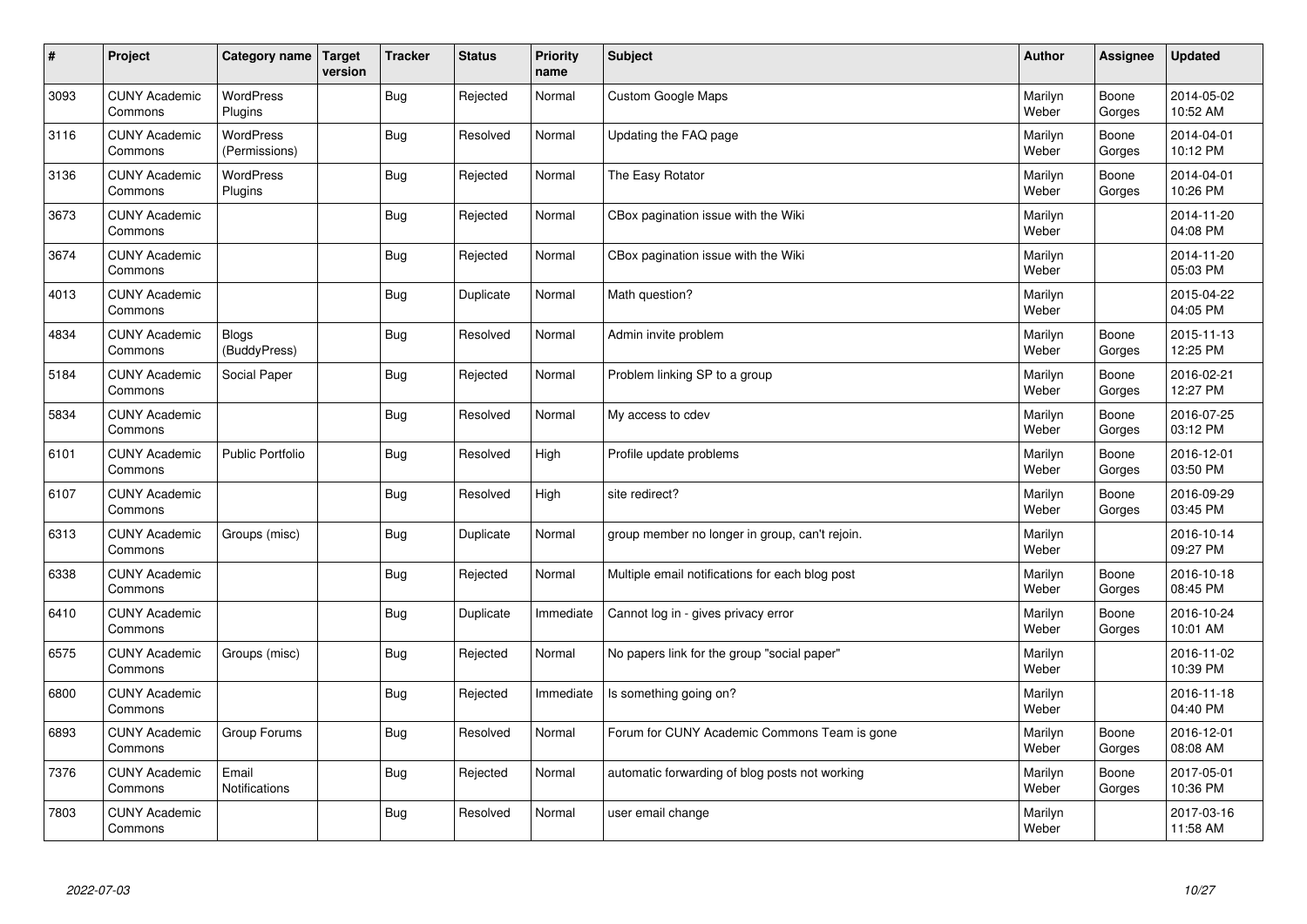| $\vert$ # | Project                         | Category name        | Target<br>version | <b>Tracker</b> | <b>Status</b> | <b>Priority</b><br>name | <b>Subject</b>                                           | Author           | Assignee            | <b>Updated</b>         |
|-----------|---------------------------------|----------------------|-------------------|----------------|---------------|-------------------------|----------------------------------------------------------|------------------|---------------------|------------------------|
| 9276      | <b>CUNY Academic</b><br>Commons |                      |                   | <b>Bug</b>     | Resolved      | High                    | problem adding a member to a group - wrong username?     | Marilyn<br>Weber |                     | 2018-02-25<br>12:47 PM |
| 9470      | <b>CUNY Academic</b><br>Commons |                      |                   | <b>Bug</b>     | Resolved      | Normal                  | Users not appearing via "Add New"                        | Marilyn<br>Weber |                     | 2018-03-22<br>07:44 PM |
| 10260     | <b>CUNY Academic</b><br>Commons |                      |                   | Bug            | Rejected      | Normal                  | bad activation email                                     | Marilyn<br>Weber |                     | 2018-08-30<br>01:25 PM |
| 10562     | <b>CUNY Academic</b><br>Commons |                      |                   | Bug            | Rejected      | Normal                  | Commons is down                                          | Marilyn<br>Weber |                     | 2018-10-23<br>10:49 AM |
| 13656     | <b>CUNY Academic</b><br>Commons |                      |                   | Bug            | Resolved      | High                    | site down                                                | Marilyn<br>Weber |                     | 2020-12-11<br>12:50 PM |
| 14008     | <b>CUNY Academic</b><br>Commons |                      |                   | Bug            | Resolved      | High                    | invisible user                                           | Marilyn<br>Weber |                     | 2021-02-18<br>05:53 PM |
| 15279     | <b>CUNY Academic</b><br>Commons |                      |                   | Bug            | Rejected      | Normal                  | big delay - cloning the history site                     | Marilyn<br>Weber |                     | 2022-02-09<br>01:49 PM |
| 5051      | <b>CUNY Academic</b><br>Commons | Social Paper         |                   | Feature        | Rejected      | Low                     | Visual cues for comments (SP suggestion #2)              | Marilyn<br>Weber | Samantha<br>Raddatz | 2016-02-10<br>10:01 AM |
| 5072      | <b>CUNY Academic</b><br>Commons |                      |                   | Feature        | Duplicate     | Normal                  | redirect shortcode handler                               | Marilyn<br>Weber | Boone<br>Gorges     | 2016-01-07<br>12:34 PM |
| 6118      | <b>CUNY Academic</b><br>Commons | cuny.is              |                   | Feature        | Resolved      | Normal                  | Cuny.Is request from Javier Otero Peña                   | Marilyn<br>Weber | Sarah<br>Morgano    | 2016-10-04<br>07:02 PM |
| 5988      | <b>CUNY Academic</b><br>Commons | Support              |                   | Support        | Rejected      | Normal                  | Forbidden error when trying to join                      | Marilyn<br>Weber | Boone<br>Gorges     | 2016-09-08<br>01:42 PM |
| 6175      | <b>CUNY Academic</b><br>Commons | Account settings     |                   | Support        | Resolved      | Normal                  | Email address (user cannot access old)                   | Marilyn<br>Weber | Matt Gold           | 2016-11-29<br>06:31 PM |
| 7668      | <b>CUNY Academic</b><br>Commons | WordPress<br>Plugins |                   | Support        | Rejected      | Normal                  | Iframes question                                         | Marilyn<br>Weber |                     | 2017-04-11<br>09:29 PM |
| 8195      | <b>CUNY Academic</b><br>Commons |                      |                   | Support        | Rejected      | Normal                  | possible to make the Profile pic semi-hidden?            | Marilyn<br>Weber |                     | 2017-05-24<br>11:00 PM |
| 8693      | <b>CUNY Academic</b><br>Commons | WordPress<br>Plugins |                   | Support        | Resolved      | Normal                  | Existing blog wants to replace Mailpoet with Newsletters | Marilyn<br>Weber |                     | 2017-09-12<br>02:24 PM |
| 8726      | <b>CUNY Academic</b><br>Commons |                      |                   | Support        | Resolved      | Normal                  | Redirect problem                                         | Marilyn<br>Weber |                     | 2017-09-21<br>12:14 PM |
| 9033      | <b>CUNY Academic</b><br>Commons |                      |                   | Support        | Rejected      | Normal                  | Site search terms                                        | Marilyn<br>Weber |                     | 2017-12-22<br>01:10 PM |
| 9131      | <b>CUNY Academic</b><br>Commons |                      |                   | Support        | Resolved      | Normal                  | webrecorder.io via Firefox                               | Marilyn<br>Weber |                     | 2018-01-29<br>11:11 AM |
| 9133      | <b>CUNY Academic</b><br>Commons |                      |                   | Support        | Duplicate     | Normal                  | webrecorder.io                                           | Marilyn<br>Weber |                     | 2018-01-29<br>10:34 AM |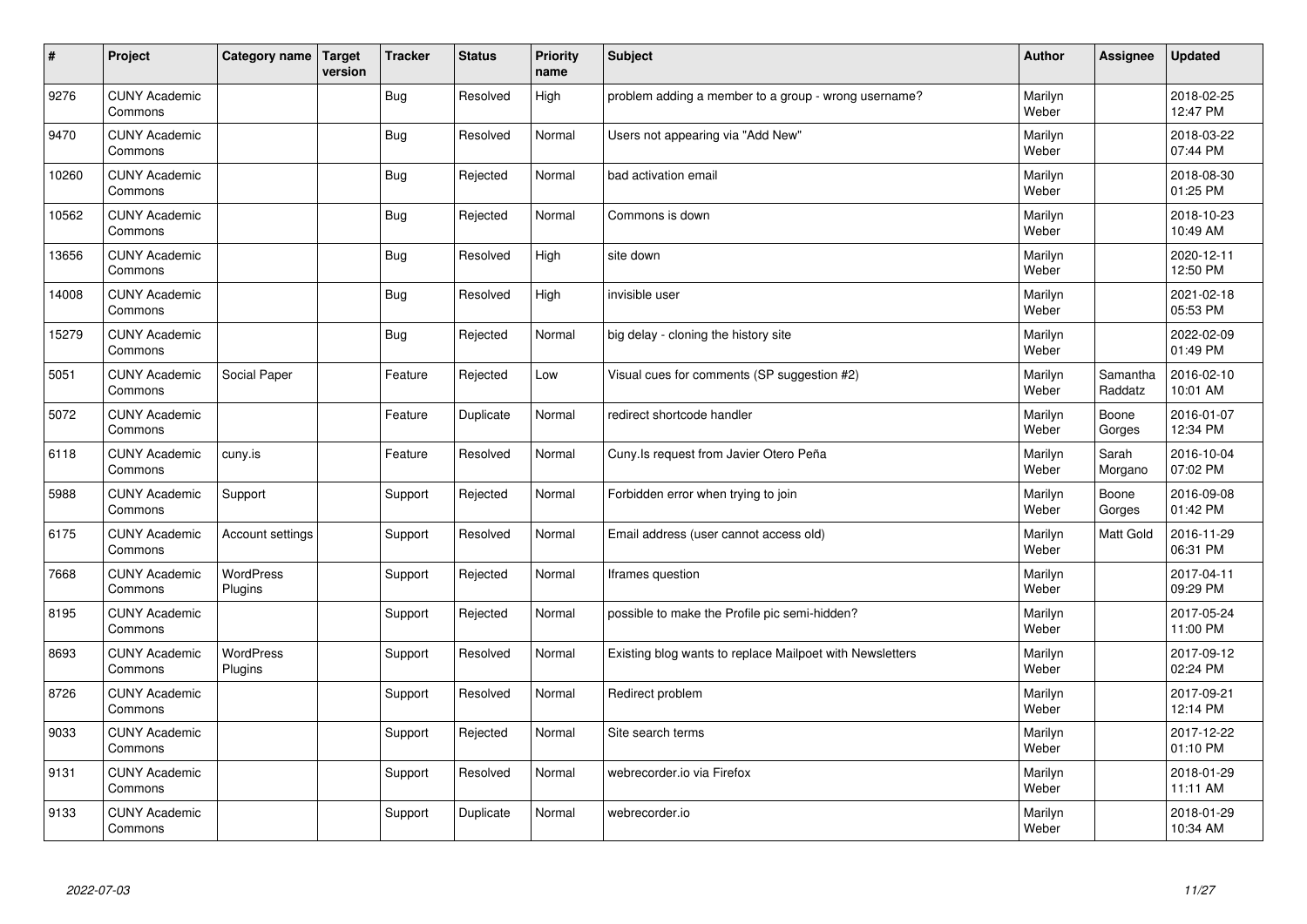| $\vert$ # | Project                         | Category name           | <b>Target</b><br>version | <b>Tracker</b> | <b>Status</b> | <b>Priority</b><br>name | <b>Subject</b>                                               | <b>Author</b>    | Assignee        | <b>Updated</b>         |
|-----------|---------------------------------|-------------------------|--------------------------|----------------|---------------|-------------------------|--------------------------------------------------------------|------------------|-----------------|------------------------|
| 9275      | <b>CUNY Academic</b><br>Commons |                         |                          | Support        | Rejected      | Normal                  | soft chalk page?                                             | Marilyn<br>Weber | Boone<br>Gorges | 2018-04-09<br>10:37 AM |
| 9477      | <b>CUNY Academic</b><br>Commons | Account settings        |                          | Support        | Resolved      | Normal                  | email change request                                         | Marilyn<br>Weber | Matt Gold       | 2018-03-24<br>08:53 AM |
| 9587      | <b>CUNY Academic</b><br>Commons |                         |                          | Support        | Rejected      | Normal                  | possible request for the "PDF Poster" plugin                 | Marilyn<br>Weber |                 | 2018-04-24<br>10:52 AM |
| 9659      | <b>CUNY Academic</b><br>Commons | Account settings        |                          | Support        | Resolved      | Normal                  | user email change                                            | Marilyn<br>Weber | Matt Gold       | 2018-04-24<br>12:08 PM |
| 9684      | <b>CUNY Academic</b><br>Commons |                         |                          | Support        | Rejected      | Normal                  | SEO cleanup for newlaborforum.cuny.edu                       | Marilyn<br>Weber |                 | 2018-04-30<br>10:29 AM |
| 9787      | <b>CUNY Academic</b><br>Commons | Registration            |                          | Support        | Resolved      | Normal                  | email change request                                         | Marilyn<br>Weber | Matt Gold       | 2018-05-16<br>09:55 PM |
| 9834      | <b>CUNY Academic</b><br>Commons |                         |                          | Support        | Duplicate     | Normal                  | add a "like" function                                        | Marilyn<br>Weber |                 | 2018-05-25<br>10:38 AM |
| 9885      | <b>CUNY Academic</b><br>Commons |                         |                          | Support        | Rejected      | Normal                  | Publications field problem                                   | Marilyn<br>Weber |                 | 2018-06-06<br>01:18 PM |
| 9928      | <b>CUNY Academic</b><br>Commons | <b>Account settings</b> |                          | Support        | Resolved      | Normal                  | email change request from former student                     | Marilyn<br>Weber | Matt Gold       | 2018-06-14<br>10:20 AM |
| 10227     | <b>CUNY Academic</b><br>Commons |                         |                          | Support        | Resolved      | Normal                  | user incorrectly entered her email address                   | Marilyn<br>Weber | Matt Gold       | 2018-08-26<br>08:55 PM |
| 10256     | <b>CUNY Academic</b><br>Commons |                         |                          | Support        | Resolved      | Normal                  | email change requested                                       | Marilyn<br>Weber | Matt Gold       | 2018-08-29<br>02:52 PM |
| 10266     | <b>CUNY Academic</b><br>Commons |                         |                          | Support        | Resolved      | Normal                  | GC email change requested                                    | Marilyn<br>Weber | Matt Gold       | 2018-08-30<br>03:07 PM |
| 10850     | <b>CUNY Academic</b><br>Commons |                         |                          | Support        | Rejected      | Normal                  | Gravity form being resent                                    | Marilyn<br>Weber |                 | 2018-12-20<br>10:18 PM |
| 10932     | <b>CUNY Academic</b><br>Commons |                         |                          | Support        | Resolved      | Normal                  | add me as admin to meenaalexander.com                        | Marilyn<br>Weber | Matt Gold       | 2019-01-09<br>02:12 PM |
| 11267     | <b>CUNY Academic</b><br>Commons |                         |                          | Support        | Rejected      | Normal                  | signing up with a nonCUNY signup code from the Register page | Marilyn<br>Weber |                 | 2019-03-26<br>03:00 PM |
| 11665     | <b>CUNY Academic</b><br>Commons |                         |                          | Support        | Resolved      | Immediate               | "My Groups" conflating two groups                            | Marilyn<br>Weber |                 | 2019-07-24<br>10:43 PM |
| 11912     | <b>CUNY Academic</b><br>Commons |                         |                          | Support        | Resolved      | Normal                  | influence search results?                                    | Marilyn<br>Weber |                 | 2020-02-11<br>10:51 AM |
| 12205     | <b>CUNY Academic</b><br>Commons |                         |                          | Support        | Rejected      | Normal                  | possible update to the 2019 theme?                           | Marilyn<br>Weber |                 | 2020-01-14<br>12:08 PM |
| 12334     | <b>CUNY Academic</b><br>Commons |                         |                          | Support        | Resolved      | Normal                  | request for a Redmine account                                | Marilyn<br>Weber | Matt Gold       | 2020-01-30<br>12:01 PM |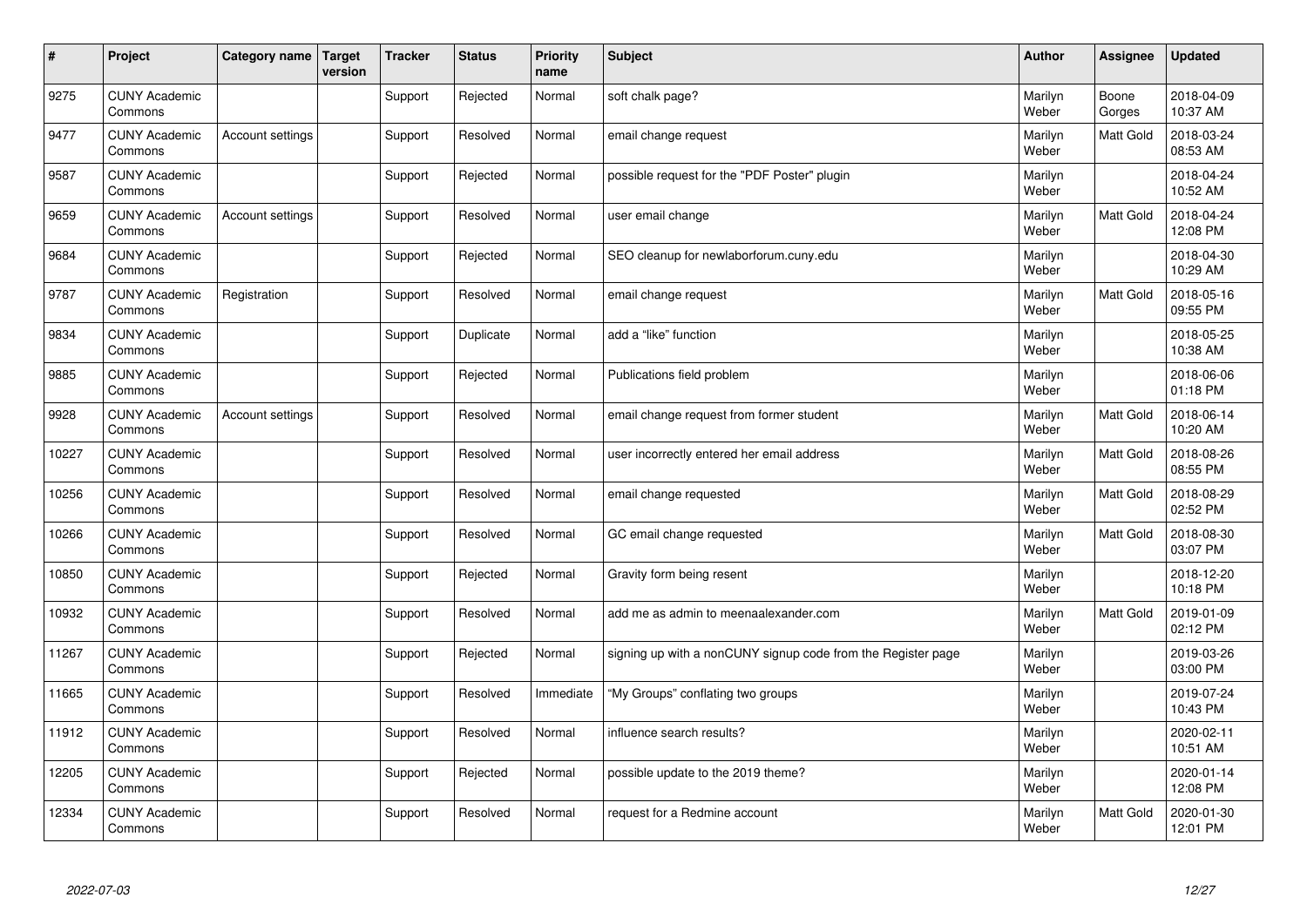| $\sharp$ | Project                         | Category name              | <b>Target</b><br>version | <b>Tracker</b> | <b>Status</b> | Priority<br>name | <b>Subject</b>                                                                 | <b>Author</b>    | Assignee       | <b>Updated</b>         |
|----------|---------------------------------|----------------------------|--------------------------|----------------|---------------|------------------|--------------------------------------------------------------------------------|------------------|----------------|------------------------|
| 12346    | <b>CUNY Academic</b><br>Commons | Redmine                    |                          | Support        | Resolved      | Normal           | another Redmine request                                                        | Marilyn<br>Weber | Matt Gold      | 2020-01-30<br>08:20 PM |
| 12393    | <b>CUNY Academic</b><br>Commons | <b>WordPress</b><br>(misc) |                          | Support        | Resolved      | High             | size limit for files                                                           | Marilyn<br>Weber |                | 2020-02-18<br>10:13 AM |
| 12861    | <b>CUNY Academic</b><br>Commons |                            |                          | Support        | Resolved      | Normal           | trouble with YouTube                                                           | Marilyn<br>Weber | Raymond<br>Hoh | 2020-06-09<br>11:16 AM |
| 12986    | <b>CUNY Academic</b><br>Commons |                            |                          | Support        | Rejected      | Normal           | Someone is trying to create accounts using random CUNY entity emails           | Marilyn<br>Weber |                | 2020-07-02<br>09:47 PM |
| 13012    | <b>CUNY Academic</b><br>Commons | <b>WordPress</b><br>(misc) |                          | Support        | Rejected      | Normal           | icon image associated with the teaching template's Creative Commons<br>License | Marilyn<br>Weber | Raymond<br>Hoh | 2020-08-25<br>10:56 AM |
| 13121    | <b>CUNY Academic</b><br>Commons |                            |                          | Support        | Rejected      | Normal           | embed a DropBox Paper file                                                     | Marilyn<br>Weber |                | 2020-08-25<br>10:56 AM |
| 13160    | <b>CUNY Academic</b><br>Commons |                            |                          | Support        | Rejected      | Normal           | site not working on iphone                                                     | Marilyn<br>Weber |                | 2020-08-25<br>10:58 AM |
| 13201    | <b>CUNY Academic</b><br>Commons |                            |                          | Support        | Rejected      | Low              | PDF embedder                                                                   | Marilyn<br>Weber |                | 2020-09-29<br>11:37 AM |
| 13217    | <b>CUNY Academic</b><br>Commons |                            |                          | Support        | Rejected      | Normal           | upload recordings of our past webinars?                                        | Marilyn<br>Weber |                | 2020-08-25<br>07:56 AM |
| 13288    | <b>CUNY Academic</b><br>Commons |                            |                          | Support        | Abandoned     | Normal           | log in problems on iPhone 6                                                    | Marilyn<br>Weber |                | 2020-10-27<br>10:26 AM |
| 13584    | <b>CUNY Academic</b><br>Commons |                            |                          | Support        | Abandoned     | Normal           | Graphy theme question                                                          | Marilyn<br>Weber |                | 2021-09-14<br>10:41 AM |
| 13596    | <b>CUNY Academic</b><br>Commons |                            |                          | Support        | Abandoned     | Normal           | invited as Author but show as Contributor                                      | Marilyn<br>Weber |                | 2021-09-14<br>10:41 AM |
| 13637    | <b>CUNY Academic</b><br>Commons |                            |                          | Support        | Abandoned     | Normal           | All-in-One Migration plugin request                                            | Marilyn<br>Weber |                | 2020-12-08<br>10:46 AM |
| 13826    | <b>CUNY Academic</b><br>Commons |                            |                          | Support        | Resolved      | Normal           | January 14th                                                                   | Marilyn<br>Weber |                | 2021-01-26<br>04:26 PM |
| 13916    | <b>CUNY Academic</b><br>Commons |                            |                          | Support        | Rejected      | Normal           | <b>Custom Sidebars</b>                                                         | Marilyn<br>Weber |                | 2021-02-23<br>10:45 AM |
| 14016    | <b>CUNY Academic</b><br>Commons |                            |                          | Support        | Rejected      | Normal           | PDFs not downloading                                                           | Marilyn<br>Weber |                | 2021-02-22<br>11:00 AM |
| 14148    | <b>CUNY Academic</b><br>Commons |                            |                          | Support        | Abandoned     | Normal           | post notification problem                                                      | Marilyn<br>Weber |                | 2021-09-14<br>10:43 AM |
| 14242    | <b>CUNY Academic</b><br>Commons |                            |                          | Support        | Resolved      | Normal           | LAILAC site missing content                                                    | Marilyn<br>Weber |                | 2021-03-27<br>08:40 AM |
| 14360    | <b>CUNY Academic</b><br>Commons |                            |                          | Support        | Rejected      | Normal           | danielgerouldarchives.org?                                                     | Marilyn<br>Weber |                | 2021-04-27<br>10:42 AM |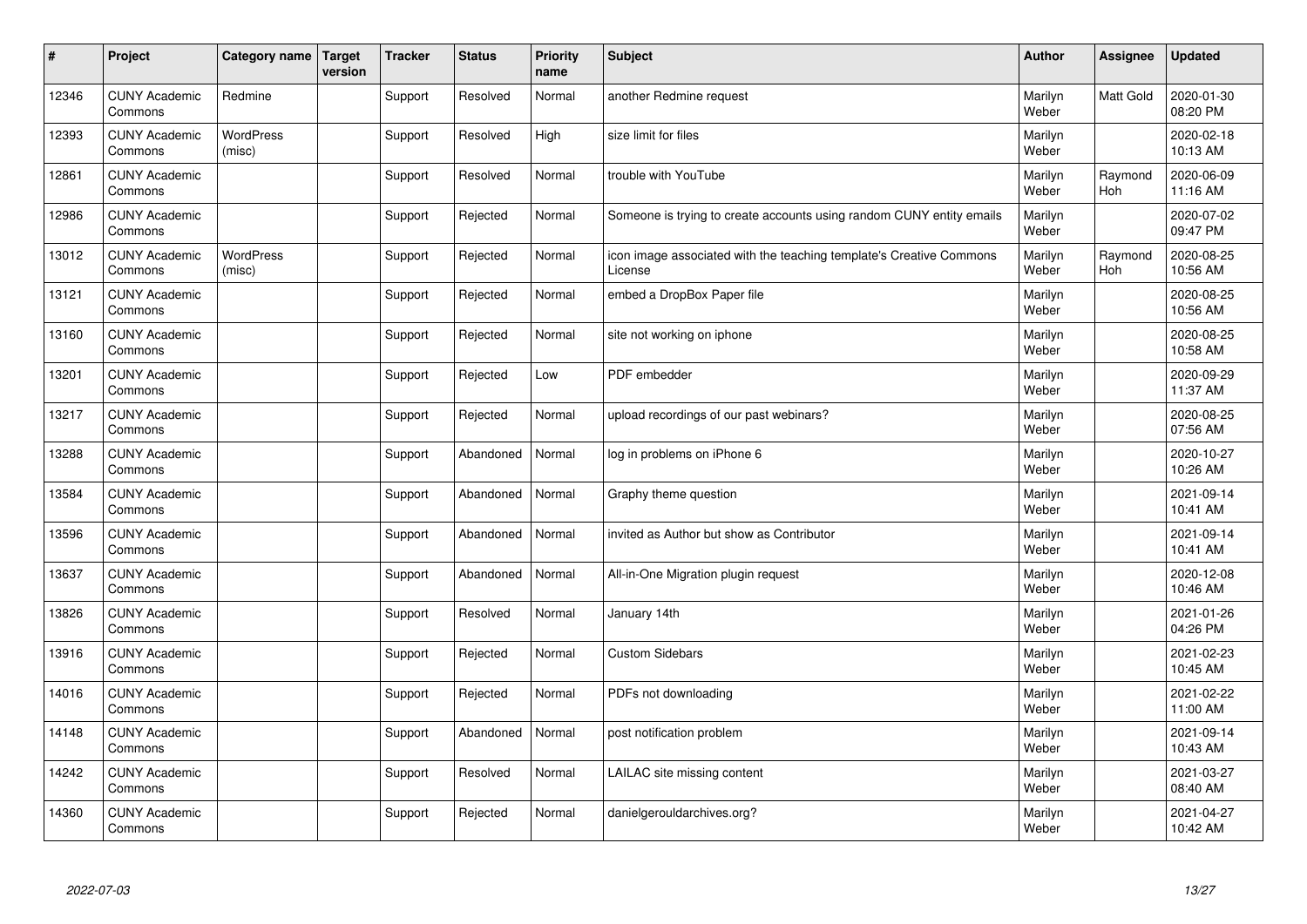| #     | Project                         | Category name | <b>Target</b><br>version | <b>Tracker</b> | <b>Status</b>        | <b>Priority</b><br>name | <b>Subject</b>                                                  | <b>Author</b>    | Assignee            | <b>Updated</b>         |
|-------|---------------------------------|---------------|--------------------------|----------------|----------------------|-------------------------|-----------------------------------------------------------------|------------------|---------------------|------------------------|
| 14389 | <b>CUNY Academic</b><br>Commons |               |                          | Support        | Abandoned            | Normal                  | WebflowIO?                                                      | Marilyn<br>Weber |                     | 2021-09-14<br>10:45 AM |
| 14711 | <b>CUNY Academic</b><br>Commons |               |                          | Support        | Rejected             | Normal                  | Custom Facebook Feed plugin problem                             | Marilyn<br>Weber |                     | 2022-04-27<br>04:29 PM |
| 14784 | <b>CUNY Academic</b><br>Commons |               |                          | Support        | Reporter<br>Feedback | Normal                  | User report of logo problem when using Customizer theme         | Marilyn<br>Weber |                     | 2021-09-17<br>10:25 AM |
| 14850 | <b>CUNY Academic</b><br>Commons |               |                          | Support        | Abandoned            | Normal                  | brooklyn waterfront site "connection not secure"                | Marilyn<br>Weber |                     | 2022-04-27<br>04:56 PM |
| 14972 | <b>CUNY Academic</b><br>Commons |               |                          | Support        | Rejected             | Normal                  | Mailchimp plugin                                                | Marilyn<br>Weber |                     | 2021-11-17<br>02:13 PM |
| 14973 | <b>CUNY Academic</b><br>Commons |               |                          | Support        | Resolved             | Normal                  | <b>Mail Poet</b>                                                | Marilyn<br>Weber |                     | 2021-12-06<br>10:20 AM |
| 15022 | <b>CUNY Academic</b><br>Commons |               |                          | Support        | Rejected             | High                    | ArabStages                                                      | Marilyn<br>Weber |                     | 2021-12-06<br>10:16 AM |
| 15025 | <b>CUNY Academic</b><br>Commons |               |                          | Support        | Duplicate            | Normal                  | emails for all the papers on the commons that have been changed | Marilyn<br>Weber |                     | 2021-12-02<br>11:57 AM |
| 15045 | <b>CUNY Academic</b><br>Commons |               |                          | Support        | <b>New</b>           | Normal                  | no result for KCeL in the search box on the commons             | Marilyn<br>Weber |                     | 2021-12-10<br>11:29 AM |
| 15120 | <b>CUNY Academic</b><br>Commons |               |                          | Support        | Resolved             | Normal                  | embed Zoom recordings in a post?                                | Marilyn<br>Weber |                     | 2021-12-29<br>08:15 AM |
| 15260 | <b>CUNY Academic</b><br>Commons |               |                          | Support        | Reporter<br>Feedback | Normal                  | Diacritical markings   European Stages                          | Marilyn<br>Weber |                     | 2022-02-04<br>08:16 AM |
| 15266 | <b>CUNY Academic</b><br>Commons |               |                          | Support        | Resolved             | Normal                  | Just an appreciation                                            | Marilyn<br>Weber |                     | 2022-02-07<br>10:42 AM |
| 15370 | <b>CUNY Academic</b><br>Commons |               |                          | Support        | Reporter<br>Feedback | Normal                  | All-in-One Event Calendar?                                      | Marilyn<br>Weber |                     | 2022-02-17<br>11:03 AM |
| 15565 | <b>CUNY Academic</b><br>Commons |               |                          | Support        | <b>New</b>           | Normal                  | Events - send updates to an email listserv                      | Marilyn<br>Weber |                     | 2022-03-10<br>01:06 PM |
| 15685 | <b>CUNY Academic</b><br>Commons |               |                          | Support        | <b>New</b>           | High                    | problem with chrome?                                            | Marilyn<br>Weber |                     | 2022-04-25<br>03:40 PM |
| 16099 | <b>CUNY Academic</b><br>Commons |               |                          | Support        | Reporter<br>Feedback | Normal                  | request for Newsletter Glue                                     | Marilyn<br>Weber |                     | 2022-05-13<br>12:14 PM |
| 16110 | <b>CUNY Academic</b><br>Commons |               |                          | Support        | Reporter<br>Feedback | Normal                  | remove Creative Commons license from pages?                     | Marilyn<br>Weber | Raymond<br>Hoh      | 2022-05-17<br>06:11 PM |
| 5396  | <b>CUNY Academic</b><br>Commons |               |                          | Outreach       | Resolved             | Urgent                  | Add CUNY Central to the survey choices?                         | Marilyn<br>Weber | Samantha<br>Raddatz | 2016-03-31<br>01:38 PM |
| 5282  | <b>CUNY Academic</b><br>Commons | Social Paper  | Future<br>release        | Bug            | New                  | Normal                  | Replying via email directs to paper but not individual comment. | Marilyn<br>Weber | Raymond<br>Hoh      | 2016-03-02<br>01:48 PM |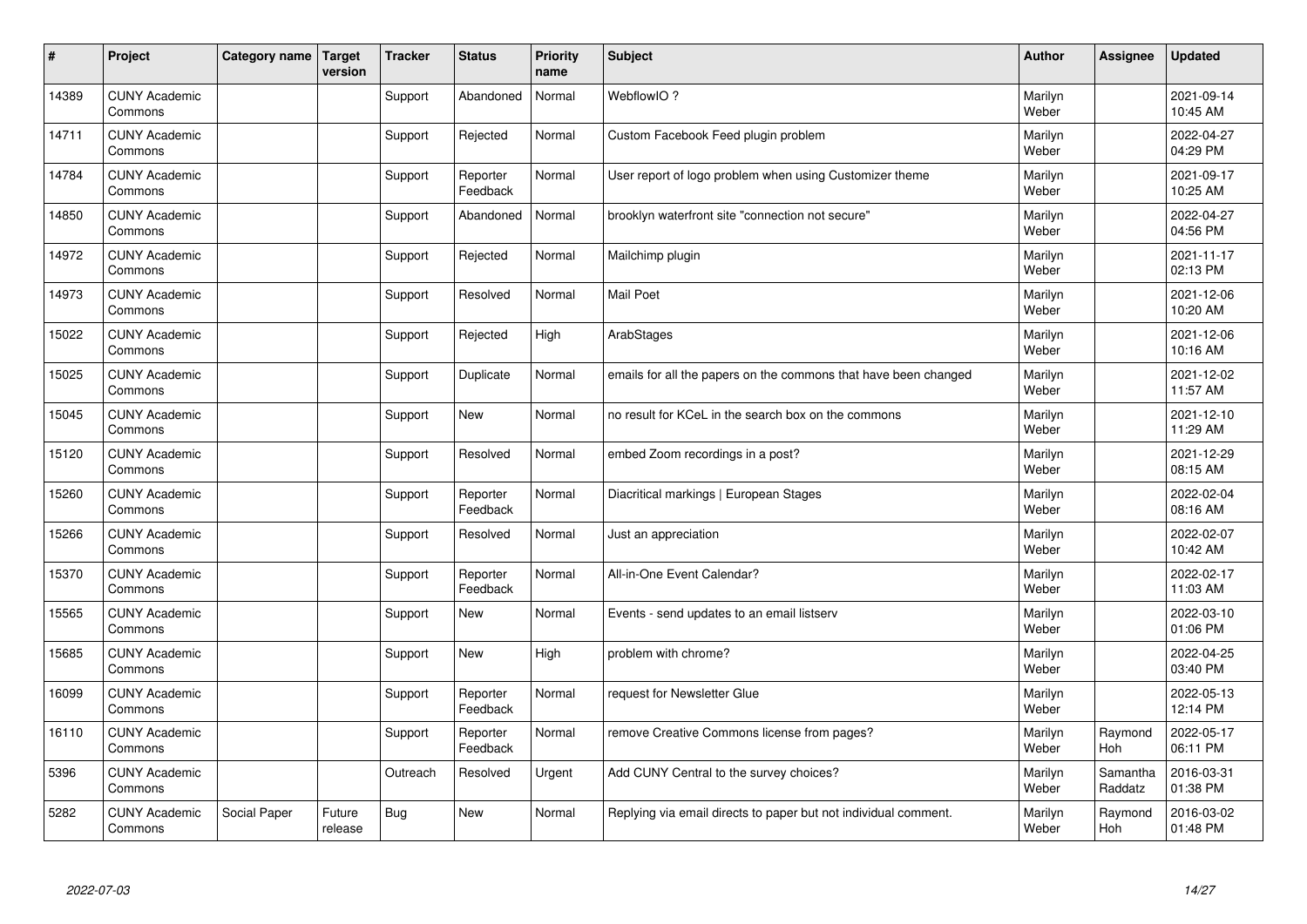| #     | Project                         | Category name               | Target<br>version | <b>Tracker</b> | <b>Status</b>        | <b>Priority</b><br>name | <b>Subject</b>                                                                                                                                  | <b>Author</b>    | <b>Assignee</b>     | <b>Updated</b>         |
|-------|---------------------------------|-----------------------------|-------------------|----------------|----------------------|-------------------------|-------------------------------------------------------------------------------------------------------------------------------------------------|------------------|---------------------|------------------------|
| 9835  | <b>CUNY Academic</b><br>Commons | Group Forums                | Future<br>release | Bug            | Assigned             | Normal                  | add a "like" function?                                                                                                                          | Marilyn<br>Weber | Erik<br>Trainer     | 2018-06-05<br>01:49 PM |
| 11971 | <b>CUNY Academic</b><br>Commons | Email<br>Notifications      | Future<br>release | <b>Bug</b>     | Reporter<br>Feedback | Low                     | Pictures obscured in emailed post notifications                                                                                                 | Marilyn<br>Weber | Raymond<br>Hoh      | 2019-11-21<br>01:14 PM |
| 5050  | <b>CUNY Academic</b><br>Commons | Social Paper                | Future<br>release | Feature        | New                  | Low                     | Making comments visible in SP editing mode (SP suggestion #1)                                                                                   | Marilyn<br>Weber | Samantha<br>Raddatz | 2019-09-17<br>11:10 PM |
| 5052  | <b>CUNY Academic</b><br>Commons | Social Paper                | Future<br>release | Feature        | New                  | Low                     | Sentence by sentence or line by line comments (SP suggestion #3)                                                                                | Marilyn<br>Weber | Boone<br>Gorges     | 2016-02-11<br>10:24 PM |
| 5053  | <b>CUNY Academic</b><br>Commons | Social Paper                | Future<br>release | Feature        | <b>New</b>           | Low                     | Scrollable menu to add readers (SP suggestion #4)                                                                                               | Marilyn<br>Weber | Samantha<br>Raddatz | 2016-04-21<br>05:21 PM |
| 5058  | <b>CUNY Academic</b><br>Commons | Social Paper                | Future<br>release | Feature        | New                  | Low                     | Can there be a clearer signal that even when comments have already<br>been made you add comments by clicking on the side? (SP suggestion<br>#5) | Marilyn<br>Weber | Samantha<br>Raddatz | 2016-02-11<br>10:24 PM |
| 5199  | <b>CUNY Academic</b><br>Commons | Social Paper                | Future<br>release | Feature        | <b>New</b>           | Normal                  | add tables to the SP editor                                                                                                                     | Marilyn<br>Weber |                     | 2016-10-24<br>11:27 AM |
| 5205  | <b>CUNY Academic</b><br>Commons | Social Paper                | Future<br>release | Feature        | New                  | Normal                  | Social Paper folders                                                                                                                            | Marilyn<br>Weber |                     | 2016-02-11<br>10:24 PM |
| 5397  | <b>CUNY Academic</b><br>Commons | Social Paper                | Future<br>release | Feature        | New                  | Normal                  | frustrating to have to enable/disable in SP                                                                                                     | Marilyn<br>Weber | Samantha<br>Raddatz | 2016-04-20<br>03:39 PM |
| 5992  | <b>CUNY Academic</b><br>Commons | Email<br>Notifications      | Future<br>release | Feature        | New                  | Normal                  | Changing the From line of autogenerated blog emails                                                                                             | Marilyn<br>Weber |                     | 2018-09-27<br>05:19 PM |
| 5991  | <b>CUNY Academic</b><br>Commons | Email<br>Notifications      | Future<br>release | Support        | Resolved             | Normal                  | change format of autogenerated blog emails                                                                                                      | Marilyn<br>Weber | Paige<br>Dupont     | 2018-01-12<br>02:55 PM |
| 6533  | <b>CUNY Academic</b><br>Commons | WordPress<br>Plugins        | Future<br>release | Support        | Duplicate            | Low                     | very old plugins?                                                                                                                               | Marilyn<br>Weber | Tahir Butt          | 2018-10-04<br>12:27 PM |
| 9207  | <b>CUNY Academic</b><br>Commons |                             | Future<br>release | Support        | Reporter<br>Feedback | Normal                  | display dashboards made in Tableau?                                                                                                             | Marilyn<br>Weber | Boone<br>Gorges     | 2018-04-10<br>10:42 AM |
| 2777  | <b>CUNY Academic</b><br>Commons | WordPress<br>(misc)         | Not<br>tracked    | Bug            | Resolved             | Normal                  | Hero slide access                                                                                                                               | Marilyn<br>Weber | Boone<br>Gorges     | 2013-09-07<br>12:26 PM |
| 3138  | <b>CUNY Academic</b><br>Commons | Documentation               | Not<br>tracked    | <b>Bug</b>     | Resolved             | Normal                  | Codex documentation                                                                                                                             | Marilyn<br>Weber | scott voth          | 2016-03-04<br>08:49 AM |
| 3417  | <b>CUNY Academic</b><br>Commons | <b>BuddyPress</b><br>(misc) | Not<br>tracked    | <b>Bug</b>     | Rejected             | High                    | copying two commons groups                                                                                                                      | Marilyn<br>Weber | Marilyn<br>Weber    | 2014-11-05<br>09:56 AM |
| 3530  | <b>CUNY Academic</b><br>Commons | Server                      | Not<br>tracked    | <b>Bug</b>     | Resolved             | High                    | Commons running very slowly/ "connection lost"                                                                                                  | Marilyn<br>Weber | <b>Matt Gold</b>    | 2014-10-08<br>09:34 AM |
| 3620  | <b>CUNY Academic</b><br>Commons | Groups (misc)               | Not<br>tracked    | Bug            | Resolved             | Normal                  | admins of The Group for Group Admins                                                                                                            | Marilyn<br>Weber |                     | 2014-11-03<br>08:38 AM |
| 4577  | <b>CUNY Academic</b><br>Commons | Registration                | Not<br>tracked    | <b>Bug</b>     | Resolved             | Normal                  | New users are not getting their email verification                                                                                              | Marilyn<br>Weber | Boone<br>Gorges     | 2016-01-26<br>03:30 PM |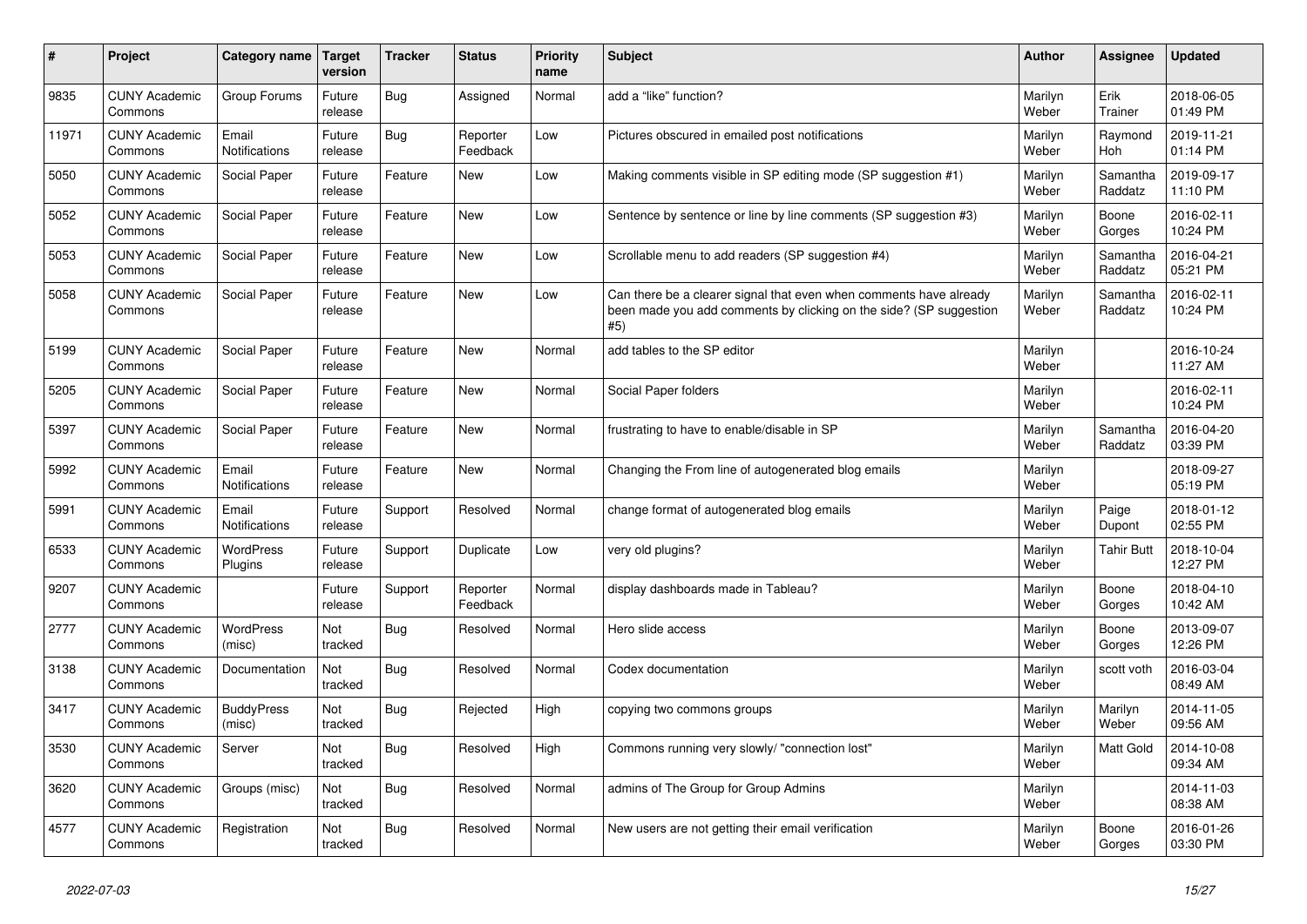| $\sharp$ | Project                         | Category name               | <b>Target</b><br>version | <b>Tracker</b> | <b>Status</b> | <b>Priority</b><br>name | <b>Subject</b>                                  | <b>Author</b>    | Assignee              | <b>Updated</b>         |
|----------|---------------------------------|-----------------------------|--------------------------|----------------|---------------|-------------------------|-------------------------------------------------|------------------|-----------------------|------------------------|
| 4649     | <b>CUNY Academic</b><br>Commons | Registration                | Not<br>tracked           | <b>Bug</b>     | Resolved      | Urgent                  | Submit button has disappeared                   | Marilyn<br>Weber | Boone<br>Gorges       | 2015-09-22<br>11:47 AM |
| 4881     | <b>CUNY Academic</b><br>Commons | ZenDesk                     | Not<br>tracked           | Bug            | Resolved      | Normal                  | ZenDesk emails not being sent                   | Marilyn<br>Weber |                       | 2015-12-07<br>01:34 AM |
| 4918     | <b>CUNY Academic</b><br>Commons | ZenDesk                     | Not<br>tracked           | Bug            | Resolved      | High                    | Re-directing Help Requests                      | Marilyn<br>Weber | Raymond<br><b>Hoh</b> | 2015-11-23<br>11:15 AM |
| 5059     | <b>CUNY Academic</b><br>Commons |                             | Not<br>tracked           | Bug            | Resolved      | Normal                  | Instagram embed?                                | Marilyn<br>Weber |                       | 2016-01-26<br>12:05 AM |
| 5319     | <b>CUNY Academic</b><br>Commons |                             | Not<br>tracked           | <b>Bug</b>     | Resolved      | Normal                  | <b>Broken URL</b>                               | Marilyn<br>Weber | Marilyn<br>Weber      | 2017-11-15<br>05:46 PM |
| 5435     | <b>CUNY Academic</b><br>Commons |                             | Not<br>tracked           | Bug            | Resolved      | Urgent                  | Can't see the dashboard                         | Marilyn<br>Weber |                       | 2016-04-12<br>11:33 AM |
| 5436     | <b>CUNY Academic</b><br>Commons |                             | Not<br>tracked           | Bug            | Resolved      | Normal                  | Trying to change email settings for             | Marilyn<br>Weber | Boone<br>Gorges       | 2016-04-21<br>10:12 PM |
| 5684     | <b>CUNY Academic</b><br>Commons | <b>Group Files</b>          | Not<br>tracked           | <b>Bug</b>     | Resolved      | Normal                  | Making Group files appear as Blog entries       | Marilyn<br>Weber | Boone<br>Gorges       | 2017-11-20<br>03:28 PM |
| 5713     | <b>CUNY Academic</b><br>Commons | WordPress<br>(misc)         | Not<br>tracked           | <b>Bug</b>     | Abandoned     | High                    | Site freezing                                   | Marilyn<br>Weber | Boone<br>Gorges       | 2017-11-15<br>10:58 AM |
| 5872     | <b>CUNY Academic</b><br>Commons | Server                      | Not<br>tracked           | Bug            | Resolved      | Immediate               | Whole Commons is down                           | Marilyn<br>Weber | Boone<br>Gorges       | 2016-08-12<br>12:04 AM |
| 5875     | <b>CUNY Academic</b><br>Commons | WordPress<br>Plugins        | Not<br>tracked           | Bug            | Resolved      | Normal                  | Events Calendar garbled in IE                   | Marilyn<br>Weber | Marilyn<br>Weber      | 2017-11-15<br>05:45 PM |
| 5968     | <b>CUNY Academic</b><br>Commons | Membership                  | Not<br>tracked           | Bug            | Resolved      | Normal                  | Deleting account without knowing password       | Marilyn<br>Weber | Matt Gold             | 2017-11-15<br>06:19 PM |
| 6025     | <b>CUNY Academic</b><br>Commons | Search                      | Not<br>tracked           | <b>Bug</b>     | Resolved      | Normal                  | Search function not working                     | Marilyn<br>Weber | Boone<br>Gorges       | 2016-10-12<br>09:41 AM |
| 6091     | <b>CUNY Academic</b><br>Commons | Group<br>Invitations        | Not<br>tracked           | Bug            | Resolved      | Normal                  | User cannot re-join a group                     | Marilyn<br>Weber | Boone<br>Gorges       | 2016-09-28<br>01:47 PM |
| 6106     | <b>CUNY Academic</b><br>Commons | Server                      | Not<br>tracked           | Bug            | Resolved      | Normal                  | 504 error                                       | Marilyn<br>Weber |                       | 2017-11-15<br>01:55 PM |
| 6286     | <b>CUNY Academic</b><br>Commons | Groups (misc)               | Not<br>tracked           | Bug            | Resolved      | Immediate               | Groups pages not displaying at all!             | Marilyn<br>Weber | Boone<br>Gorges       | 2017-11-15<br>10:57 AM |
| 7223     | <b>CUNY Academic</b><br>Commons | Membership                  | Not<br>tracked           | <b>Bug</b>     | Resolved      | Normal                  | User with two profiles would like to merge them | Marilyn<br>Weber | Boone<br>Gorges       | 2017-01-10<br>02:07 PM |
| 7226     | <b>CUNY Academic</b><br>Commons | Registration                | Not<br>tracked           | <b>Bug</b>     | Abandoned     | Normal                  | Community college student cannot register?      | Marilyn<br>Weber |                       | 2017-11-15<br>01:55 PM |
| 7328     | <b>CUNY Academic</b><br>Commons | <b>WordPress</b><br>Plugins | Not<br>tracked           | Bug            | Resolved      | Normal                  | technical issue with the Events Manager plugin  | Marilyn<br>Weber | Raymond<br>Hoh        | 2017-11-15<br>06:19 PM |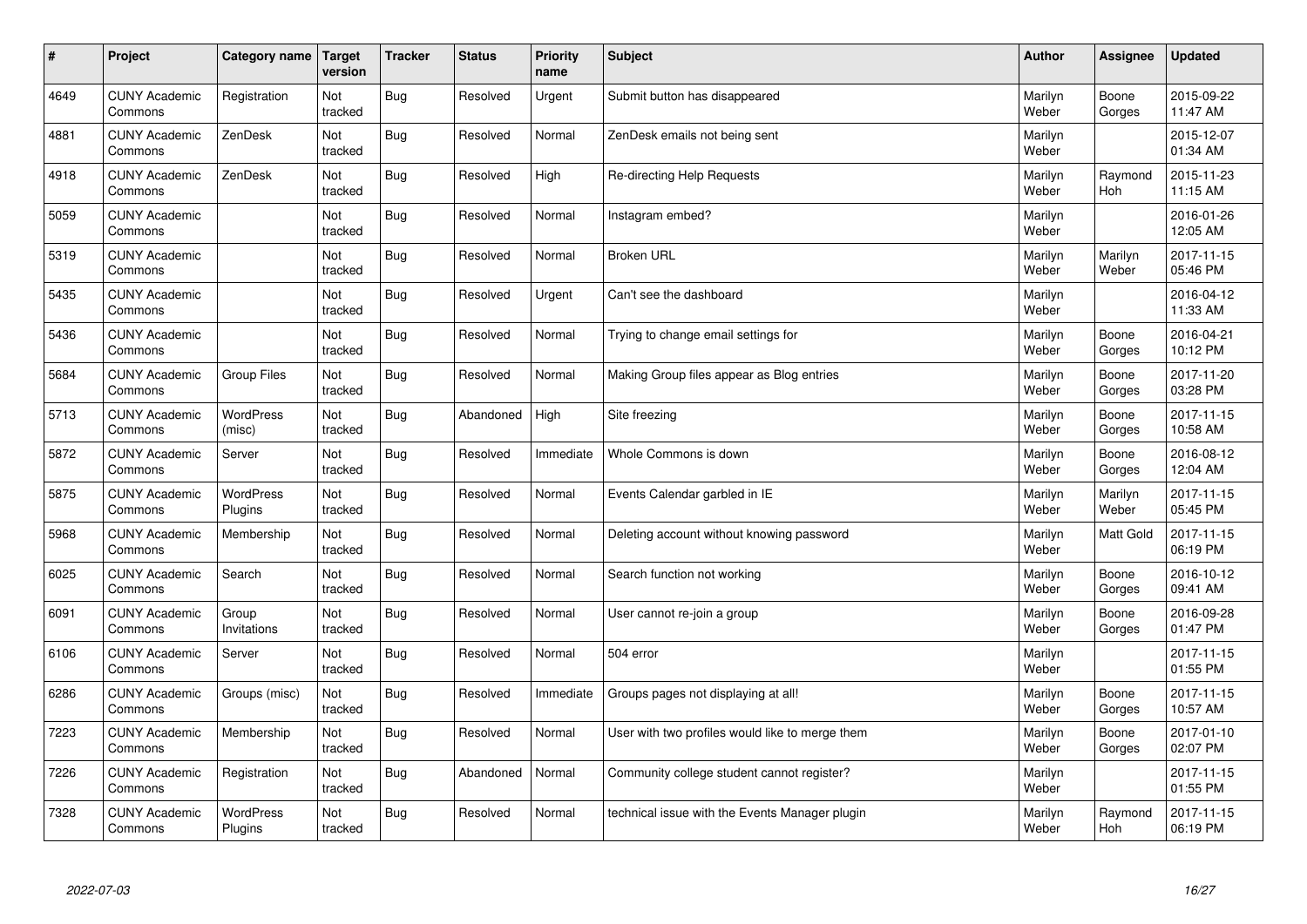| $\sharp$ | Project                         | Category name              | <b>Target</b><br>version | <b>Tracker</b> | <b>Status</b> | <b>Priority</b><br>name | <b>Subject</b>                                     | <b>Author</b>    | <b>Assignee</b> | <b>Updated</b>         |
|----------|---------------------------------|----------------------------|--------------------------|----------------|---------------|-------------------------|----------------------------------------------------|------------------|-----------------|------------------------|
| 7337     | <b>CUNY Academic</b><br>Commons | Membership                 | Not<br>tracked           | Bug            | Resolved      | Normal                  | User with new email                                | Marilyn<br>Weber |                 | 2017-01-06<br>11:05 AM |
| 7349     | <b>CUNY Academic</b><br>Commons | Membership                 | Not<br>tracked           | Bug            | Resolved      | Normal                  | <b>LACUNY Institute website</b>                    | Marilyn<br>Weber | Boone<br>Gorges | 2017-01-11<br>04:26 PM |
| 7767     | <b>CUNY Academic</b><br>Commons |                            | Not<br>tracked           | <b>Bug</b>     | Resolved      | Normal                  | Site loading problems                              | Marilyn<br>Weber |                 | 2017-03-21<br>09:57 PM |
| 7770     | <b>CUNY Academic</b><br>Commons | WordPress<br>Plugins       | Not<br>tracked           | <b>Bug</b>     | Abandoned     | Normal                  | Timeline.js problem                                | Marilyn<br>Weber |                 | 2017-11-15<br>01:43 PM |
| 7995     | <b>CUNY Academic</b><br>Commons | Domain<br>Mapping          | Not<br>tracked           | <b>Bug</b>     | Resolved      | Urgent                  | http://on.socialpaper.gc.cuny.edu down?            | Marilyn<br>Weber |                 | 2017-04-21<br>11:07 AM |
| 8098     | <b>CUNY Academic</b><br>Commons | Public Portfolio           | Not<br>tracked           | Bug            | Abandoned     | Normal                  | Widget in profile not working                      | Marilyn<br>Weber |                 | 2017-11-15<br>01:28 PM |
| 8200     | <b>CUNY Academic</b><br>Commons | Groups (misc)              | Not<br>tracked           | <b>Bug</b>     | Resolved      | Normal                  | Announcements has disappeared                      | Marilyn<br>Weber | Boone<br>Gorges | 2017-05-26<br>04:04 PM |
| 8259     | <b>CUNY Academic</b><br>Commons |                            | Not<br>tracked           | <b>Bug</b>     | Resolved      | Normal                  | missing dashboard                                  | Marilyn<br>Weber |                 | 2017-11-15<br>01:28 PM |
| 8661     | <b>CUNY Academic</b><br>Commons | Group Blogs                | Not<br>tracked           | <b>Bug</b>     | Resolved      | Normal                  | new group, old site, can't link?                   | Marilyn<br>Weber |                 | 2017-11-15<br>01:26 PM |
| 8878     | <b>CUNY Academic</b><br>Commons | cuny.is                    | Not<br>tracked           | Bug            | Resolved      | Urgent                  | cuny is site link won't work                       | Marilyn<br>Weber | Boone<br>Gorges | 2017-11-01<br>03:06 PM |
| 8937     | <b>CUNY Academic</b><br>Commons |                            | Not<br>tracked           | Bug            | Resolved      | Normal                  | videos gone                                        | Marilyn<br>Weber |                 | 2017-12-01<br>11:27 AM |
| 9062     | <b>CUNY Academic</b><br>Commons |                            | Not<br>tracked           | <b>Bug</b>     | Resolved      | Normal                  | re-add me as admin of https://commons.gc.cuny.edu/ | Marilyn<br>Weber |                 | 2018-01-08<br>12:03 PM |
| 9130     | <b>CUNY Academic</b><br>Commons | Homepage<br>Slides         | Not<br>tracked           | <b>Bug</b>     | Resolved      | Normal                  | too many redirects                                 | Marilyn<br>Weber |                 | 2018-01-29<br>10:27 AM |
| 9919     | <b>CUNY Academic</b><br>Commons |                            | Not<br>tracked           | <b>Bug</b>     | Resolved      | Normal                  | admin of https://sphcurriculum.commons.gc.cuny.edu | Marilyn<br>Weber |                 | 2018-06-12<br>09:37 PM |
| 10035    | <b>CUNY Academic</b><br>Commons |                            | Not<br>tracked           | <b>Bug</b>     | Resolved      | Normal                  | Reconnecting user to site                          | Marilyn<br>Weber |                 | 2018-07-23<br>11:55 AM |
| 10176    | <b>CUNY Academic</b><br>Commons | Documentation              | Not<br>tracked           | <b>Bug</b>     | Resolved      | Normal                  | domain mapping requests                            | Marilyn<br>Weber | scott voth      | 2018-08-29<br>05:30 PM |
| 10537    | <b>CUNY Academic</b><br>Commons |                            | Not<br>tracked           | <b>Bug</b>     | Resolved      | Normal                  | jpegs not showing                                  | Marilyn<br>Weber |                 | 2018-10-23<br>10:51 AM |
| 11088    | <b>CUNY Academic</b><br>Commons | Group Blogs                | Not<br>tracked           | <b>Bug</b>     | Resolved      | Normal                  | no notification for comments                       | Marilyn<br>Weber |                 | 2019-02-15<br>03:30 PM |
| 11634    | <b>CUNY Academic</b><br>Commons | <b>WordPress</b><br>(misc) | Not<br>tracked           | <b>Bug</b>     | Rejected      | Normal                  | "Insert Read More Tag" working oddly               | Marilyn<br>Weber | Raymond<br>Hoh  | 2019-07-15<br>11:48 PM |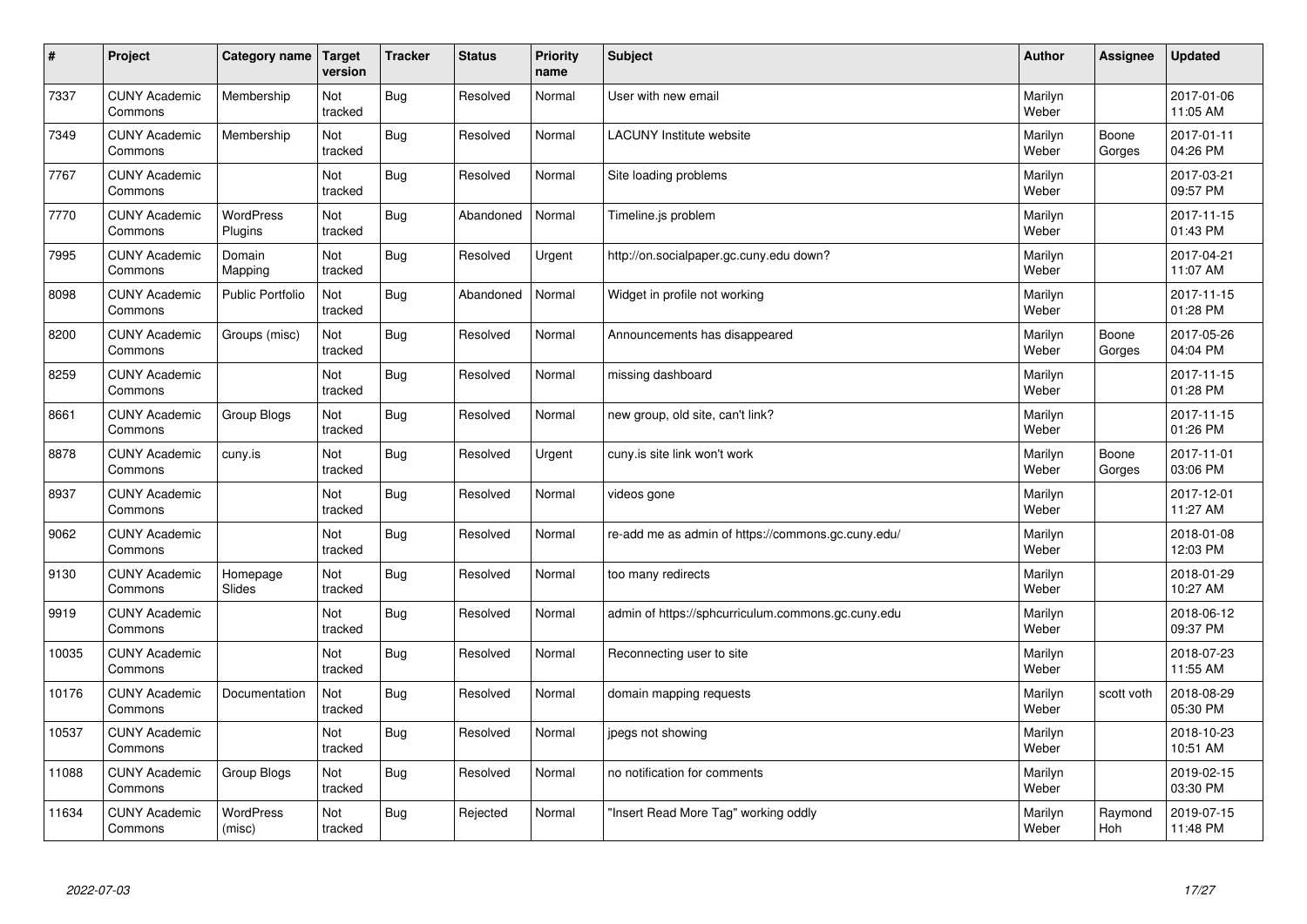| #     | Project                         | Category name                     | <b>Target</b><br>version | <b>Tracker</b> | <b>Status</b>        | <b>Priority</b><br>name | <b>Subject</b>                                                                             | <b>Author</b>    | Assignee         | <b>Updated</b>         |
|-------|---------------------------------|-----------------------------------|--------------------------|----------------|----------------------|-------------------------|--------------------------------------------------------------------------------------------|------------------|------------------|------------------------|
| 12360 | <b>CUNY Academic</b><br>Commons | <b>WordPress</b><br><b>Themes</b> | Not<br>tracked           | <b>Bug</b>     | Reporter<br>Feedback | Normal                  | site just says "DANTE We are currently in maintenance mode, please<br>check back shortly." | Marilyn<br>Weber |                  | 2020-02-04<br>12:13 PM |
| 12584 | <b>CUNY Academic</b><br>Commons |                                   | Not<br>tracked           | <b>Bug</b>     | Resolved             | Urgent                  | No way to register                                                                         | Marilyn<br>Weber |                  | 2020-03-27<br>02:38 PM |
| 13013 | <b>CUNY Academic</b><br>Commons |                                   | Not<br>tracked           | Bug            | Resolved             | Normal                  | an invite to Group Admins from Brian Foote?!                                               | Marilyn<br>Weber |                  | 2020-07-07<br>02:36 PM |
| 13328 | <b>CUNY Academic</b><br>Commons | Group Forums                      | Not<br>tracked           | Bug            | Reporter<br>Feedback | Normal                  | cross-posting in two related groups                                                        | Marilyn<br>Weber | Raymond<br>Hoh   | 2020-09-15<br>10:39 PM |
| 13633 | <b>CUNY Academic</b><br>Commons |                                   | Not<br>tracked           | <b>Bug</b>     | Resolved             | High                    | PublicsLab site down                                                                       | Marilyn<br>Weber |                  | 2020-11-30<br>02:01 PM |
| 13715 | <b>CUNY Academic</b><br>Commons |                                   | Not<br>tracked           | <b>Bug</b>     | Resolved             | High                    | https://ulysses.commons.gc.cuny.edu down                                                   | Marilyn<br>Weber |                  | 2020-12-22<br>03:02 PM |
| 13768 | <b>CUNY Academic</b><br>Commons | Domain<br>Mapping                 | Not<br>tracked           | <b>Bug</b>     | Resolved             | Normal                  | patricksweeney.commons.gc.cuny.edu down                                                    | Marilyn<br>Weber | Raymond<br>Hoh   | 2021-01-12<br>10:47 AM |
| 14075 | <b>CUNY Academic</b><br>Commons | <b>WordPress</b><br>Plugins       | Not<br>tracked           | Bug            | Resolved             | Normal                  | sludigitalportfolios.commons.gc.cuny.edu                                                   | Marilyn<br>Weber | Boone<br>Gorges  | 2021-03-01<br>10:46 AM |
| 14448 | <b>CUNY Academic</b><br>Commons | Password Reset                    | Not<br>tracked           | <b>Bug</b>     | Rejected             | Normal                  | password reset weirdness                                                                   | Marilyn<br>Weber | Raymond<br>Hoh   | 2021-05-12<br>01:34 PM |
| 15252 | <b>CUNY Academic</b><br>Commons | Layout                            | Not<br>tracked           | <b>Bug</b>     | Resolved             | Normal                  | visual glitch with the Segal Center webpage                                                | Marilyn<br>Weber | Raymond<br>Hoh   | 2022-02-03<br>04:56 PM |
| 4965  | <b>CUNY Academic</b><br>Commons | <b>WordPress</b><br><b>Themes</b> | Not<br>tracked           | Feature        | Resolved             | Normal                  | Theme requested                                                                            | Marilyn<br>Weber | Boone<br>Gorges  | 2016-02-24<br>09:46 PM |
| 5799  | <b>CUNY Academic</b><br>Commons | <b>Blogs</b><br>(BuddyPress)      | Not<br>tracked           | Feature        | Resolved             | Normal                  | removing one's own access to sites?                                                        | Marilyn<br>Weber | Boone<br>Gorges  | 2016-07-26<br>01:55 PM |
| 7607  | <b>CUNY Academic</b><br>Commons | WordPress<br>(misc)               | Not<br>tracked           | Feature        | Resolved             | Normal                  | mp4 files                                                                                  | Marilyn<br>Weber |                  | 2017-02-15<br>07:37 PM |
| 7608  | <b>CUNY Academic</b><br>Commons | Registration                      | Not<br>tracked           | Feature        | Resolved             | Normal                  | create an account                                                                          | Marilyn<br>Weber |                  | 2017-02-15<br>10:45 PM |
| 13912 | <b>CUNY Academic</b><br>Commons |                                   | Not<br>tracked           | Feature        | Hold                 | Low                     | posting "missed schedule"                                                                  | Marilyn<br>Weber |                  | 2021-02-23<br>10:46 AM |
| 3001  | <b>CUNY Academic</b><br>Commons | WordPress<br>(misc)               | Not<br>tracked           | Support        | Resolved             | Normal                  | shortlink requested                                                                        | Marilyn<br>Weber | Boone<br>Gorges  | 2014-01-30<br>01:26 PM |
| 3029  | <b>CUNY Academic</b><br>Commons | cuny.is                           | Not<br>tracked           | Support        | Resolved             | Normal                  | shortlink request                                                                          | Marilyn<br>Weber | Boone<br>Gorges  | 2014-02-12<br>10:03 AM |
| 4880  | <b>CUNY Academic</b><br>Commons | Password Reset                    | Not<br>tracked           | Support        | Resolved             | High                    | CUNY Central person having password trouble                                                | Marilyn<br>Weber |                  | 2015-11-10<br>12:40 PM |
| 5019  | <b>CUNY Academic</b><br>Commons | Registration                      | Not<br>tracked           | Support        | Resolved             | Normal                  | Forgotten password for user with new email address                                         | Marilyn<br>Weber | Marilyn<br>Weber | 2015-12-11<br>04:18 PM |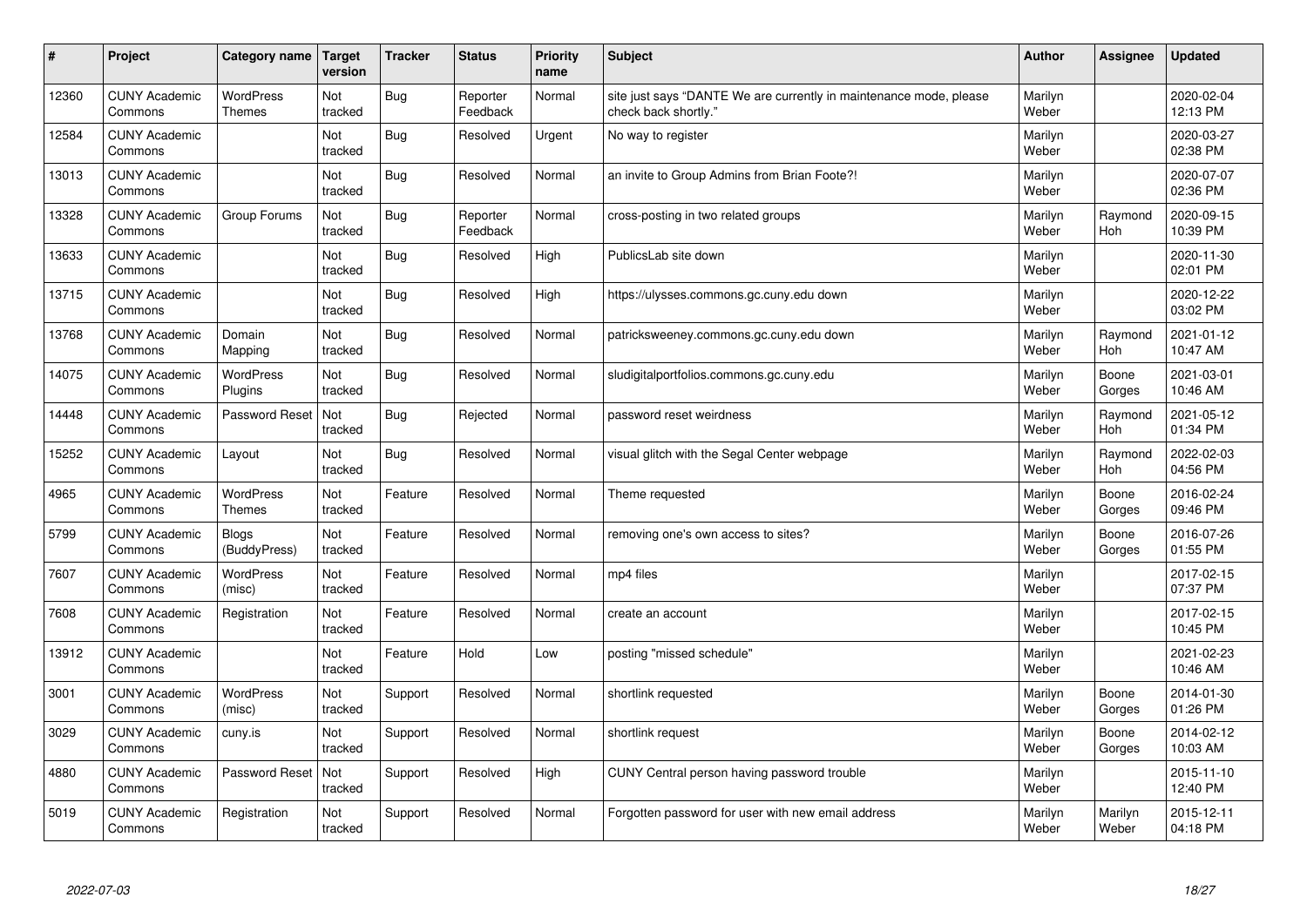| $\vert$ # | Project                         | Category name         | <b>Target</b><br>version | <b>Tracker</b> | <b>Status</b> | <b>Priority</b><br>name | <b>Subject</b>                                             | <b>Author</b>    | Assignee        | <b>Updated</b>         |
|-----------|---------------------------------|-----------------------|--------------------------|----------------|---------------|-------------------------|------------------------------------------------------------|------------------|-----------------|------------------------|
| 5037      | <b>CUNY Academic</b><br>Commons | Registration          | Not<br>tracked           | Support        | Resolved      | Normal                  | Another Forgotten password for user with new email address | Marilyn<br>Weber | Boone<br>Gorges | 2015-12-22<br>05:24 PM |
| 5753      | <b>CUNY Academic</b><br>Commons | WordPress<br>(misc)   | Not<br>tracked           | Support        | Resolved      | Normal                  | merging blogs and groups                                   | Marilyn<br>Weber | Boone<br>Gorges | 2016-08-29<br>03:09 PM |
| 5772      | <b>CUNY Academic</b><br>Commons | Membership            | Not<br>tracked           | Support        | Resolved      | Normal                  | User email change and forgotten password                   | Marilyn<br>Weber | Matt Gold       | 2017-11-15<br>06:18 PM |
| 5844      | <b>CUNY Academic</b><br>Commons |                       | Not<br>tracked           | Support        | Resolved      | Normal                  | edit Host Files on Windows 10 problems                     | Marilyn<br>Weber |                 | 2016-07-27<br>09:08 AM |
| 5985      | <b>CUNY Academic</b><br>Commons | Support               | Not<br>tracked           | Support        | Resolved      | Normal                  | change user's email address (she cannot access old)        | Marilyn<br>Weber | Boone<br>Gorges | 2016-09-07<br>01:43 PM |
| 6656      | <b>CUNY Academic</b><br>Commons | Support               | Not<br>tracked           | Support        | Resolved      | Normal                  | Remove user profile                                        | Marilyn<br>Weber | Matt Gold       | 2016-11-10<br>02:18 PM |
| 6812      | <b>CUNY Academic</b><br>Commons |                       | Not<br>tracked           | Support        | Resolved      | Normal                  | User cannot change email                                   | Marilyn<br>Weber | Matt Gold       | 2016-12-01<br>06:24 PM |
| 6815      | <b>CUNY Academic</b><br>Commons | Password Reset        | Not<br>tracked           | Support        | Resolved      | Normal                  | password reset requested                                   | Marilyn<br>Weber | Matt Gold       | 2016-11-22<br>10:30 AM |
| 6851      | <b>CUNY Academic</b><br>Commons | Redmine               | Not<br>tracked           | Support        | Resolved      | Normal                  | How do I help users join Redmine?                          | Marilyn<br>Weber | Matt Gold       | 2016-11-28<br>10:16 AM |
| 6857      | <b>CUNY Academic</b><br>Commons | Blogs<br>(BuddyPress) | Not<br>tracked           | Support        | Resolved      | Normal                  | Committee on Religion website                              | Marilyn<br>Weber | Boone<br>Gorges | 2017-08-17<br>10:24 AM |
| 6866      | <b>CUNY Academic</b><br>Commons |                       | Not<br>tracked           | Support        | Resolved      | Normal                  | User would like to have her account deleted                | Marilyn<br>Weber | Matt Gold       | 2017-11-15<br>05:49 PM |
| 6899      | <b>CUNY Academic</b><br>Commons | Account settings      | Not<br>tracked           | Support        | Resolved      | Normal                  | New user has misspelled her own name                       | Marilyn<br>Weber | Boone<br>Gorges | 2016-12-01<br>05:10 PM |
| 7486      | <b>CUNY Academic</b><br>Commons | Membership            | Not<br>tracked           | Support        | Resolved      | Normal                  | changed email address                                      | Marilyn<br>Weber |                 | 2017-01-24<br>10:00 PM |
| 7613      | <b>CUNY Academic</b><br>Commons | Registration          | Not<br>tracked           | Support        | Resolved      | Normal                  | non-matriculated students                                  | Marilyn<br>Weber | Boone<br>Gorges | 2017-11-15<br>11:03 AM |
| 7619      | <b>CUNY Academic</b><br>Commons | Membership            | Not<br>tracked           | Support        | Resolved      | Normal                  | outside users for a site that isn't a class?               | Marilyn<br>Weber | Matt Gold       | 2017-11-15<br>06:18 PM |
| 7678      | <b>CUNY Academic</b><br>Commons | Groups (misc)         | Not<br>tracked           | Support        | Resolved      | Normal                  | add admin to student group                                 | Marilyn<br>Weber | Boone<br>Gorges | 2017-02-15<br>11:58 AM |
| 7685      | <b>CUNY Academic</b><br>Commons | Password Reset        | Not<br>tracked           | Support        | Resolved      | Normal                  | temporary password                                         | Marilyn<br>Weber | Boone<br>Gorges | 2017-02-15<br>07:36 PM |
| 7700      | <b>CUNY Academic</b><br>Commons |                       | Not<br>tracked           | Support        | Abandoned     | Normal                  | slow loading Page on site                                  | Marilyn<br>Weber | Boone<br>Gorges | 2017-11-15<br>11:02 AM |
| 7724      | <b>CUNY Academic</b><br>Commons |                       | Not<br>tracked           | Support        | Abandoned     | Normal                  | User name confusion                                        | Marilyn<br>Weber | Boone<br>Gorges | 2017-11-15<br>11:12 AM |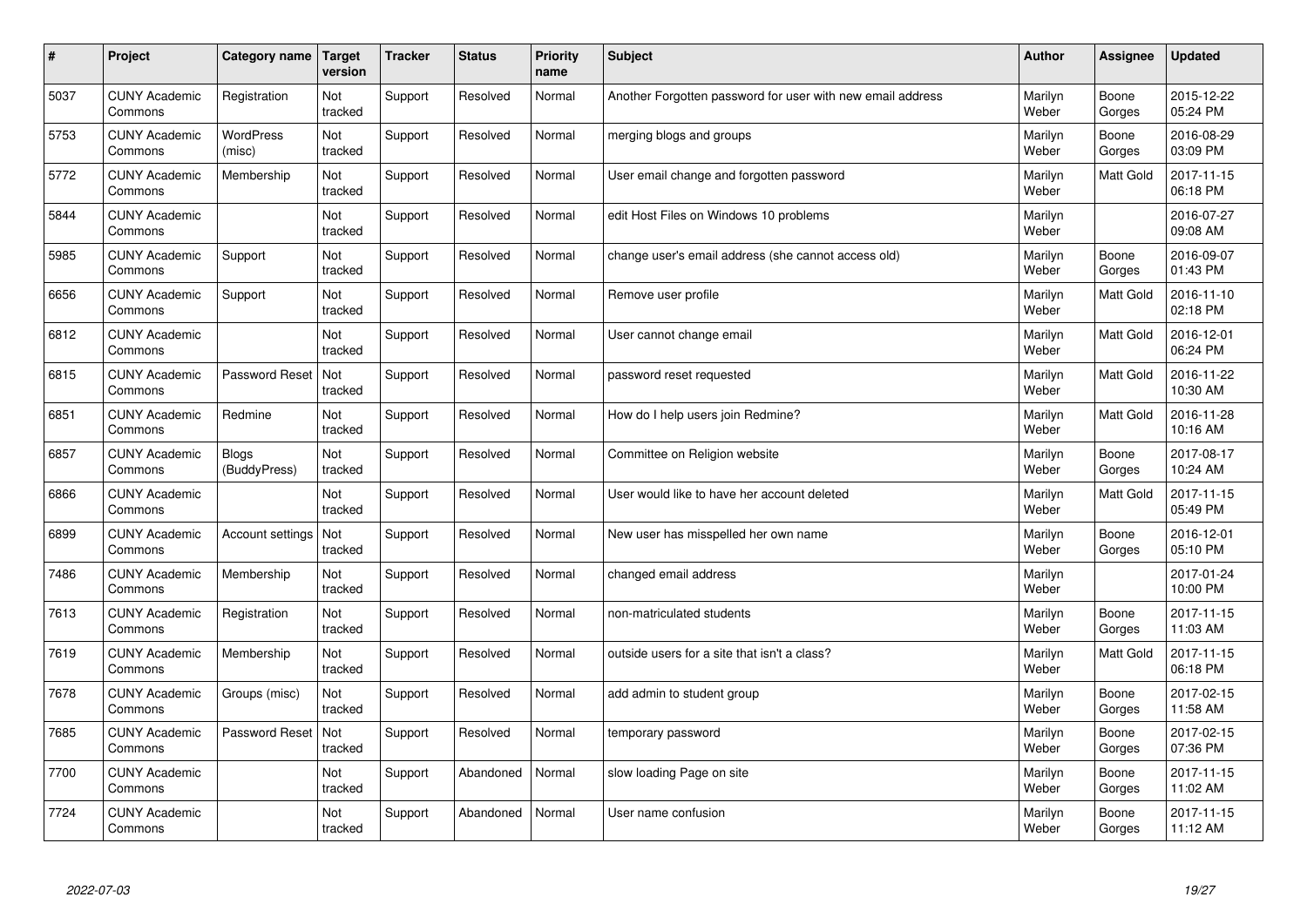| #    | Project                         | Category name        | <b>Target</b><br>version | <b>Tracker</b> | <b>Status</b> | <b>Priority</b><br>name | <b>Subject</b>                                              | <b>Author</b>    | Assignee        | <b>Updated</b>         |
|------|---------------------------------|----------------------|--------------------------|----------------|---------------|-------------------------|-------------------------------------------------------------|------------------|-----------------|------------------------|
| 7771 | <b>CUNY Academic</b><br>Commons | Membership           | Not<br>tracked           | Support        | Resolved      | Normal                  | User would like to be uncoupled from sites                  | Marilyn<br>Weber | Boone<br>Gorges | 2017-03-09<br>12:38 PM |
| 7775 | <b>CUNY Academic</b><br>Commons | Membership           | Not<br>tracked           | Support        | Resolved      | Normal                  | Email change                                                | Marilyn<br>Weber |                 | 2017-03-08<br>10:09 PM |
| 7785 | <b>CUNY Academic</b><br>Commons |                      | Not<br>tracked           | Support        | Resolved      | Normal                  | ftp access or files?                                        | Marilyn<br>Weber | Boone<br>Gorges | 2017-03-13<br>02:34 PM |
| 7836 | <b>CUNY Academic</b><br>Commons | Social Paper         | Not<br>tracked           | Support        | Resolved      | Normal                  | missing Social Paper                                        | Marilyn<br>Weber |                 | 2017-11-15<br>01:31 PM |
| 7922 | <b>CUNY Academic</b><br>Commons | Membership           | Not<br>tracked           | Support        | Resolved      | Normal                  | add me as an admin to the MALs alumni site?                 | Marilyn<br>Weber |                 | 2017-04-06<br>05:19 PM |
| 7972 | <b>CUNY Academic</b><br>Commons |                      | Not<br>tracked           | Support        | Resolved      | Normal                  | expand the memory limit for videos?                         | Marilyn<br>Weber |                 | 2017-04-20<br>10:07 AM |
| 8071 | <b>CUNY Academic</b><br>Commons | WordPress<br>Plugins | Not<br>tracked           | Support        | Rejected      | Normal                  | Anthologize                                                 | Marilyn<br>Weber |                 | 2017-05-10<br>10:15 AM |
| 8120 | <b>CUNY Academic</b><br>Commons | Membership           | Not<br>tracked           | Support        | Resolved      | Normal                  | add me as an admin to https://nyslavery.commons.gc.cuny.edu | Marilyn<br>Weber |                 | 2017-05-10<br>02:19 PM |
| 8222 | <b>CUNY Academic</b><br>Commons | Membership           | Not<br>tracked           | Support        | Resolved      | Normal                  | Admin for iletc.commons.gc.cuny.edu                         | Marilyn<br>Weber | Boone<br>Gorges | 2017-06-08<br>10:06 AM |
| 8289 | <b>CUNY Academic</b><br>Commons |                      | Not<br>tracked           | Support        | Resolved      | Normal                  | removing my access to sites                                 | Marilyn<br>Weber | Luke<br>Waltzer | 2017-06-19<br>12:40 PM |
| 8308 | <b>CUNY Academic</b><br>Commons | WordPress<br>Plugins | Not<br>tracked           | Support        | Resolved      | Normal                  | WP Migration plugin                                         | Marilyn<br>Weber |                 | 2017-11-15<br>01:27 PM |
| 8379 | <b>CUNY Academic</b><br>Commons |                      | Not<br>tracked           | Support        | Resolved      | Normal                  | request for site build help                                 | Marilyn<br>Weber |                 | 2017-07-01<br>10:48 AM |
| 8401 | <b>CUNY Academic</b><br>Commons | Membership           | Not<br>tracked           | Support        | Resolved      | Normal                  | add me as an admin                                          | Marilyn<br>Weber | Boone<br>Gorges | 2017-07-11<br>11:40 AM |
| 8429 | <b>CUNY Academic</b><br>Commons | Membership           | Not<br>tracked           | Support        | Resolved      | Normal                  | Please make me an admin of https://arc.commons.gc.cuny.edu  | Marilyn<br>Weber | Boone<br>Gorges | 2017-07-24<br>03:33 PM |
| 8464 | <b>CUNY Academic</b><br>Commons |                      | Not<br>tracked           | Support        | Resolved      | Normal                  | WP UI                                                       | Marilyn<br>Weber |                 | 2017-10-11<br>11:23 AM |
| 8471 | <b>CUNY Academic</b><br>Commons |                      | Not<br>tracked           | Support        | Resolved      | Normal                  | admin at https://commons.gc.cuny.edu/                       | Marilyn<br>Weber |                 | 2017-09-06<br>01:50 PM |
| 8481 | <b>CUNY Academic</b><br>Commons | Membership           | Not<br>tracked           | Support        | Resolved      | Normal                  | admin of http://swipanalytic.org/organizers/                | Marilyn<br>Weber |                 | 2019-02-19<br>01:58 PM |
| 8529 | <b>CUNY Academic</b><br>Commons |                      | Not<br>tracked           | Support        | Resolved      | Normal                  | lframe regiest?                                             | Marilyn<br>Weber |                 | 2017-08-16<br>04:40 PM |
| 8531 | <b>CUNY Academic</b><br>Commons | Membership           | Not<br>tracked           | Support        | Resolved      | Normal                  | admin of https://admissions.commons.gc.cuny.edu             | Marilyn<br>Weber |                 | 2017-08-15<br>04:20 PM |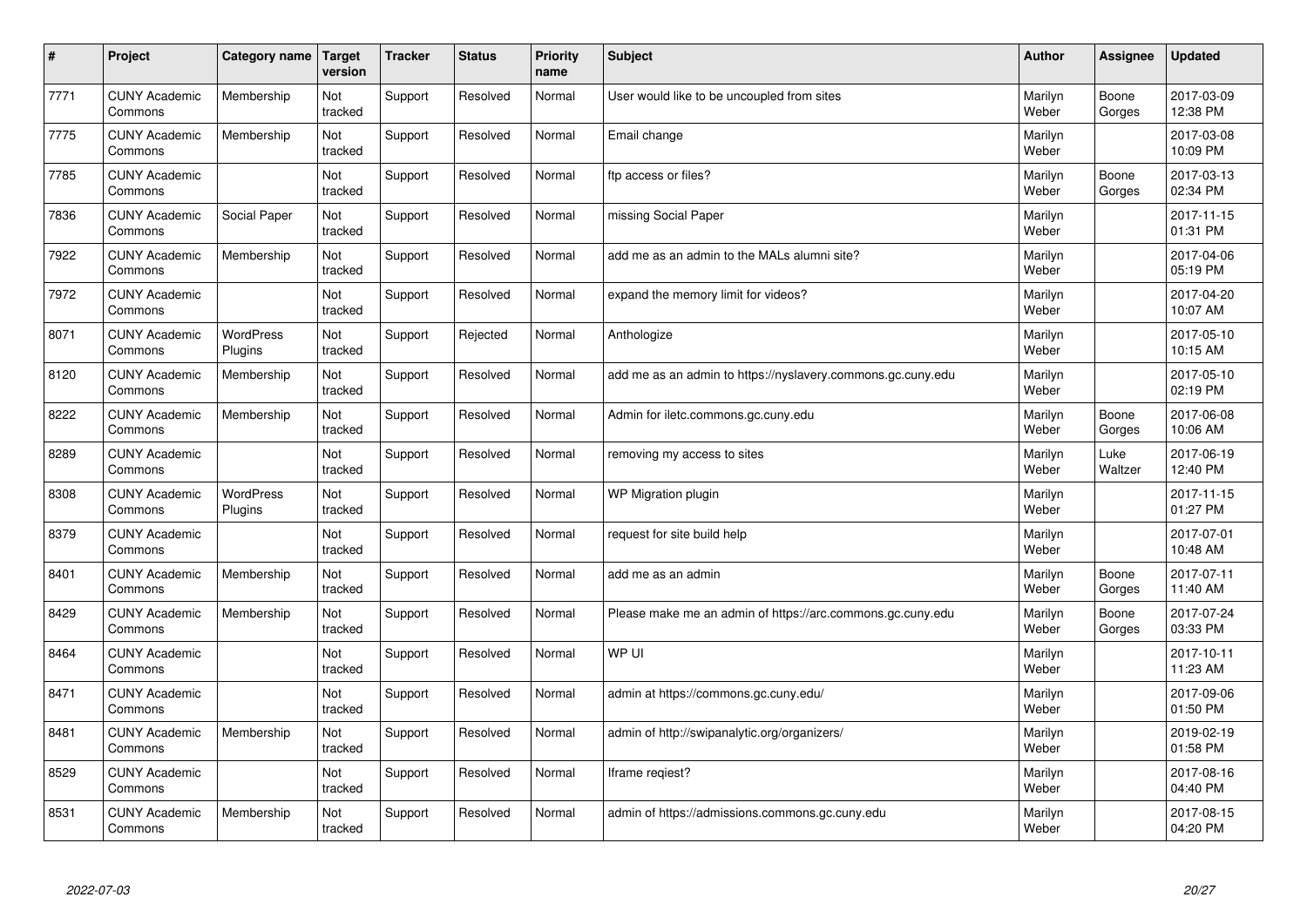| $\sharp$ | Project                         | Category name       | <b>Target</b><br>version | <b>Tracker</b> | <b>Status</b> | Priority<br>name | <b>Subject</b>                             | <b>Author</b>    | Assignee       | <b>Updated</b>         |
|----------|---------------------------------|---------------------|--------------------------|----------------|---------------|------------------|--------------------------------------------|------------------|----------------|------------------------|
| 8553     | <b>CUNY Academic</b><br>Commons |                     | Not<br>tracked           | Support        | Resolved      | Normal           | storage limits?                            | Marilyn<br>Weber |                | 2017-08-18<br>04:36 PM |
| 8566     | <b>CUNY Academic</b><br>Commons | Membership          | Not<br>tracked           | Support        | Resolved      | Normal           | user email change                          | Marilyn<br>Weber |                | 2017-11-15<br>01:27 PM |
| 8577     | <b>CUNY Academic</b><br>Commons | Membership          | Not<br>tracked           | Support        | Resolved      | Normal           | another user email change                  | Marilyn<br>Weber |                | 2017-08-25<br>10:23 AM |
| 8607     | <b>CUNY Academic</b><br>Commons |                     | Not<br>tracked           | Support        | <b>New</b>    | Normal           | Paypal?                                    | Marilyn<br>Weber | Matt Gold      | 2018-05-15<br>01:37 PM |
| 8630     | <b>CUNY Academic</b><br>Commons | Membership          | Not<br>tracked           | Support        | Resolved      | Normal           | Change in email/campus                     | Marilyn<br>Weber |                | 2017-08-30<br>03:48 PM |
| 8729     | <b>CUNY Academic</b><br>Commons |                     | Not<br>tracked           | Support        | Resolved      | Normal           | email change                               | Marilyn<br>Weber |                | 2017-09-25<br>02:14 PM |
| 8768     | <b>CUNY Academic</b><br>Commons |                     | Not<br>tracked           | Support        | Resolved      | Normal           | unsafe redirect?                           | Marilyn<br>Weber |                | 2017-10-06<br>12:14 PM |
| 8848     | <b>CUNY Academic</b><br>Commons |                     | Not<br>tracked           | Support        | Resolved      | Normal           | email change request                       | Marilyn<br>Weber |                | 2017-10-24<br>11:19 AM |
| 8855     | <b>CUNY Academic</b><br>Commons |                     | Not<br>tracked           | Support        | Resolved      | Normal           | another email change request               | Marilyn<br>Weber |                | 2017-10-25<br>10:55 AM |
| 8873     | <b>CUNY Academic</b><br>Commons |                     | Not<br>tracked           | Support        | Resolved      | Normal           | maximum file upload size?                  | Marilyn<br>Weber |                | 2017-10-30<br>11:23 AM |
| 8882     | <b>CUNY Academic</b><br>Commons |                     | Not<br>tracked           | Support        | Resolved      | Normal           | question about search engines              | Marilyn<br>Weber |                | 2017-11-01<br>03:26 PM |
| 8906     | <b>CUNY Academic</b><br>Commons | Redmine             | Not<br>tracked           | Support        | Resolved      | Normal           | Redmine access?                            | Marilyn<br>Weber | Matt Gold      | 2017-11-13<br>06:02 PM |
| 8978     | <b>CUNY Academic</b><br>Commons | Groups (misc)       | Not<br>tracked           | Support        | Resolved      | Normal           | removing old groups                        | Marilyn<br>Weber |                | 2018-12-10<br>03:52 PM |
| 9004     | <b>CUNY Academic</b><br>Commons | Membership          | Not<br>tracked           | Support        | Resolved      | Normal           | email change request                       | Marilyn<br>Weber |                | 2017-12-14<br>12:27 PM |
| 9134     | <b>CUNY Academic</b><br>Commons | Membership          | Not<br>tracked           | Support        | Abandoned     | Normal           | former user                                | Marilyn<br>Weber | Matt Gold      | 2019-09-18<br>10:26 AM |
| 9162     | <b>CUNY Academic</b><br>Commons | Registration        | <b>Not</b><br>tracked    | Support        | Resolved      | Normal           | email change due to user error             | Marilyn<br>Weber | Matt Gold      | 2018-02-13<br>11:11 AM |
| 9223     | <b>CUNY Academic</b><br>Commons |                     | Not<br>tracked           | Support        | Resolved      | Normal           | moving wordpress sites                     | Marilyn<br>Weber |                | 2018-02-18<br>08:44 PM |
| 9355     | <b>CUNY Academic</b><br>Commons |                     | Not<br>tracked           | Support        | Resolved      | Normal           | 14gb of video?                             | Marilyn<br>Weber |                | 2018-03-13<br>11:56 AM |
| 9499     | <b>CUNY Academic</b><br>Commons | WordPress<br>(misc) | Not<br>tracked           | Support        | Resolved      | Normal           | tiny question - preventing dates on posts? | Marilyn<br>Weber | Raymond<br>Hoh | 2018-04-04<br>03:55 PM |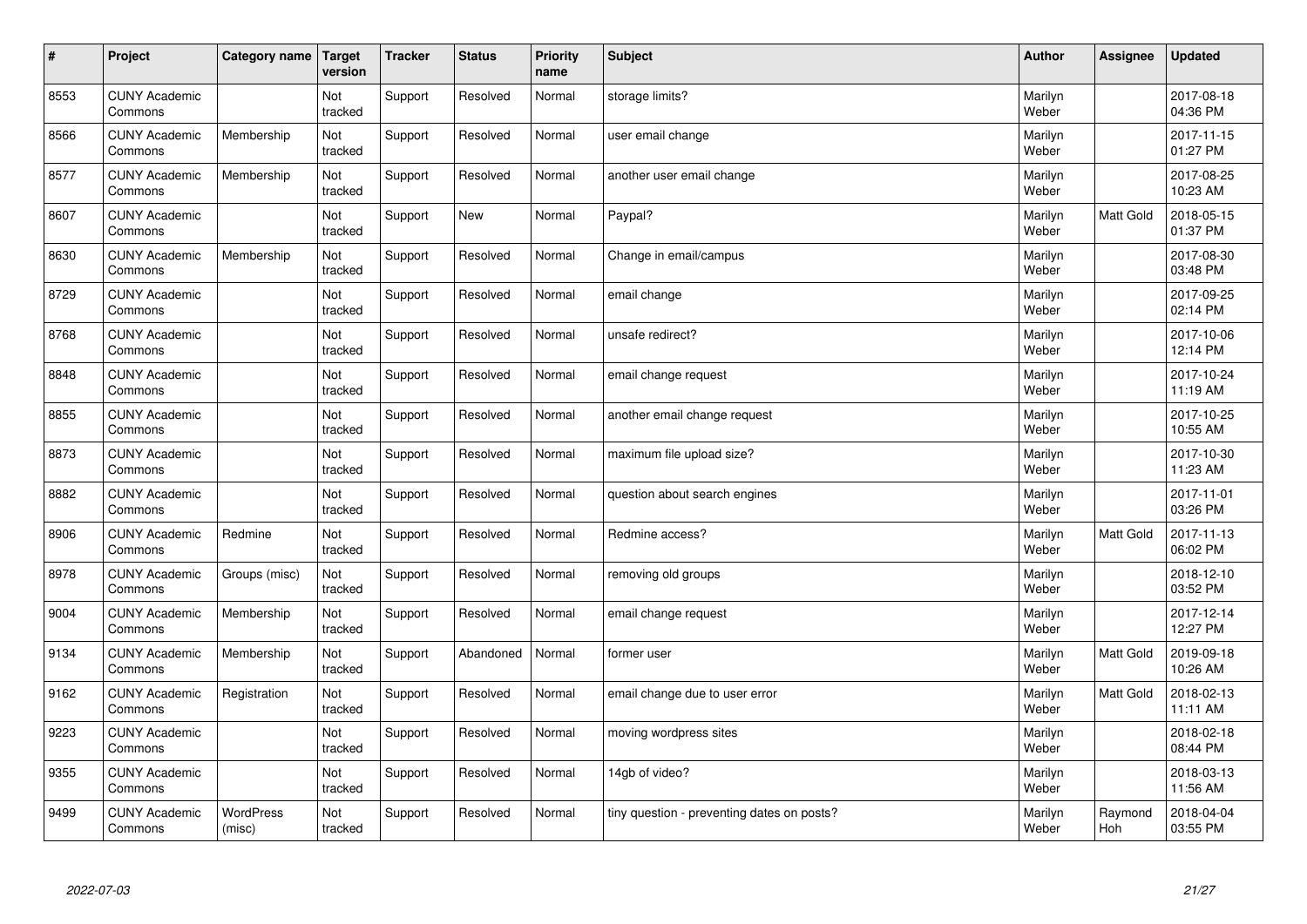| $\vert$ # | Project                         | Category name                     | <b>Target</b><br>version | <b>Tracker</b> | <b>Status</b> | Priority<br>name | <b>Subject</b>                                          | <b>Author</b>    | Assignee       | <b>Updated</b>         |
|-----------|---------------------------------|-----------------------------------|--------------------------|----------------|---------------|------------------|---------------------------------------------------------|------------------|----------------|------------------------|
| 9518      | <b>CUNY Academic</b><br>Commons |                                   | Not<br>tracked           | Support        | Rejected      | Normal           | problems with site on Internet Explorer                 | Marilyn<br>Weber | Raymond<br>Hoh | 2019-03-11<br>11:18 PM |
| 9535      | <b>CUNY Academic</b><br>Commons |                                   | Not<br>tracked           | Support        | Resolved      | Normal           | admin for https://video.commons.gc.cuny.edu/?           | Marilyn<br>Weber | Matt Gold      | 2018-04-13<br>05:06 PM |
| 9541      | <b>CUNY Academic</b><br>Commons | <b>WordPress</b><br>(misc)        | Not<br>tracked           | Support        | Resolved      | Normal           | repeating header banner                                 | Marilyn<br>Weber | Raymond<br>Hoh | 2018-04-06<br>12:33 PM |
| 9604      | <b>CUNY Academic</b><br>Commons |                                   | Not<br>tracked           | Support        | Resolved      | Normal           | (Marilyn) can only log into cdev as teststudent         | Marilyn<br>Weber |                | 2018-04-21<br>10:20 AM |
| 9725      | <b>CUNY Academic</b><br>Commons |                                   | Not<br>tracked           | Support        | Resolved      | Normal           | problems with deleting a site                           | Marilyn<br>Weber |                | 2018-05-07<br>10:24 PM |
| 9726      | <b>CUNY Academic</b><br>Commons | <b>WordPress</b><br>Plugins       | Not<br>tracked           | Support        | Abandoned     | Normal           | technical error on Contact page                         | Marilyn<br>Weber |                | 2018-12-10<br>03:53 PM |
| 9767      | <b>CUNY Academic</b><br>Commons | Registration                      | Not<br>tracked           | Support        | Resolved      | Normal           | user deleted account but now needs one                  | Marilyn<br>Weber |                | 2018-05-11<br>02:39 PM |
| 9779      | <b>CUNY Academic</b><br>Commons | Membership                        | Not<br>tracked           | Support        | Resolved      | Normal           | user not sure if she is registered.                     | Marilyn<br>Weber |                | 2018-12-10<br>03:53 PM |
| 9780      | <b>CUNY Academic</b><br>Commons |                                   | Not<br>tracked           | Support        | Resolved      | Normal           | remove the phone number on this profile?                | Marilyn<br>Weber |                | 2018-05-15<br>10:35 AM |
| 9823      | <b>CUNY Academic</b><br>Commons | Account settings                  | Not<br>tracked           | Support        | Resolved      | Normal           | email change                                            | Marilyn<br>Weber | Matt Gold      | 2018-05-23<br>01:58 PM |
| 9886      | <b>CUNY Academic</b><br>Commons | cuny.is                           | Not<br>tracked           | Support        | Resolved      | Normal           | cuny.is SSL                                             | Marilyn<br>Weber |                | 2018-10-26<br>02:07 PM |
| 9889      | <b>CUNY Academic</b><br>Commons |                                   | Not<br>tracked           | Support        | Resolved      | Normal           | remove comments from activity feed?                     | Marilyn<br>Weber |                | 2018-12-10<br>03:53 PM |
| 9927      | <b>CUNY Academic</b><br>Commons | Membership                        | Not<br>tracked           | Support        | Resolved      | Normal           | wrong email used                                        | Marilyn<br>Weber | Matt Gold      | 2018-06-14<br>10:21 AM |
| 9996      | <b>CUNY Academic</b><br>Commons | Membership                        | Not<br>tracked           | Support        | Rejected      | Normal           | user email change request                               | Marilyn<br>Weber |                | 2018-07-16<br>10:49 AM |
| 10006     | <b>CUNY Academic</b><br>Commons | Membership                        | Not<br>tracked           | Support        | Resolved      | Normal           | another email change request                            | Marilyn<br>Weber |                | 2018-07-13<br>12:36 PM |
| 10059     | <b>CUNY Academic</b><br>Commons | <b>WordPress</b><br><b>Themes</b> | Not<br>tracked           | Support        | Resolved      | Normal           | Magazine Premium theme for new site                     | Marilyn<br>Weber |                | 2020-02-17<br>03:39 PM |
| 10066     | <b>CUNY Academic</b><br>Commons | Membership                        | Not<br>tracked           | Support        | Resolved      | Normal           | add me as an admin to https://pkms.commons.gc.cuny.edu/ | Marilyn<br>Weber |                | 2018-07-26<br>11:54 AM |
| 10133     | <b>CUNY Academic</b><br>Commons | WordPress<br>(misc)               | Not<br>tracked           | Support        | Resolved      | Normal           | two Commons sites to be migrated elsewhere              | Marilyn<br>Weber |                | 2018-12-10<br>03:54 PM |
| 10239     | <b>CUNY Academic</b><br>Commons |                                   | Not<br>tracked           | Support        | Resolved      | Normal           | musicroombooking.commons.gc.cuny.edu                    | Marilyn<br>Weber |                | 2018-08-29<br>03:06 PM |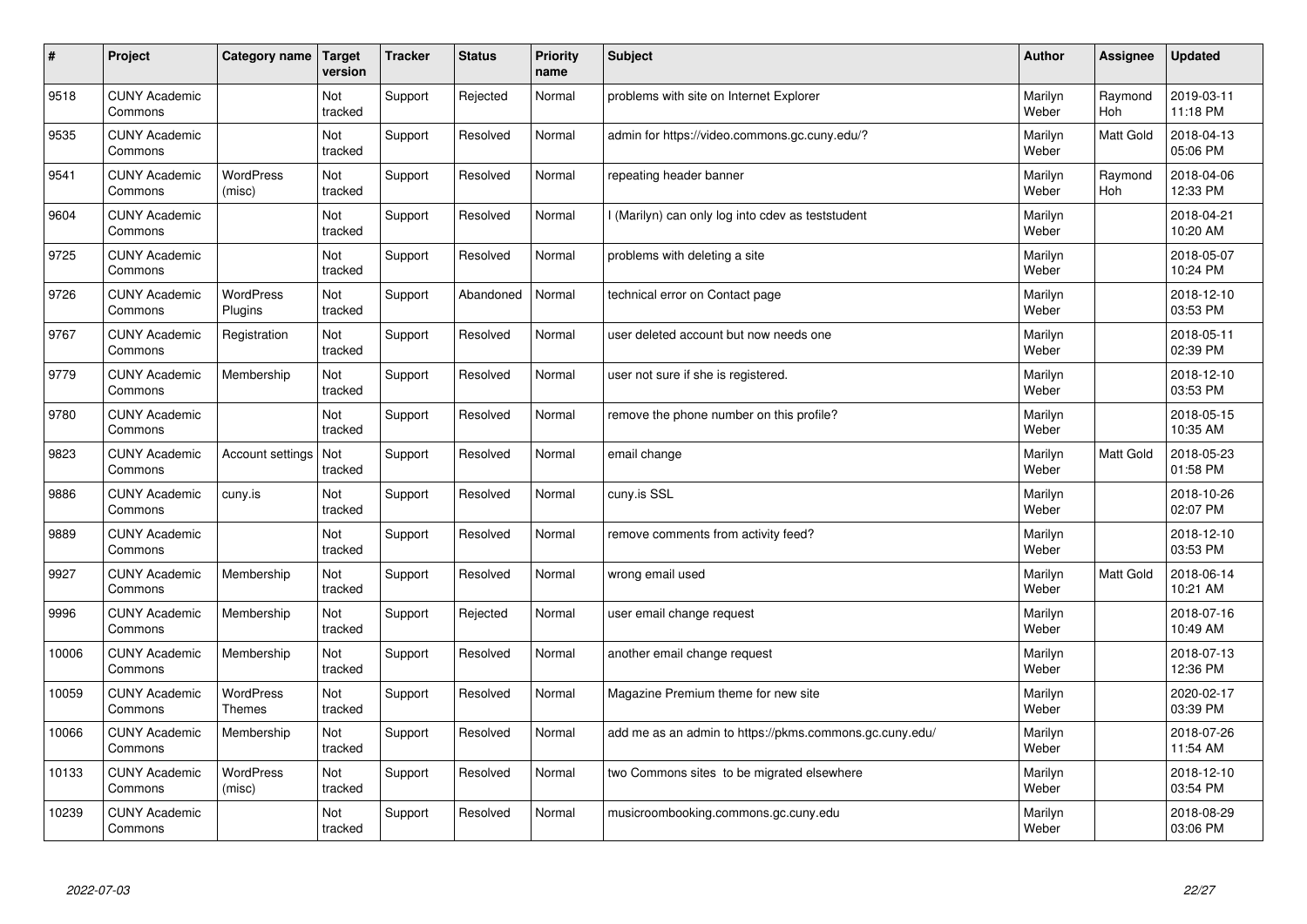| $\vert$ # | Project                         | Category name                   | <b>Target</b><br>version | <b>Tracker</b> | <b>Status</b>        | <b>Priority</b><br>name | Subject                                              | <b>Author</b>    | Assignee        | <b>Updated</b>         |
|-----------|---------------------------------|---------------------------------|--------------------------|----------------|----------------------|-------------------------|------------------------------------------------------|------------------|-----------------|------------------------|
| 10257     | <b>CUNY Academic</b><br>Commons | Membership                      | Not<br>tracked           | Support        | Resolved             | Normal                  | change the email from @login.cuny.edu to campu email | Marilyn<br>Weber |                 | 2018-12-10<br>03:55 PM |
| 10273     | <b>CUNY Academic</b><br>Commons | Registration                    | Not<br>tracked           | Support        | Reporter<br>Feedback | Normal                  | users combining CF and campus address                | Marilyn<br>Weber |                 | 2019-09-18<br>10:58 AM |
| 10298     | <b>CUNY Academic</b><br>Commons |                                 | Not<br>tracked           | Support        | Resolved             | Normal                  | RSS feed to itunes problem                           | Marilyn<br>Weber |                 | 2018-12-10<br>03:57 PM |
| 10387     | <b>CUNY Academic</b><br>Commons | Membership                      | Not<br>tracked           | Support        | Resolved             | Normal                  | remove user page                                     | Marilyn<br>Weber |                 | 2018-09-28<br>02:26 PM |
| 10407     | <b>CUNY Academic</b><br>Commons |                                 | <b>Not</b><br>tracked    | Support        | Resolved             | Normal                  | toolbar problem                                      | Marilyn<br>Weber | Boone<br>Gorges | 2018-10-23<br>10:52 AM |
| 10440     | <b>CUNY Academic</b><br>Commons |                                 | Not<br>tracked           | Support        | Resolved             | Normal                  | Acert post problem                                   | Marilyn<br>Weber |                 | 2018-12-10<br>03:57 PM |
| 10571     | <b>CUNY Academic</b><br>Commons |                                 | Not<br>tracked           | Support        | Abandoned            | Normal                  | newsletter queue problem                             | Marilyn<br>Weber |                 | 2018-12-10<br>03:58 PM |
| 10606     | <b>CUNY Academic</b><br>Commons | cdev.gc.cuny.ed<br>$\mathsf{u}$ | Not<br>tracked           | Support        | Resolved             | Normal                  | problems with testing environment                    | Marilyn<br>Weber |                 | 2018-11-02<br>10:27 AM |
| 10657     | <b>CUNY Academic</b><br>Commons |                                 | Not<br>tracked           | Support        | Reporter<br>Feedback | Normal                  | child theme problems                                 | Marilyn<br>Weber |                 | 2018-11-08<br>01:19 PM |
| 10820     | <b>CUNY Academic</b><br>Commons |                                 | Not<br>tracked           | Support        | Resolved             | Normal                  | retrieve deleted pages/posts                         | Marilyn<br>Weber |                 | 2018-12-13<br>06:33 PM |
| 10910     | <b>CUNY Academic</b><br>Commons | Membership                      | Not<br>tracked           | Support        | Resolved             | Normal                  | request to be an admin to a prof's site              | Marilyn<br>Weber |                 | 2019-01-04<br>10:45 AM |
| 10941     | <b>CUNY Academic</b><br>Commons | Membership                      | Not<br>tracked           | Support        | Resolved             | Normal                  | update user email                                    | Marilyn<br>Weber |                 | 2019-02-13<br>02:24 PM |
| 10986     | <b>CUNY Academic</b><br>Commons |                                 | Not<br>tracked           | Support        | Resolved             | Normal                  | PDF embedder provoking error                         | Marilyn<br>Weber |                 | 2019-03-29<br>04:28 PM |
| 11002     | <b>CUNY Academic</b><br>Commons |                                 | Not<br>tracked           | Support        | Resolved             | Normal                  | open link in a new tab not working                   | Marilyn<br>Weber |                 | 2019-06-03<br>07:57 PM |
| 11003     | <b>CUNY Academic</b><br>Commons |                                 | Not<br>tracked           | Support        | Resolved             | Normal                  | user email change                                    | Marilyn<br>Weber |                 | 2019-01-24<br>02:50 PM |
| 11017     | <b>CUNY Academic</b><br>Commons |                                 | Not<br>tracked           | Support        | Resolved             | Normal                  | site didn't save?                                    | Marilyn<br>Weber |                 | 2019-01-25<br>03:47 PM |
| 11031     | <b>CUNY Academic</b><br>Commons |                                 | Not<br>tracked           | Support        | Resolved             | Normal                  | new group with seemingly old topics                  | Marilyn<br>Weber |                 | 2019-02-11<br>12:17 PM |
| 11127     | <b>CUNY Academic</b><br>Commons | Membership                      | Not<br>tracked           | Support        | Resolved             | Normal                  | user with new campus affiliation                     | Marilyn<br>Weber |                 | 2019-02-19<br>02:09 PM |
| 11147     | <b>CUNY Academic</b><br>Commons | Membership                      | Not<br>tracked           | Support        | Resolved             | Normal                  | employee email change                                | Marilyn<br>Weber |                 | 2019-03-12<br>03:58 PM |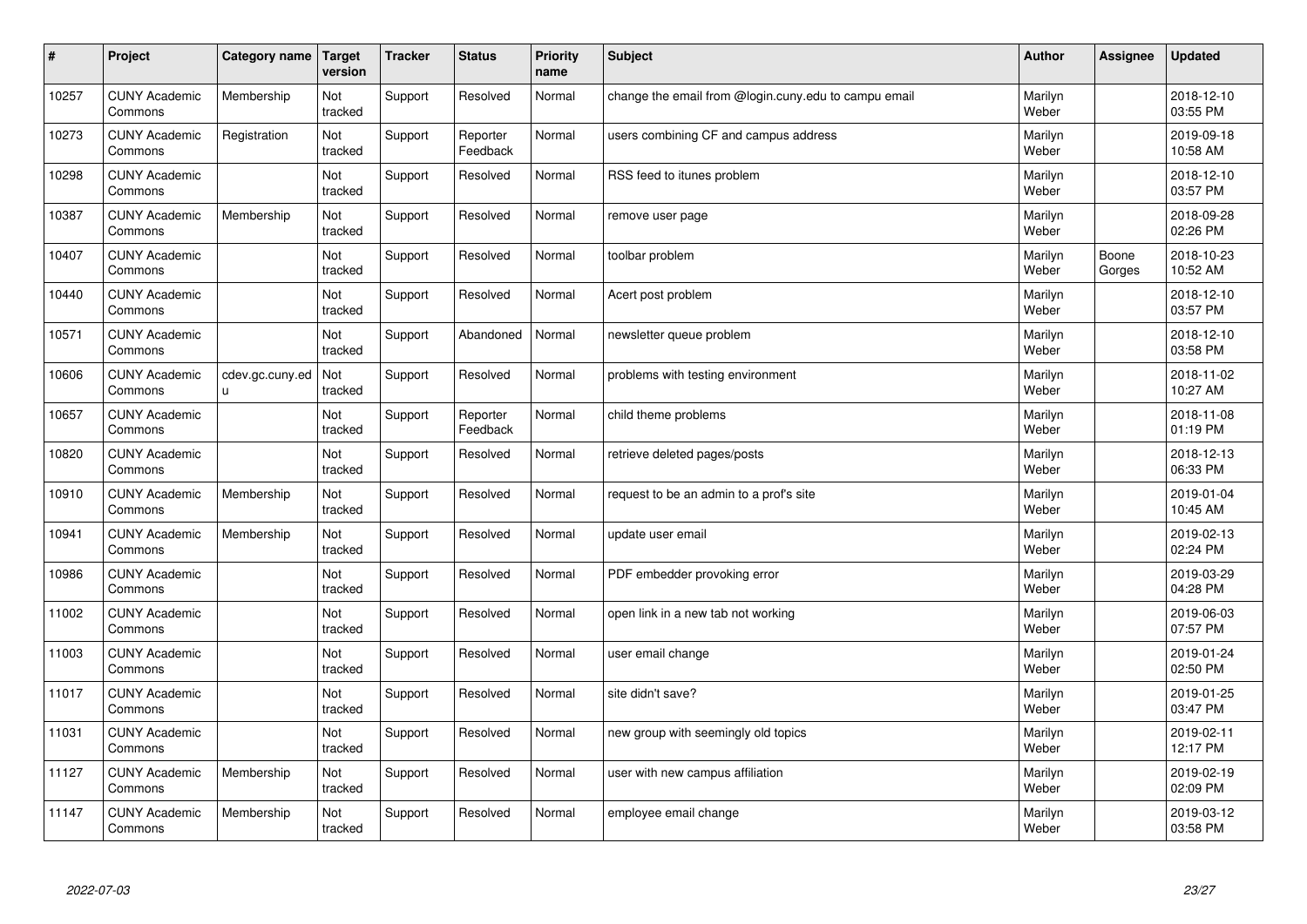| #     | Project                         | Category name               | Target<br>version | <b>Tracker</b> | <b>Status</b>        | <b>Priority</b><br>name | <b>Subject</b>                                                                                         | <b>Author</b>    | Assignee              | <b>Updated</b>         |
|-------|---------------------------------|-----------------------------|-------------------|----------------|----------------------|-------------------------|--------------------------------------------------------------------------------------------------------|------------------|-----------------------|------------------------|
| 11149 | <b>CUNY Academic</b><br>Commons |                             | Not<br>tracked    | Support        | Reporter<br>Feedback | Normal                  | comments getting blocked                                                                               | Marilyn<br>Weber | Raymond<br><b>Hoh</b> | 2019-03-26<br>11:40 AM |
| 11198 | <b>CUNY Academic</b><br>Commons |                             | Not<br>tracked    | Support        | Resolved             | Normal                  | former CUNY employee                                                                                   | Marilyn<br>Weber |                       | 2019-03-07<br>02:21 PM |
| 11205 | <b>CUNY Academic</b><br>Commons | <b>WordPress</b><br>Plugins | Not<br>tracked    | Support        | Resolved             | Normal                  | problems with Google calendar                                                                          | Marilyn<br>Weber | Raymond<br>Hoh        | 2019-03-11<br>02:17 PM |
| 11210 | <b>CUNY Academic</b><br>Commons | Membership                  | Not<br>tracked    | Support        | Resolved             | Normal                  | Please change the email                                                                                | Marilyn<br>Weber |                       | 2019-03-11<br>04:16 PM |
| 11217 | <b>CUNY Academic</b><br>Commons | Membership                  | Not<br>tracked    | Support        | Resolved             | Normal                  | Another email update                                                                                   | Marilyn<br>Weber |                       | 2019-03-12<br>03:37 PM |
| 11225 | <b>CUNY Academic</b><br>Commons |                             | Not<br>tracked    | Support        | Resolved             | Normal                  | bulk upload?                                                                                           | Marilyn<br>Weber |                       | 2019-09-18<br>10:31 AM |
| 11294 | <b>CUNY Academic</b><br>Commons | Account settings            | Not<br>tracked    | Support        | Resolved             | Normal                  | student emgail change                                                                                  | Marilyn<br>Weber | Matt Gold             | 2019-04-07<br>09:11 PM |
| 11509 | <b>CUNY Academic</b><br>Commons |                             | Not<br>tracked    | Support        | Reporter<br>Feedback | Normal                  | deleted Page causing a Menu problem?                                                                   | Marilyn<br>Weber |                       | 2019-06-04<br>09:54 AM |
| 11516 | <b>CUNY Academic</b><br>Commons | Membership                  | Not<br>tracked    | Support        | Resolved             | Normal                  | request for email change                                                                               | Marilyn<br>Weber |                       | 2019-06-04<br>01:48 PM |
| 11519 | <b>CUNY Academic</b><br>Commons |                             | Not<br>tracked    | Support        | Assigned             | Normal                  | comment option not appearing                                                                           | Marilyn<br>Weber |                       | 2019-09-24<br>10:28 AM |
| 11650 | <b>CUNY Academic</b><br>Commons |                             | Not<br>tracked    | Support        | Resolved             | Normal                  | https://commons.gc.cuny.edu/groups/introduction-to-literary-studies-englis<br>h-252-at-hunter-college/ | Marilyn<br>Weber |                       | 2019-07-18<br>02:28 PM |
| 11771 | <b>CUNY Academic</b><br>Commons |                             | Not<br>tracked    | Support        | Reporter<br>Feedback | Normal                  | post displays in sections                                                                              | Marilyn<br>Weber |                       | 2019-08-20<br>10:34 AM |
| 11787 | <b>CUNY Academic</b><br>Commons |                             | Not<br>tracked    | Support        | Reporter<br>Feedback | Normal                  | automated comments notifications on ZenDesk                                                            | Marilyn<br>Weber |                       | 2019-08-26<br>06:18 PM |
| 11811 | <b>CUNY Academic</b><br>Commons |                             | Not<br>tracked    | Support        | Duplicate            | Normal                  | Content of Publications widget on profile page being erased on save                                    | Marilyn<br>Weber |                       | 2019-10-08<br>11:16 AM |
| 11848 | <b>CUNY Academic</b><br>Commons |                             | Not<br>tracked    | Support        | Hold                 | Normal                  | a Dean of Faculty wants to share a large file                                                          | Marilyn<br>Weber |                       | 2019-09-24<br>08:44 AM |
| 11896 | <b>CUNY Academic</b><br>Commons |                             | Not<br>tracked    | Support        | Resolved             | Normal                  | https://thenurseswritingproject.commons.gc.cuny.edu                                                    | Marilyn<br>Weber |                       | 2019-09-24<br>08:09 AM |
| 11915 | <b>CUNY Academic</b><br>Commons |                             | Not<br>tracked    | Support        | Resolved             | Normal                  | User not in list                                                                                       | Marilyn<br>Weber |                       | 2019-10-28<br>10:13 AM |
| 11922 | <b>CUNY Academic</b><br>Commons | Membership                  | Not<br>tracked    | Support        | Resolved             | Normal                  | https://commons.gc.cuny.edu/members/cunyhealthequity/                                                  | Marilyn<br>Weber |                       | 2019-10-02<br>04:05 PM |
| 11961 | <b>CUNY Academic</b><br>Commons | Membership                  | Not<br>tracked    | Support        | Resolved             | Normal                  | switch email for student user                                                                          | Marilyn<br>Weber |                       | 2019-10-09<br>01:56 PM |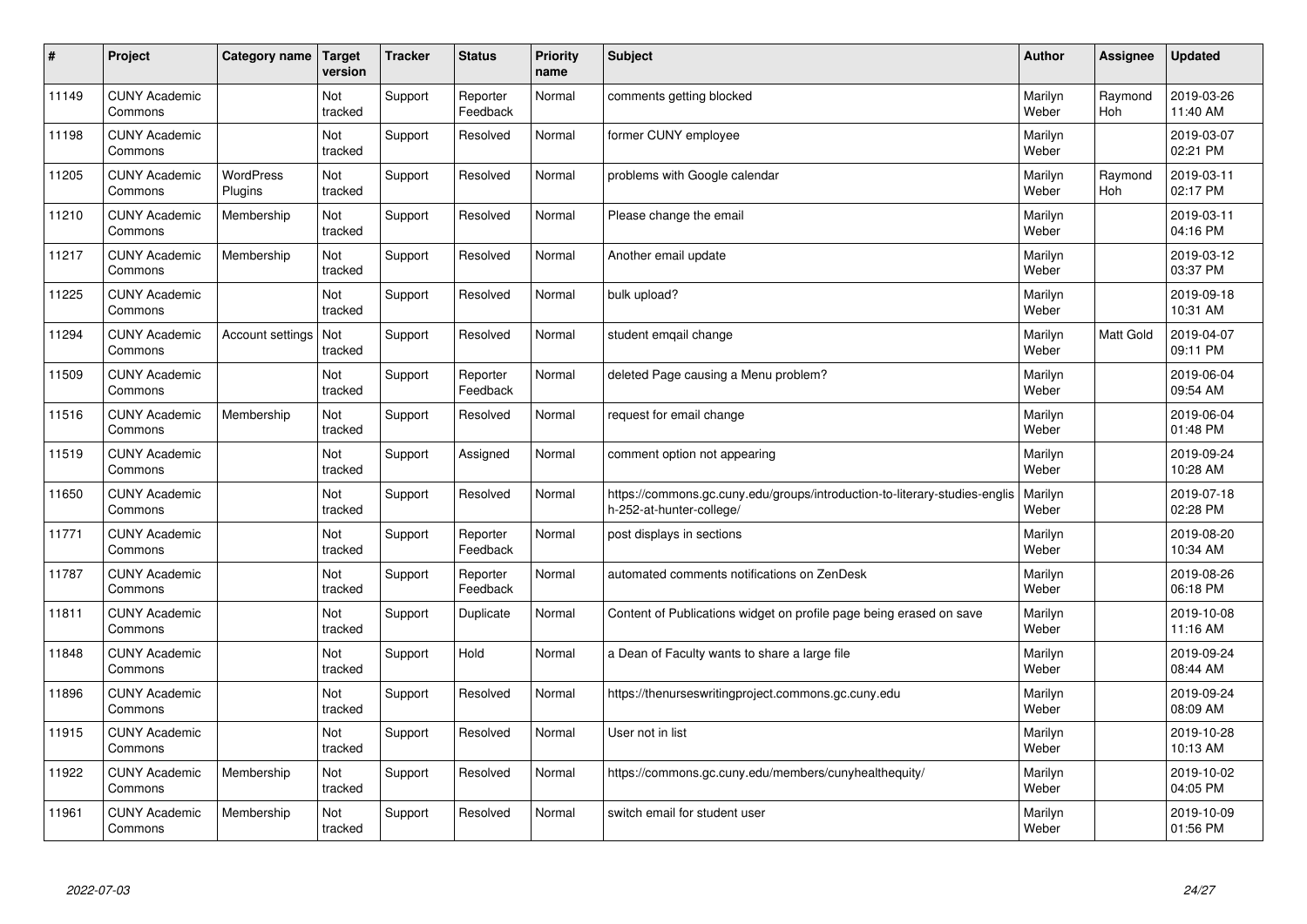| $\sharp$ | Project                         | Category name                | <b>Target</b><br>version | <b>Tracker</b> | <b>Status</b>        | <b>Priority</b><br>name | <b>Subject</b>                                                                       | <b>Author</b>    | <b>Assignee</b>  | <b>Updated</b>         |
|----------|---------------------------------|------------------------------|--------------------------|----------------|----------------------|-------------------------|--------------------------------------------------------------------------------------|------------------|------------------|------------------------|
| 11976    | <b>CUNY Academic</b><br>Commons | WordPress<br><b>Themes</b>   | Not<br>tracked           | Support        | Resolved             | Normal                  | ColorMag request                                                                     | Marilyn<br>Weber |                  | 2021-02-01<br>10:25 AM |
| 11977    | <b>CUNY Academic</b><br>Commons |                              | Not<br>tracked           | Support        | Resolved             | Normal                  | please remove me from many sites                                                     | Marilyn<br>Weber |                  | 2019-11-21<br>01:05 PM |
| 12137    | <b>CUNY Academic</b><br>Commons | WordPress<br>Themes          | Not<br>tracked           | Support        | Resolved             | Normal                  | media player problem                                                                 | Marilyn<br>Weber |                  | 2019-12-12<br>08:52 PM |
| 12156    | <b>CUNY Academic</b><br>Commons | <b>Blogs</b><br>(BuddyPress) | Not<br>tracked           | Support        | Resolved             | Normal                  | My Sites list (Commons Profile or Sites directory) doesn't match toolbar<br>dropdown | Marilyn<br>Weber |                  | 2019-12-11<br>10:20 AM |
| 12165    | <b>CUNY Academic</b><br>Commons | <b>BuddyPress</b><br>(misc)  | Not<br>tracked           | Support        | Resolved             | Normal                  | two reports of Profile problems                                                      | Marilyn<br>Weber | Boone<br>Gorges  | 2019-12-04<br>05:06 PM |
| 12176    | <b>CUNY Academic</b><br>Commons |                              | Not<br>tracked           | Support        | Resolved             | Normal                  | Mp4s?                                                                                | Marilyn<br>Weber |                  | 2019-12-05<br>11:04 AM |
| 12190    | <b>CUNY Academic</b><br>Commons | <b>Blogs</b><br>(BuddyPress) | Not<br>tracked           | Support        | Resolved             | Normal                  | Site avatar in directory is not what user expects                                    | Marilyn<br>Weber |                  | 2019-12-12<br>08:51 PM |
| 12350    | <b>CUNY Academic</b><br>Commons | Blogs<br>(BuddyPress)        | Not<br>tracked           | Support        | Reporter<br>Feedback | Normal                  | URL creation problem                                                                 | Marilyn<br>Weber |                  | 2020-02-03<br>11:27 AM |
| 12352    | <b>CUNY Academic</b><br>Commons |                              | Not<br>tracked           | Support        | <b>New</b>           | Normal                  | "posts list" page builder block option                                               | Marilyn<br>Weber |                  | 2020-02-03<br>01:29 PM |
| 12382    | <b>CUNY Academic</b><br>Commons | Membership                   | Not<br>tracked           | Support        | <b>New</b>           | Normal                  | Email request change                                                                 | Marilyn<br>Weber | Marilyn<br>Weber | 2020-02-06<br>12:56 PM |
| 12395    | <b>CUNY Academic</b><br>Commons | Spam/Spam<br>Prevention      | Not<br>tracked           | Support        | Resolved             | Normal                  | comments again being blocked                                                         | Marilyn<br>Weber | Raymond<br>Hoh   | 2020-03-10<br>11:13 AM |
| 12427    | <b>CUNY Academic</b><br>Commons |                              | Not<br>tracked           | Support        | Resolved             | Normal                  | organizing PDF on a site?                                                            | Marilyn<br>Weber | scott voth       | 2020-03-10<br>11:11 AM |
| 12543    | <b>CUNY Academic</b><br>Commons | <b>Public Portfolio</b>      | Not<br>tracked           | Support        | Resolved             | Normal                  | User cannot find profile edit button                                                 | Marilyn<br>Weber | scott voth       | 2020-03-22<br>02:49 PM |
| 12741    | <b>CUNY Academic</b><br>Commons | WordPress<br>Plugins         | Not<br>tracked           | Support        | Reporter<br>Feedback | Normal                  | Tableau Public Viz Block                                                             | Marilyn<br>Weber | Raymond<br>Hoh   | 2020-05-12<br>11:00 AM |
| 13034    | <b>CUNY Academic</b><br>Commons |                              | Not<br>tracked           | Support        | Reporter<br>Feedback | Normal                  | a site is asking people to join the Commons to get a download                        | Marilyn<br>Weber |                  | 2020-07-12<br>07:23 AM |
| 13065    | <b>CUNY Academic</b><br>Commons |                              | <b>Not</b><br>tracked    | Support        | Resolved             | Normal                  | can't invite new user to group                                                       | Marilyn<br>Weber |                  | 2020-07-22<br>04:24 PM |
| 13085    | <b>CUNY Academic</b><br>Commons | Domain<br>Mapping            | Not<br>tracked           | Support        | Resolved             | Normal                  | domain mapping request                                                               | Marilyn<br>Weber | Matt Gold        | 2020-07-28<br>03:33 PM |
| 13138    | <b>CUNY Academic</b><br>Commons | Group Library                | Not<br>tracked           | Support        | Resolved             | Normal                  | moving Library contents for Steve Brier                                              | Marilyn<br>Weber |                  | 2020-08-03<br>04:00 PM |
| 13159    | <b>CUNY Academic</b><br>Commons | Group Library                | Not<br>tracked           | Support        | Resolved             | Normal                  | changing folder names?                                                               | Marilyn<br>Weber | Boone<br>Gorges  | 2020-08-27<br>08:59 AM |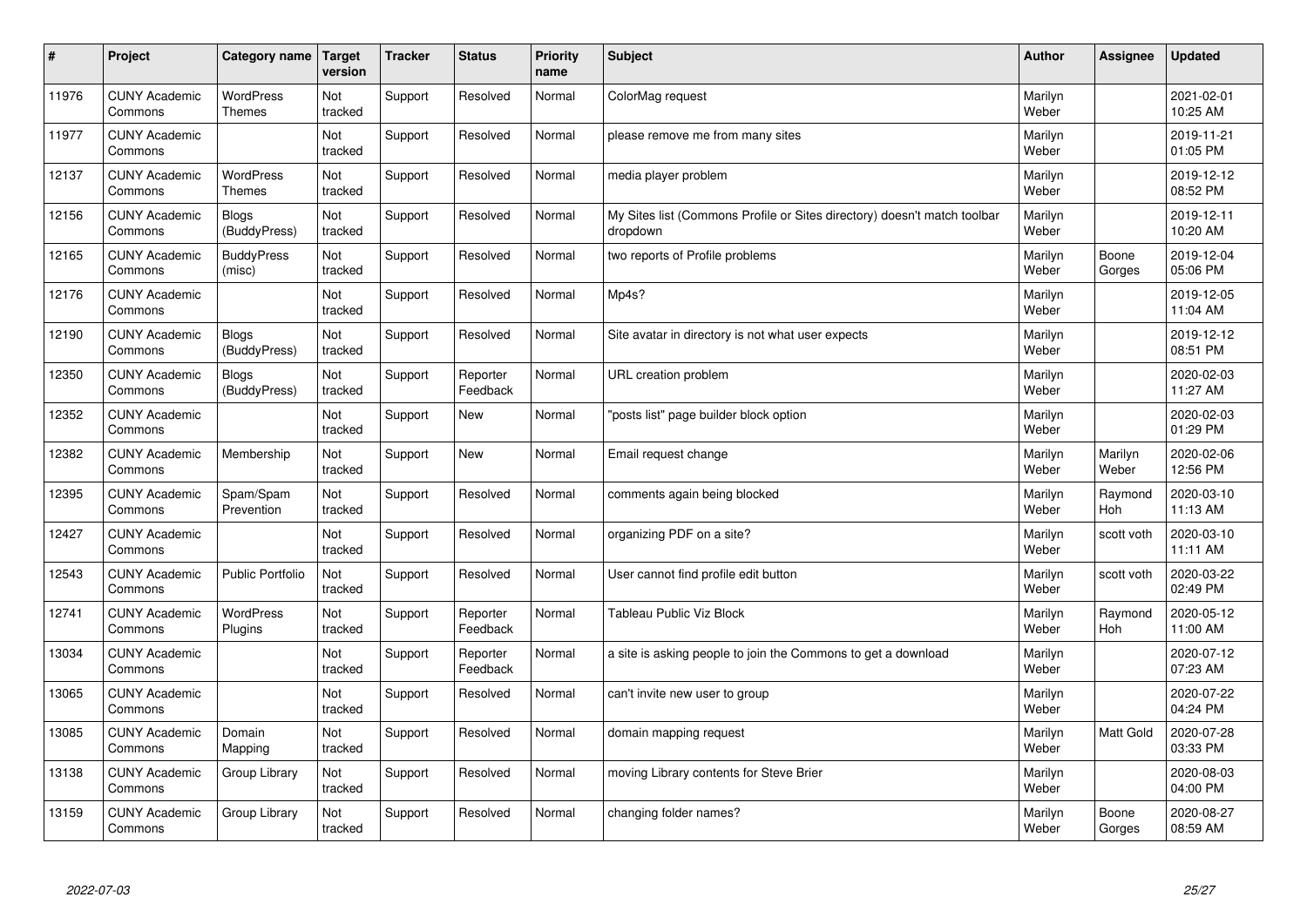| $\sharp$ | Project                         | Category name        | <b>Target</b><br>version | <b>Tracker</b> | <b>Status</b>        | Priority<br>name | <b>Subject</b>                               | <b>Author</b>    | Assignee       | <b>Updated</b>         |
|----------|---------------------------------|----------------------|--------------------------|----------------|----------------------|------------------|----------------------------------------------|------------------|----------------|------------------------|
| 13255    | <b>CUNY Academic</b><br>Commons |                      | Not<br>tracked           | Support        | Reporter<br>Feedback | Normal           | Accessibility problems                       | Marilyn<br>Weber |                | 2020-09-01<br>05:48 PM |
| 13286    | <b>CUNY Academic</b><br>Commons |                      | Not<br>tracked           | Support        | <b>New</b>           | Normal           | problem connecting with WordPress app        | Marilyn<br>Weber | Raymond<br>Hoh | 2020-09-08<br>11:16 AM |
| 13295    | <b>CUNY Academic</b><br>Commons |                      | Not<br>tracked           | Support        | Resolved             | Normal           | can't find new user                          | Marilyn<br>Weber |                | 2020-09-08<br>10:18 AM |
| 13541    | <b>CUNY Academic</b><br>Commons |                      | Not<br>tracked           | Support        | Resolved             | Normal           | add a page template to OER site.             | Marilyn<br>Weber |                | 2020-11-11<br>11:12 AM |
| 13699    | <b>CUNY Academic</b><br>Commons |                      | Not<br>tracked           | Support        | Resolved             | Normal           | Martin Segal Center site down                | Marilyn<br>Weber | Raymond<br>Hoh | 2020-12-22<br>03:03 PM |
| 13710    | <b>CUNY Academic</b><br>Commons |                      | Not<br>tracked           | Support        | Resolved             | Normal           | small change to Hosting Partner Handbook     | Marilyn<br>Weber |                | 2020-12-16<br>04:29 PM |
| 13918    | <b>CUNY Academic</b><br>Commons |                      | Not<br>tracked           | Support        | Rejected             | Normal           | MailPoet Newsletters Premium plugin          | Marilyn<br>Weber |                | 2021-02-09<br>11:01 AM |
| 13975    | <b>CUNY Academic</b><br>Commons | Social Paper         | Not<br>tracked           | Support        | Reporter<br>Feedback | Normal           | can't approve comments on Social Paper paper | Marilyn<br>Weber |                | 2021-02-12<br>09:33 AM |
| 14074    | <b>CUNY Academic</b><br>Commons | WordPress<br>(misc)  | Not<br>tracked           | Support        | Reporter<br>Feedback | Normal           | page password protection problem             | Marilyn<br>Weber |                | 2021-03-02<br>11:03 AM |
| 14344    | <b>CUNY Academic</b><br>Commons | Domain<br>Mapping    | Not<br>tracked           | Support        | Resolved             | Normal           | arabstages.org site down                     | Marilyn<br>Weber | Raymond<br>Hoh | 2021-04-19<br>01:42 PM |
| 14369    | <b>CUNY Academic</b><br>Commons | WordPress -<br>Media | Not<br>tracked           | Support        | Resolved             | Normal           | renewed problem with ppsx files              | Marilyn<br>Weber |                | 2021-04-27<br>12:44 PM |
| 14378    | <b>CUNY Academic</b><br>Commons |                      | Not<br>tracked           | Support        | Resolved             | Normal           | PPTX files unfetchable                       | Marilyn<br>Weber |                | 2021-05-11<br>11:25 AM |
| 14398    | <b>CUNY Academic</b><br>Commons |                      | Not<br>tracked           | Support        | Reporter<br>Feedback | Normal           | Events plug-in notification problem          | Marilyn<br>Weber |                | 2021-05-11<br>11:21 AM |
| 14404    | <b>CUNY Academic</b><br>Commons |                      | Not<br>tracked           | Support        | Resolved             | Normal           | blocked IP of user?                          | Marilyn<br>Weber |                | 2021-05-10<br>01:00 PM |
| 14594    | <b>CUNY Academic</b><br>Commons |                      | Not<br>tracked           | Support        | Resolved             | Normal           | Administration email verification?           | Marilyn<br>Weber |                | 2021-07-12<br>11:40 AM |
| 14606    | <b>CUNY Academic</b><br>Commons | WordPress<br>(misc)  | Not<br>tracked           | Support        | Rejected             | Normal           | calendar wrong month                         | Marilyn<br>Weber |                | 2021-07-23<br>12:11 PM |
| 14625    | <b>CUNY Academic</b><br>Commons |                      | Not<br>tracked           | Support        | Rejected             | Normal           | image won't appear in slideshow.             | Marilyn<br>Weber |                | 2021-07-27<br>10:33 AM |
| 14718    | <b>CUNY Academic</b><br>Commons |                      | Not<br>tracked           | Support        | Resolved             | Normal           | User wants to recover deleted account        | Marilyn<br>Weber |                | 2021-08-30<br>02:46 PM |
| 14812    | <b>CUNY Academic</b><br>Commons |                      | Not<br>tracked           | Support        | Resolved             | Normal           | Custom Sidebars and Wordpress 5.6            | Marilyn<br>Weber |                | 2021-09-30<br>10:43 AM |